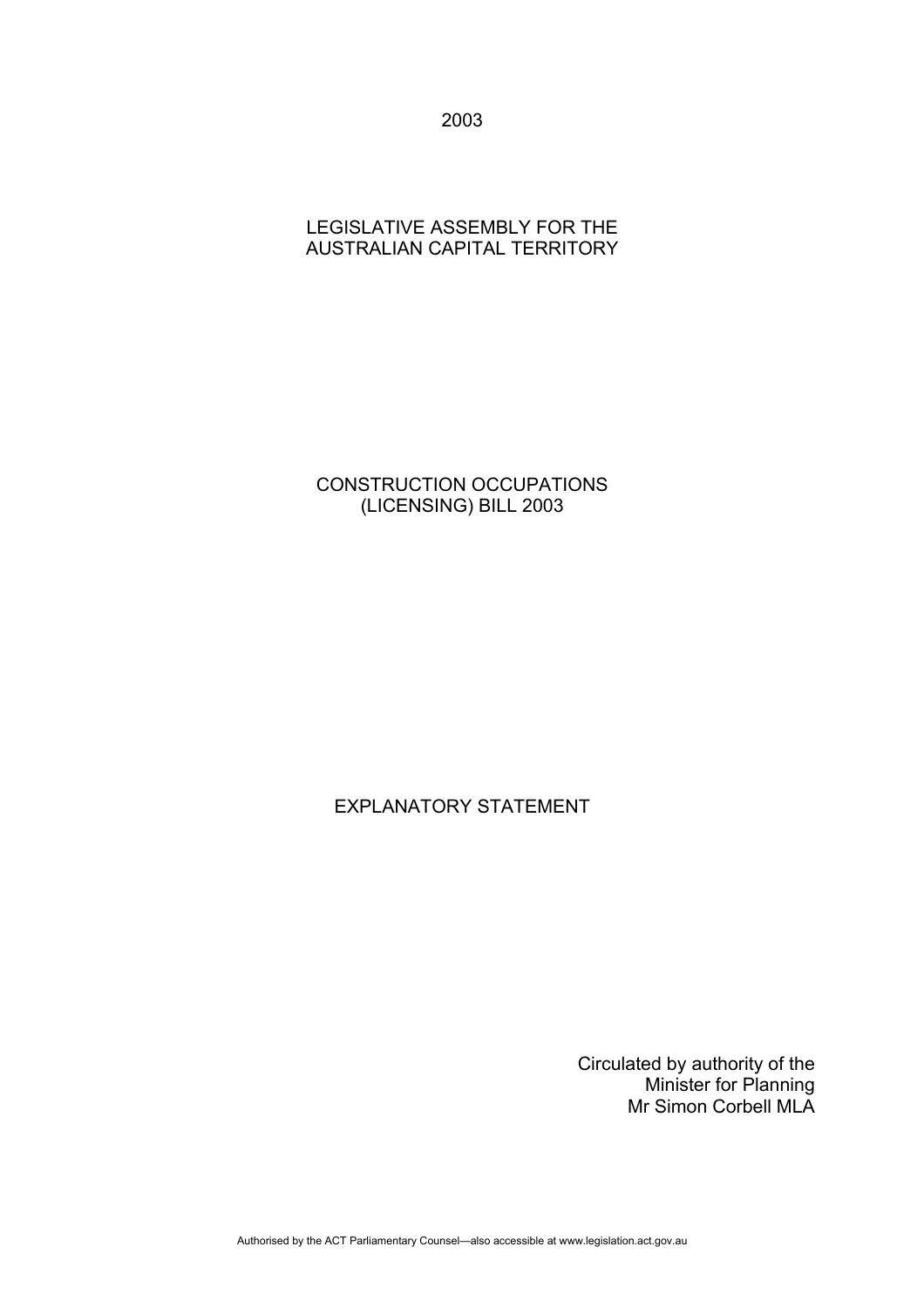# **Construction Occupations (Licensing) Bill 2003**

## **Outline**

This Bill introduces significant reforms to the regulation of building and construction industry trades. The Bill implements the recommendations of the National Competition Policy Review of Occupational Licensing in the ACT, which reflected reform proposals that had been considered over a number of years.

The legislation introduces a single licensing and disciplinary regime for builders, electricians, plumbers, drainers, gasfitters, building surveyors (certifiers) and plumbing plan certifiers. This replaces the multiple systems that currently exist, and will result in a consistent and transparent approach to the regulation of each trade.

The trades are referred to as construction occupations, and licensees are construction practitioners who provide construction services. Some new provisions have been included to improve the effectiveness of the regulatory scheme, including a demerits points system for licensees.

The current licensing boards, which exist for electricians, and plumbers, drainers and gasfitters, are being replaced by Advisory Boards, which can be established for each construction occupation, or a combination of occupations.

Complementary enhancements have been drawn up for construction legislation that deals with matters like standards and approval requirements for licensed construction workers. These changes appear in the Construction Occupations Legislation Amendment Bill 2003 and the Building Bill 2003. The Magistrates Court (Construction Occupations Infringement Notices) Regulations 2003 create a system of infringement notices for certain offences in relation to the enforcement against unlicensed persons of requirements for construction occupations licensing.

Details of the new system appear in the Construction Occupations (Licensing) Regulations 2003 ("the Regulations"), set out as a schedule to the Bill.

Part 13 of the Bill and part 8 of the Regulations contain transitional arrangements, principally for licences, licence applications and disciplinary action.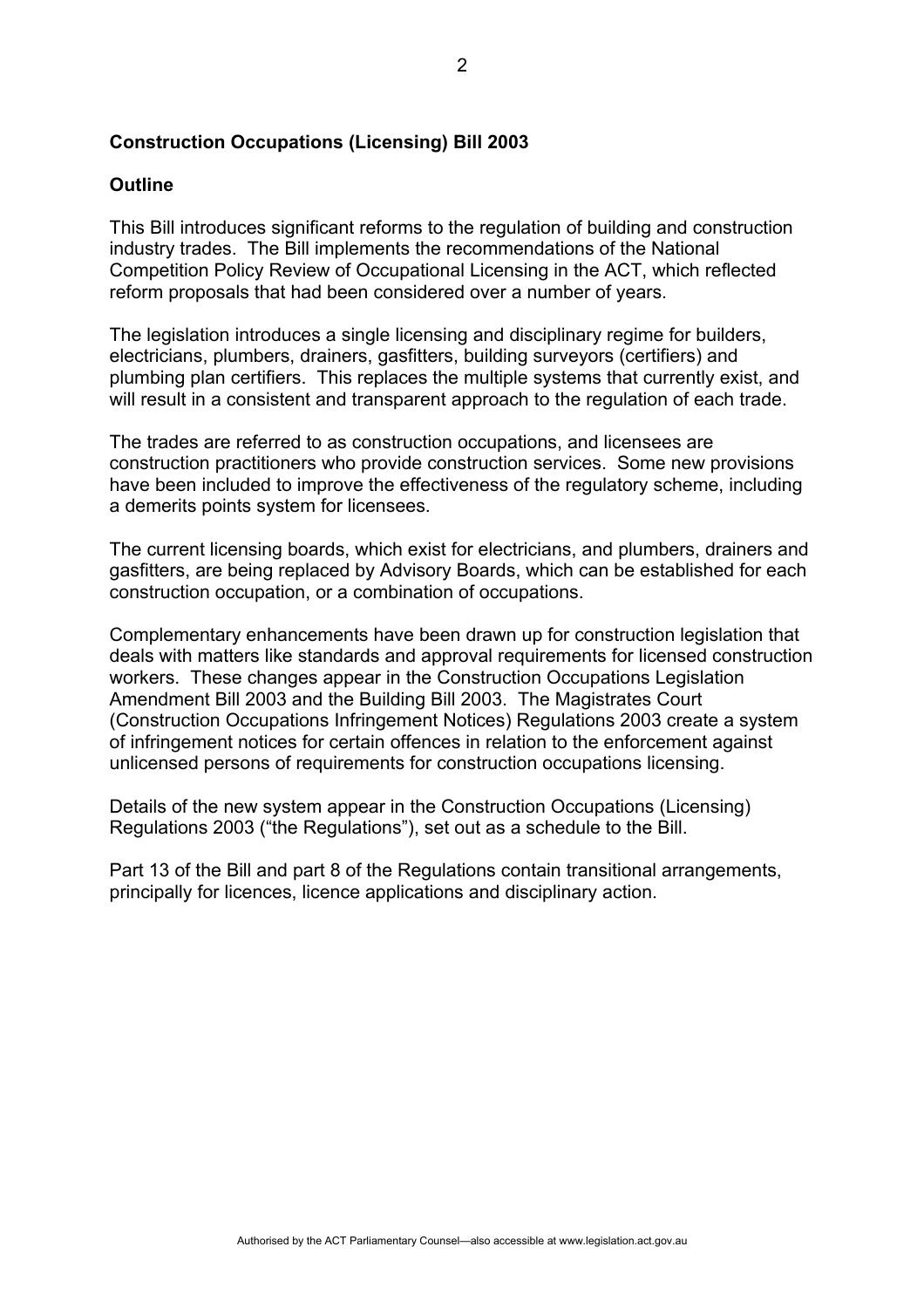## **Notes on Clauses**

#### **Part 1 Preliminary**

Part 1 deals with the administrative elements of the Bill. **Clause 1** provides for the title of the Bill. **Clause 2** stipulates that the Act commences on a day to be fixed by the Minister and provides notes about commencement. **Clause 3** explains that the dictionary contained at the end of the Bill is a part of the Bill, and provides notes to explain how the definitions are structured and how they apply to the Bill. **Clause 4** explains that the "notes" that appear in the Bill are aids to interpretation but not part of the Bill.

**Clause 5** explains that provisions in other legislation apply to offences committed under the Bill. The notes in Clause 5 explain the application of the *Criminal Code*  and *Legislation Act 2001* to the Bill.

#### **Part 2 Important concepts**

Part 2 outlines the fundamental concepts that provide the framework for the operation of the Bill.

**Clause 6** defines the terms *construction practitioner* and *construction service*. An entity (which can be an individual) that does or supervises the provision of a construction service is a construction practitioner. A *construction service* is doing or supervising work in a *construction occupation*, which is defined in Clause 7. The regulations may define work as being included or excluded from what is "work". This takes account of the changing nature of the Standards and Codes that apply to the various construction occupations.

**Clause 7** lists the *construction occupations* that are regulated under this Act. They are: builder, building surveyor, drainer, electrician, gasfitter, plumber, and plumbing plan certifier.

A *builder* is defined in **Clause 8** as an entity that provides a building service, which is doing or supervising building work as defined in the *Building Act 2003*. A *building surveyor* is defined in **Clause 9** as an entity that provides a building certification service, which is the doing of building certification work. Building certification work is anything that a certifier may or must do under the *Building Act 2003*. A note explains the application of that Act. **Clause 10** defines a *drainer* as an entity that provides a sanitary drainage service, which is doing or supervising sanitary drainage work as defined in the *Water and Sewerage Act 2000*. **Clause 11** defines an *electrician* as an entity that provides electrical wiring services. An electrical wiring service is doing or supervising electrical wiring work, as defined in the *Electricity Safety Act 1971*. A *gasfitter* is defined in **Clause 12** as an entity that provides a gasfitting service, which is doing or supervising gasfitting work as defined in the *Gas Safety Act 2000*. **Clause 13** defines a *plumber* as an entity that provides a plumbing service, which is doing or supervising sanitary plumbing work or water supply plumbing work, as defined in the *Water and Sewerage Act 2000*. **Clause 14** defines a *plumbing plan certifier* as an entity that provides a plumbing plan certification service, which is doing plumbing plan certification work. Plumbing plan certification work is anything that an appointed certifier may or must do under the *Water and Sewerage Act 2000*.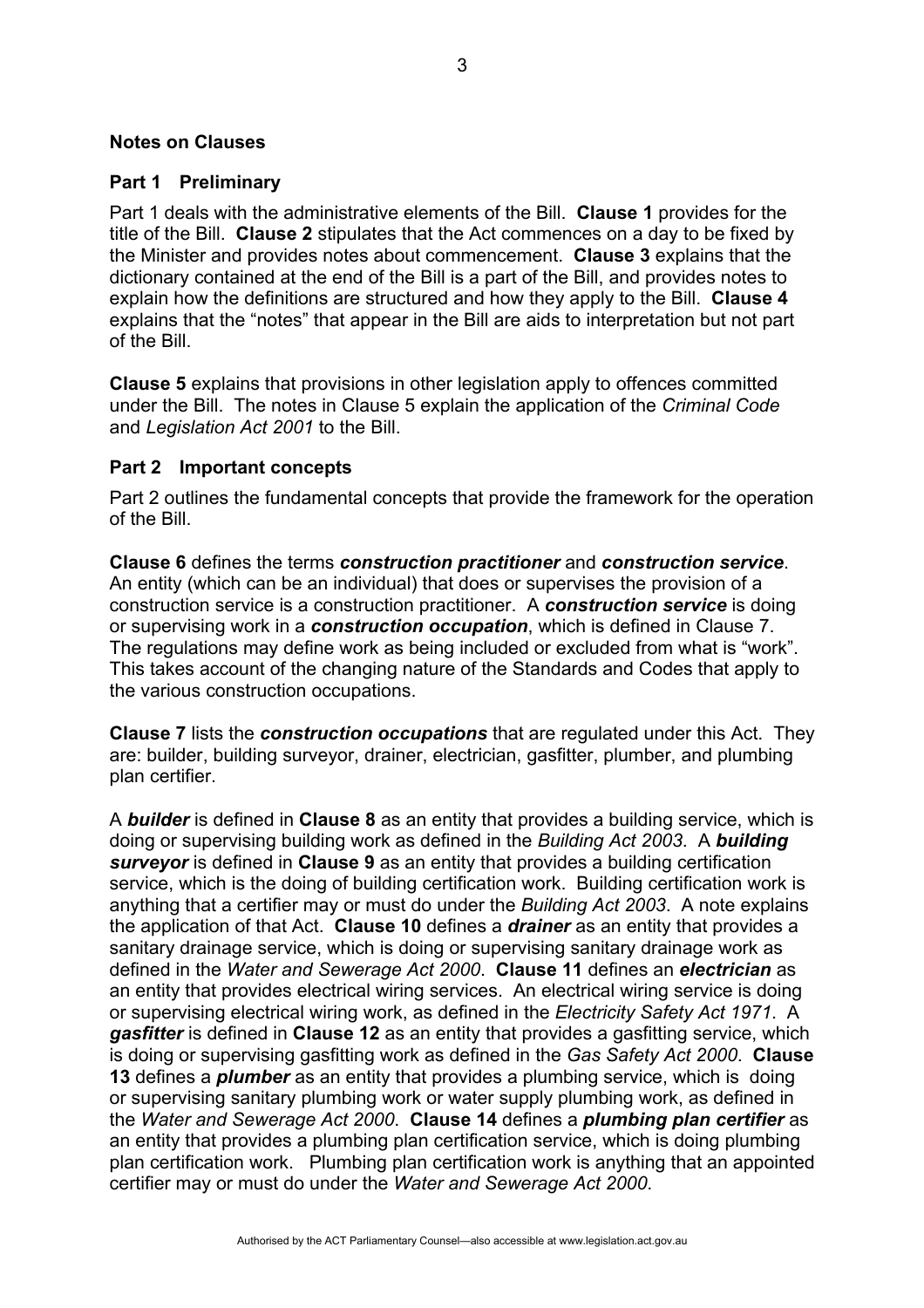**Clause 15** allows the Regulations to create classes of licence within a construction occupation.

There is a range of legislation that is linked to the Bill and contains requirements in relation to licensees. These *operational Acts* are specified in **Clause 16** as the *Building Act 2003,* the *Electricity Safety Act 1971,* the *Gas Safety Act 2000,* the *Utilities Act 2000* (under which holders of electrical and plumbing licences are authorised to carry out contestable works) and the *Water and Sewerage Act 2000*. A note explains that the Legislation Act makes references to an Act include a range of statutory instruments.

# **Part 3 Construction practitioners licences**

Part 3 outlines the requirements for licence applications, eligibility, decisions on applications, conditions on licences and renewal of licences. Specific requirements for nominees of corporations and partnerships are also in Part 3.

A note at the beginning of the part explains how the provisions on occupational licensing of the *Mutual Recognition Act 1992* and *Trans-Tasman Mutual Recognition Act 1997* affect the operation of the Bill.

**Clause 17** enables individuals, corporations or partnerships to apply to the registrar to be licensed. Notes explain that the use of approved forms may be required for an application or fees may be imposed and that other provisions of the Bill limit the right to apply. Corporations or partnerships are only able to apply for a licence in a construction occupation or occupation class if the regulations provide for it. Detailed requirements for applications may be prescribed in the Regulations, and if an application does not meet the requirements of clause 17, the registrar is not required to consider it.

The eligibility provisions for a licence are outlined in **Clause 18**. The clause provides that the Regulations may prescribe when an entity is eligible, or not eligible, to be licensed in a particular construction occupation or class of occupation. The Regulations may include qualifications and the way in which an applicant may, or must, demonstrate that they satisfy the requirements, such as requiring the applicant to pass a practical or written test.

**Clause 19** makes the registrar responsible for a decision on whether or not to grant a licence to an applicant. The registrar is able under part 9 of the Bill to delegate this decision-making power. Clause 19 stipulates that the registrar must either issue the licence or refuse to issue the licence. However, the registrar has a discretion to issue a licence other than the licence applied for, with the applicant's agreement, if the applicant is eligible for another licence that is in the same construction occupation, but for a different occupation class. A decision to issue a licence can only be made if the registrar is satisfied that the applicant is eligible to be licensed and is not currently disqualified from holding a licence. If disciplinary action against an applicant or a nominee of an applicant is being taken under this Act, the registrar does not have to decide whether to issue the licence until after the disciplinary action, and any appeal arising from the disciplinary action, is finished.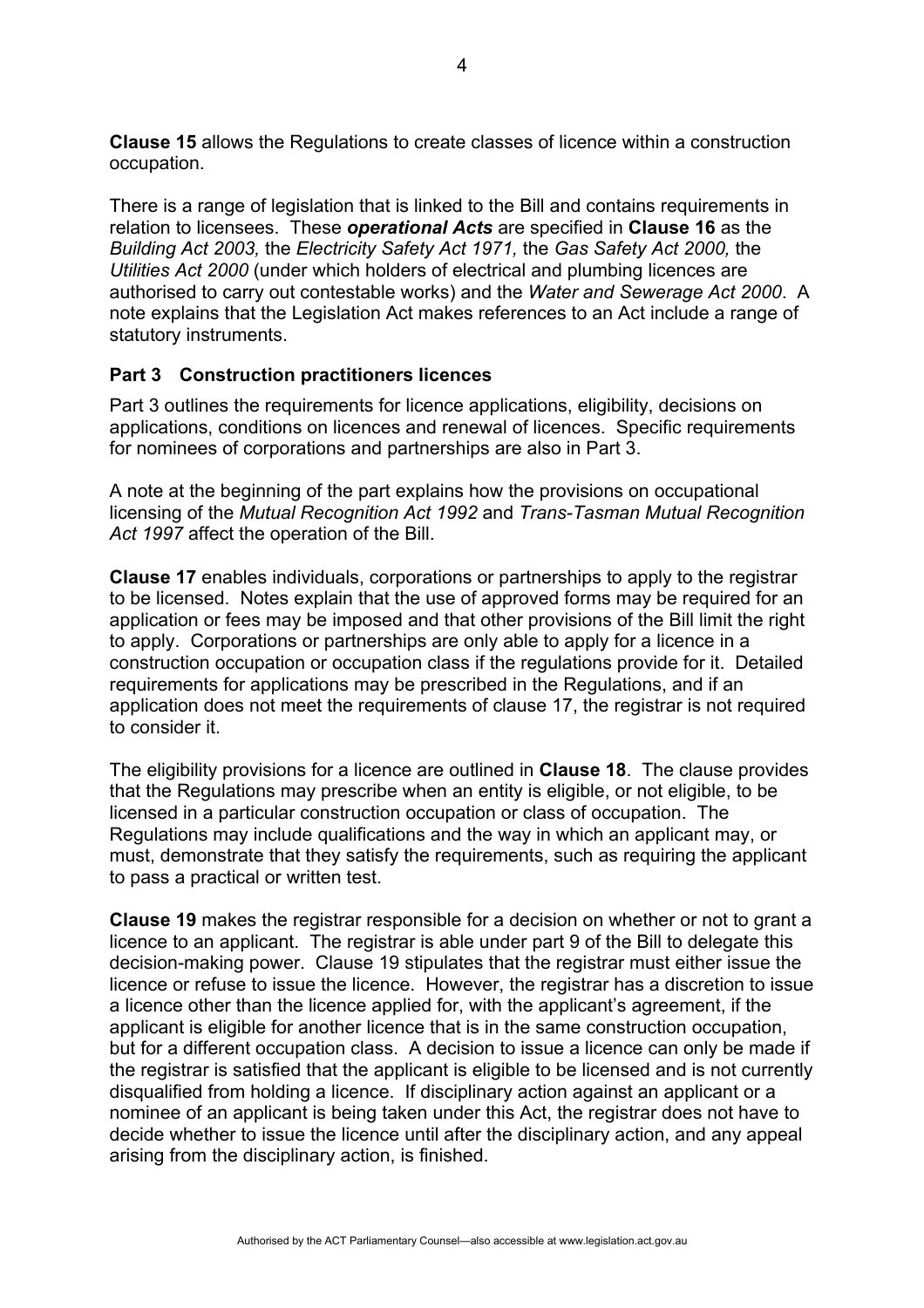**Clause 20** enables a licence to be issued that authorises the licensee to work in one or more construction occupations and one or more occupation classes. A licence may be limited by conditions or endorsed to enlarge its scope. **Clause 21** enables conditions to be placed on, or removed from, a licence at any time, by issuing a written notice to the lessee. A decision to place conditions on a licence is reviewable by the Administrative Appeals Tribunal. In addition to the registrar's power to impose conditions, the Regulations may prescribe standard conditions on licences and state when conditions on licences (whether imposed under the Regulations or by the registrar) take effect. The fundamental reason for this provision is in order that the work a licensee may undertake can be limited where it becomes apparent that restriction is necessary for public heath, safety or amenity as provided for in construction standards. **Clause 22** provides for the registrar to endorse a license to include a construction service not automatically associated with the licence. However, an endorsement can only be made where the Regulations stipulate that the particular endorsement is allowed. Regulations 30 and 31 have relevant provisions.

There is a range of details that **Clause 23** states must be contained in a licence. The licence must be signed by the registrar and contain the licensee's full name, each construction occupation, and occupation class (where relevant) in which the licensee is licensed, and a unique identifying number (the *licence number*) for each construction occupation and occupation class in which the licensee is licensed. The Regulations can also require or allow other information to be included on a licence.

Under **Clause 24** the maximum term for which a licence can be issued or renewed, is prescribed in the Regulations. **Clause 25** stipulates that a licensee may apply to the registrar for renewal of the licence before the licence expires. If the registrar is satisfied that, if the application were for a new licence of the same kind, the applicant would be eligible to be licensed, the registrar must renew the licence. This does not prevent the registrar from placing conditions on the renewed licence. The renewal of a licence begins on the day after the licence being renewed ends. A suspended licence may be renewed, but the renewed licence remains suspended until the suspension ends.

**Clause 26** provides for the voluntary cancellation of a licence if certain criteria are met. The registrar must cancel a licensee's licence if the licensee asks, in writing, for the cancellation and the licensee gives the licence to the registrar or satisfies the registrar that the licence has been lost, stolen or destroyed. The registrar must also be satisfied that the licensee is either no longer able to exercise his or her functions because of mental or physical incapacity, or that arrangements have been made for another licensee to take over the provision of any construction services that remain incomplete, or that it is otherwise appropriate to approve the cancellation.

#### Nominees

Corporations and partnerships must have a nominee to be eligible to be licensed. There can be more than one nominee for a corporation or partnership.

**Clause 27** defines the term *mandatory requirement* which is used in later clauses about nominees.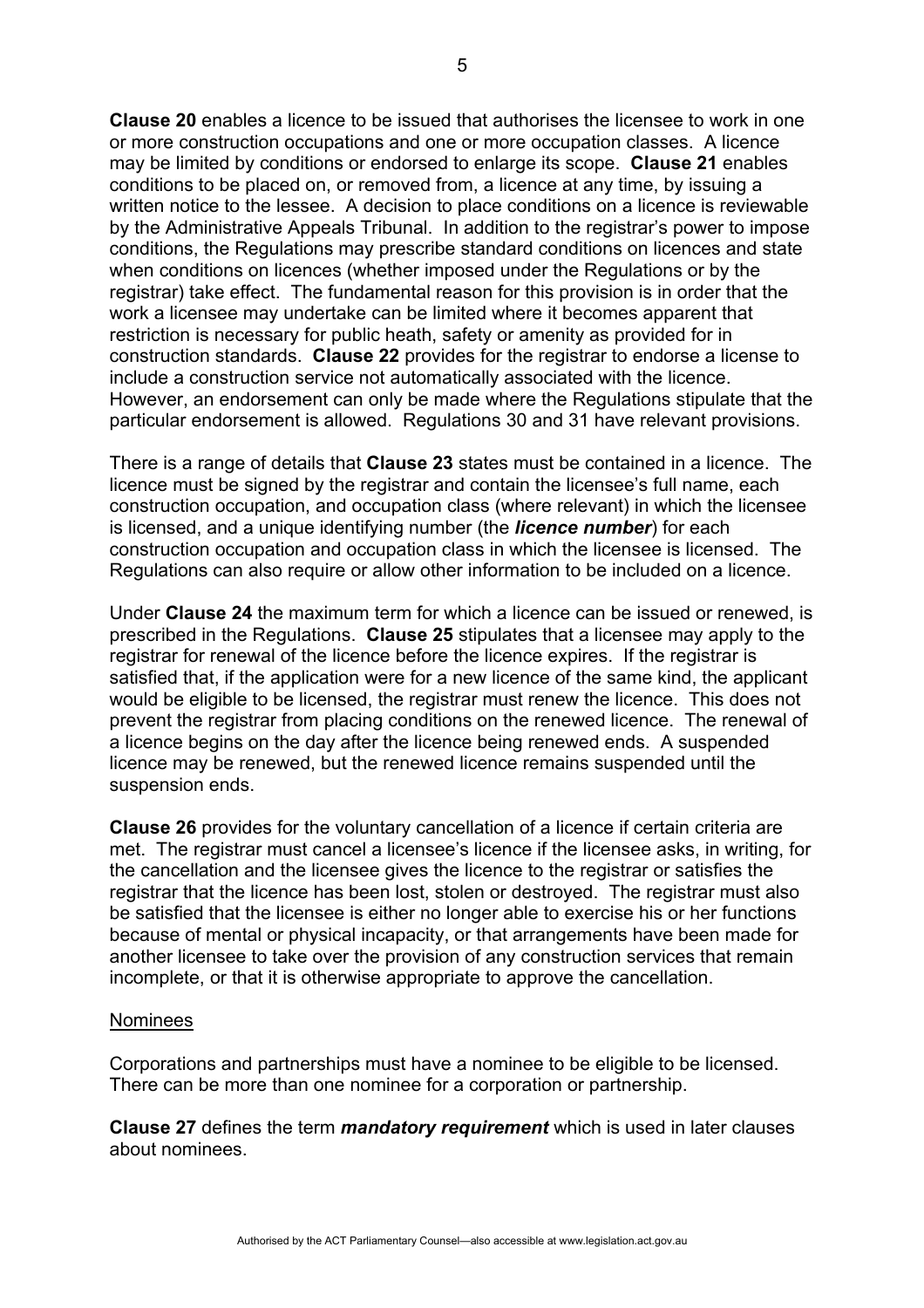**Clause 28** provides for the appointment of nominees. A corporation or partnership may, in writing, appoint an individual as nominee only if the individual is eligible to be a nominee and the individual agrees in writing to the appointment. People are eligible to be nominees if they are licensed in the category or categories of construction work for which they will be responsible as nominee and hold any other requirements prescribed in the Regulations. Regulation 19 has relevant provisions. If for any reason the appointed nominee is no longer eligible to be a nominee, they automatically stop being the nominee.

Nominees are required to supervise construction work for which they are responsible. A licensee that is a corporation or partnership must ensure that its construction services are adequately directed and supervised by the appropriate nominee.

If a licensee has nominated more than one nominee, each nominee may only carry out the functions in relation to the construction services allocated to the nominee in writing by the licensee.

A nominee may resign his or her appointment only with the approval of the registrar. **Clause 29** enables the registrar to approve the resignation of a nominee if satisfied that the nominee cannot exercise his or her functions because of mental or physical incapacity, or that the nominee, or the entity that appointed the nominee, has arranged for another nominee to take over the nominee's functions, or that the entity that appointed the nominee has refused to comply with a *mandatory requirement* of the nominee or that it is otherwise appropriate to approve the resignation. A *mandatory requirement* is defined in clause 27 as a written requirement by the nominee that the corporation or partnership do something or not do something in compliance with the Bill or an operational Act, or to achieve compliance.

Clause **30** provides that a corporation or partnership may revoke a nominee's appointment only with the registrar's approval and identifies mental or physical incapacity and arrangements for another nominee to take over the nominee's functions as relevant considerations.

A nominee has a range of responsibilities once they have agreed in writing to be appointed as a nominee. **Clause 31** specifies that the nominee's functions are to adequately direct and supervise the licensee's construction services, and to ensure that the construction services done by the licensee complies with the Bill and the operational Acts.

A nominee must not exercise functions in relation to work that the nominee is not licensed to do. The licensee is also considered to have committed an offence if their nominee fails, without reasonable excuse, to exercise the nominee's functions under this clause.

These are offences of strict liability, which narrows the range of defences available. The potential consequences for future owners and users of buildings and the public of a failure to have construction services carried out adequately are the justification for this provision. However, nominees can satisfy their obligations by giving a *mandatory requirement* to the licensee, providing notice of it to the registrar and informing the licensee that this notice has been provided.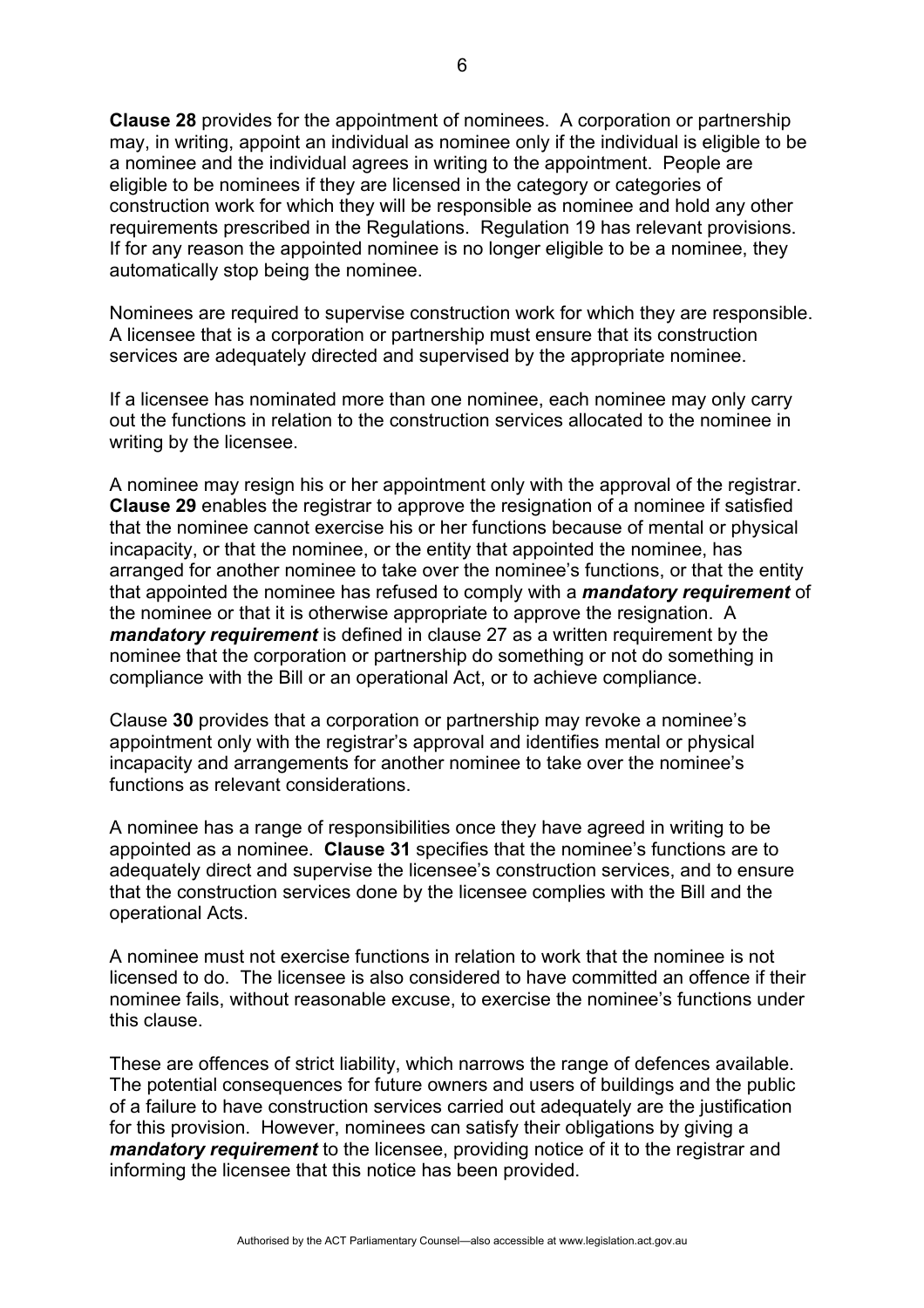**Clause 32** stipulates that part 19.3 (Appointments) of the Legislation Act does not apply to the appointment of a nominee.

# **Part 4 Rectification orders and other obligations on licensees**

Part 4 contains provisions that place certain obligations on licensees. It covers the issue of rectification orders and the requirement to give evidence of insurance.

# Rectification Orders

It is important that licensees take full responsibility for the construction services they provide. If that work is not done in accordance with this Act or an operational Act the registrar is able to make an order that requires the licensee to rectify the work.

**Clause 33** defines the meaning of *authorised action* and *authorised licensee*, which are terms used in later clauses dealing with rectification orders.

**Clause 34** applies if the registrar has reasonable grounds to believe that a licensee (or former licensee) has provided a construction service in a way not in accordance with this Act or an operational Act and that it may be appropriate to issue a rectification order. The clause includes examples of relevant circumstances and a note explaining the significance of examples. Clause 34 requires the registrar to give written notice to the licensee and the owner of the land where the construction service was provided, of the intention to make a rectification order. The written notice must give details of the rectification order that may be made, explain why the registrar intends to make the order and invite submissions about the making of the order within not less than five working days after the day the person receives the notice.

Once the registrar has given the licensee a notice under clause 34 and considered any submissions made within the time mentioned in the notice, **Clause 35** enables the registrar to make an order under Clause 37. The registrar must be satisfied that the person is contravening, or has contravened, this Act or an operational Act and that it is appropriate to make a rectification order. However the clause prevents an order from being given where the registrar is satisfied that the relevant contravention happened, or was part of something that ended, more than 10 years previously and provides an example.

**Clause 36** gives the registrar the discretion to not issue a rectification order, if the relationship between the licensee and land owner is such that it would be inappropriate do so. Where that is the case, the registrar is still able to authorise another licensee to undertake rectification work, with the costs incurred being the responsibility of the original licensee. That other licensee must give the land owner notice of the licensee's intention to begin work. A decision of the registrar to authorise a licensee under Clause 36 is reviewable by the Administrative Appeals Tribunal and may not be carried out while a review is under way or may be applied for.

A rectification order under **Clause 37** can require a licensee (or former licensee) to rectify work or demolish a building or part of a building and rebuild in accordance with legislative requirements. The registrar can also require stated work that has been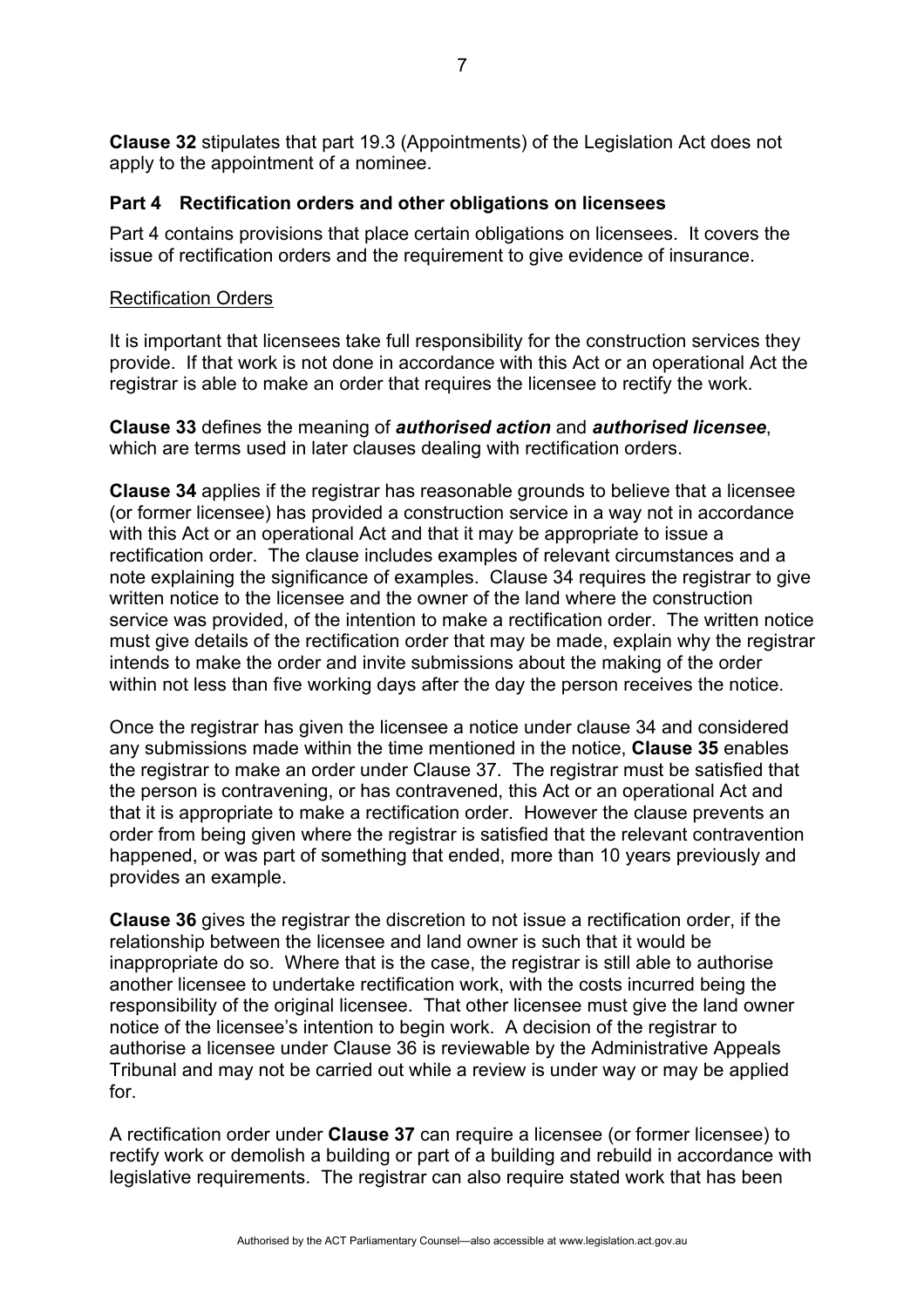done or is being done or is proposed to be done, to be commenced or finished within a specified period of time. If the entity is not licensed to do the work required, they must arrange and pay for the work to be done by a licensee. This covers, for instance, circumstances where a licensee has done work that they are not licensed to do, that needs to be finished or rectified. The order must state a period of not less than one month, within which the rectification work must be done, though this does not apply to an emergency rectification order under the next clause. A note refers to a provision of the Bill that requires details of rectification orders to be recorded on the register of licensees. The registrar must provide a copy of the order to the land owner.

**Clause 38** specifies the circumstances in which the registrar can issue a licensee or former licensee with an emergency rectification order. This enables the order to be given without issuing preliminary notice under clause 34. To do this the registrar must be satisfied that the person has provided a construction service in a way not in accordance with the Bill or an operational Act. The registrar must also be of the view that the immediate need to protect the health or safety of people, to protect public or private property or to protect the environment, is more important than giving a notice under clause 34.

An emergency rectification order must include a statement explaining that the order is an emergency rectification order. The order must explain that if the thing ordered to be done is not done within a stated period (of not less than 24 hours) the Territory may authorise a licensed person to enter the land where the thing is to be done to do the thing ordered, that neither the Territory nor the authorised licensee need give the land owner or person against whom the order is made further notice of the authorised licensee doing the thing on the land, and that the licensee against whom the order has been made will be liable for the reasonable cost incurred in doing the thing ordered.

**Clause 39** makes it an offence to intentionally fail to comply with a rectification order. Each partner in a partnership commits an offence if the partnership is given a rectification order and the partners, or some of them, fail to comply with an order. Offences under this clause are of strict liability, which narrows the range of defences available. Failure to comply with a rectification order has serious potential consequences for future owners and users of buildings and the public. However, it is a defence to a prosecution for an offence if a partner proves that they did not know about the failure to comply and took all reasonable steps to avoid the contravention or that they were not in a position to influence the other partners in the failure to comply. In large partnerships some partners may not be involved in the business operations.

If a person fails to comply with a rectification order **Clause 40** enables the Territory to authorise in writing, a licensee to enter the land where the work is to be done and take the action stated in the order. The licensee may take the action specified in the order or start or finish the work stated in the rectification order. That licensee is required to give the owner of the land at least 24 hours written notice that they intend to enter the land. The authorised licensee must also give a copy of the notice to the person to whom the order was issued before entering the land.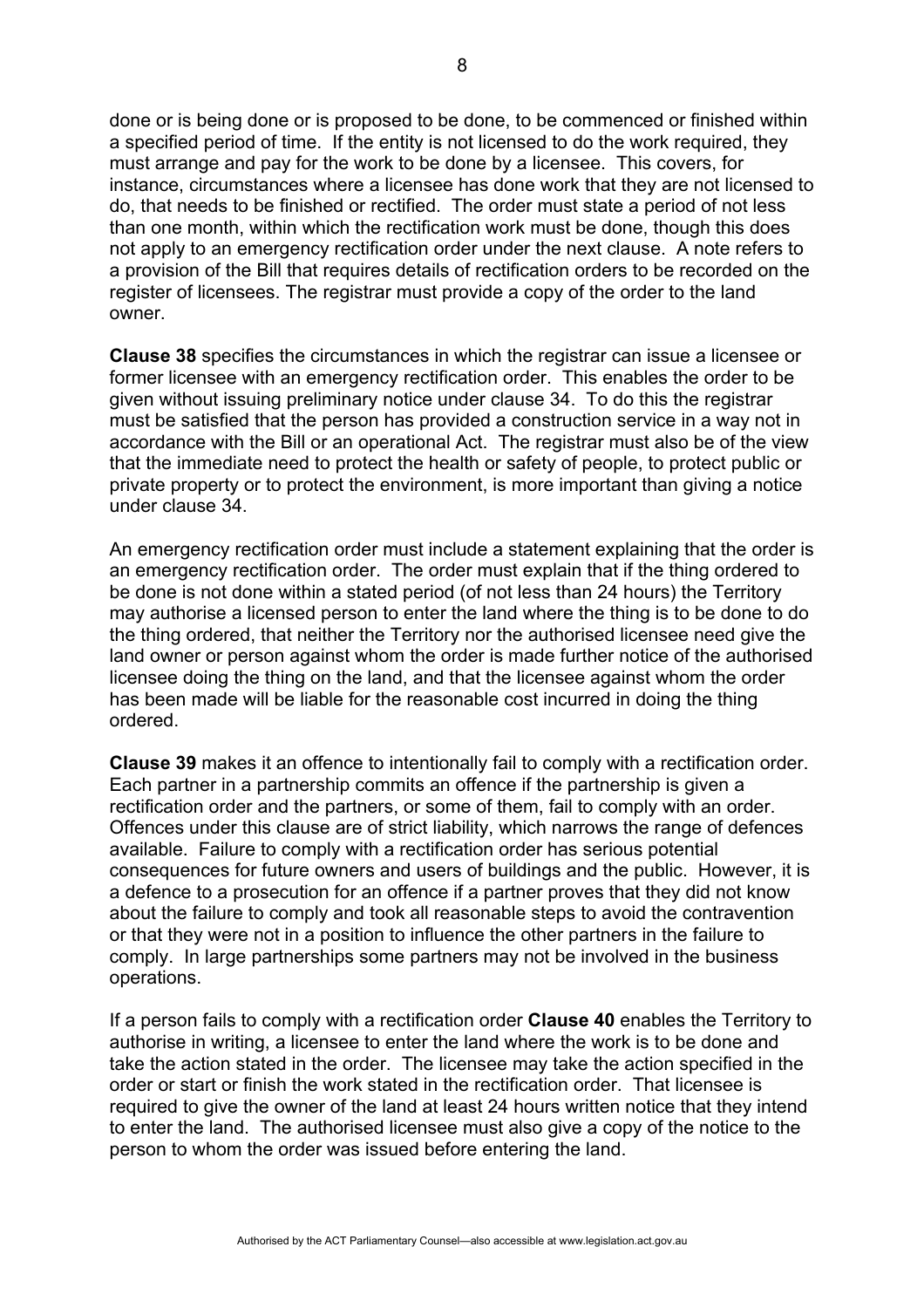If the person to whom the rectification order was issued has applied to the Administrative Appeals Tribunal for review of the order, the Territory is not able to authorise someone else to undertake the work until a decision on the application has been made or the review period has ended. The person to whom the order was issued is liable for the reasonable cost incurred in doing anything under the rectification order and the cost is taken to be a debt owing to the Territory.

**Clause 41** relates to emergency rectification orders under Clause 38. Where the registrar has made an emergency rectification order and the order is contravened, the Territory may, in writing, authorise a licensee to enter the land where the work to which the emergency rectification order applies, and take the action stated in the rectification order or start or finish the work stated in the order. The person to whom the rectification order was issued is liable for the reasonable cost incurred in doing anything under the order and the cost is taken to be a debt owing to the Territory.

Under **Clause 42**, it is a strict liability offence to hinder a person that is known to be an authorised licensee from undertaking an authorised action. This narrows the range of defences available but there are serious potential consequences for future owners and users of buildings and the public from a failure to allow construction services to be carried out adequately. When an authorised licensee is undertaking authorised action, **Clause 43** requires them to ensure that they, and anyone assisting them, take all reasonable steps to avoid causing damage, inconvenience or detriment when undertaking the authorised work. If damage occurs, the authorised licensee must provide a written notice to the owner of the land detailing the damage. If the owner is not present, the notice may be delivered by being fixed in a conspicuous place on the premises entered. A person is able, under **Clause 44**, to claim reasonable compensation from the Territory if they suffer loss or expense because of the actions of an authorised person or anyone assisting them. The compensation must be claimed and ordered in a court on the basis of the individual case, or through an offence proceeding under the Bill against the person making the claim. The Regulations may prescribe matters that may, must or must not be taken into account by the court in considering the claim.

**Clause 45** stipulates that an authorised person does not incur civil liability for authorised action done honestly, and that the liability attaches to the Territory. However, disciplinary action can be taken against the authorised licensee if they do anything while undertaking the authorised work that would allow such action to be taken.

#### Other requirements

To facilitate consumer access to important insurance information, **Clause 46** requires licensees to give evidence of the insurance they hold before providing a construction service to a person. This includes advising the person if they hold no insurance. The licensee may ask the client to sign an acknowledgment that the client has been told about the licensee's insurance arrangements. The acknowledgment must state the time and date it was given. If the client signs the acknowledgement, the licensee must immediately provide the client with a copy. The clause indicates that a licensee can be taken to have complied with the requirement if before giving a service the licensee advertised the insurance currently held in a way that was likely to have come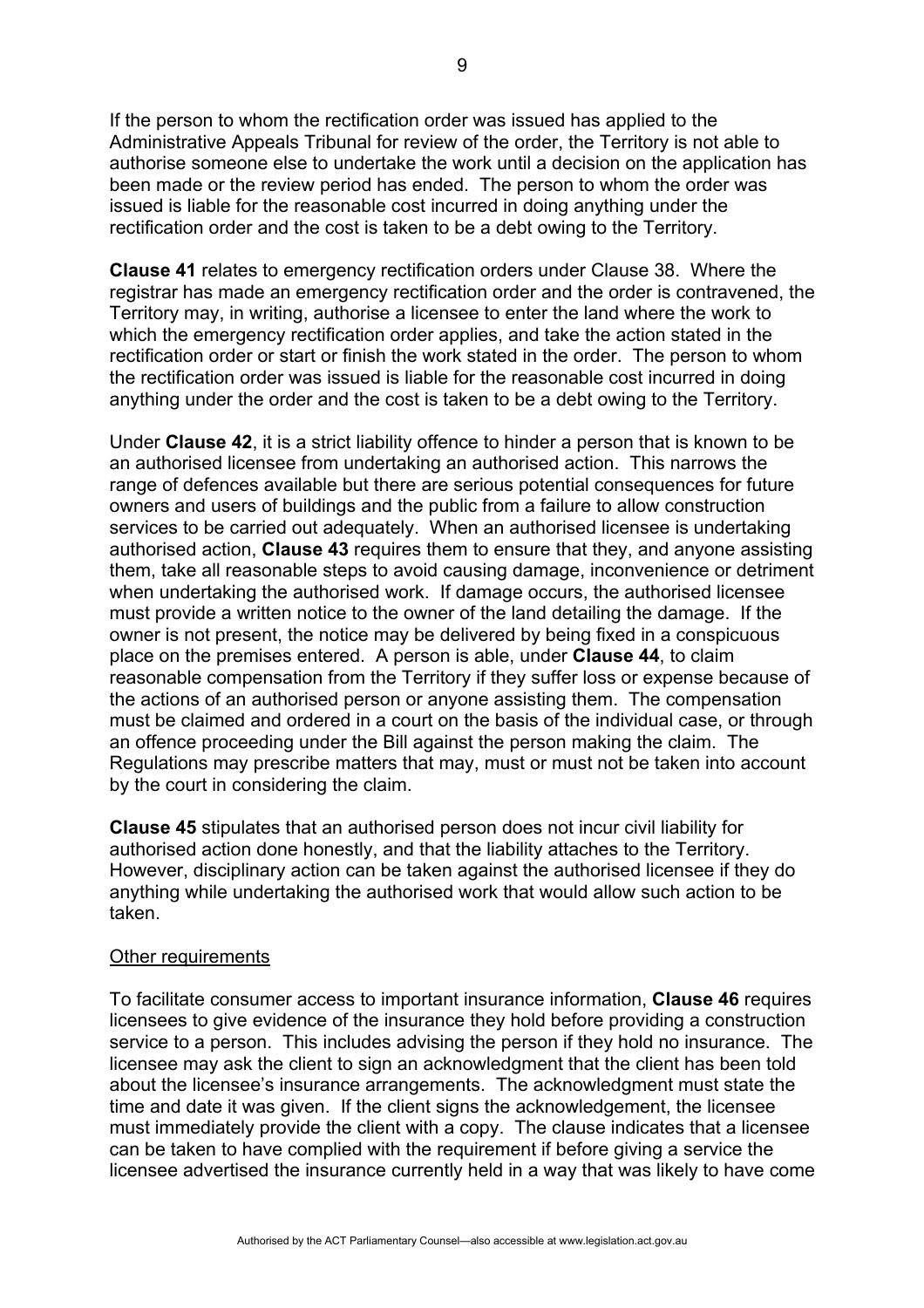to the client's attention. The clause includes examples of advertising. The clause stipulates that evidence of insurance includes a fidelity certificate under the *Building Bill 2003*. A fidelity certificate is an alternative under that Bill to residential building work insurance.

If a dispute arises as to whether or not the client was advised of the licensee's insurance arrangements, the registrar may assume that the client was not told about the licensee's insurance if an acknowledgment under this clause is not produced or the licensee cannot otherwise prove that the client was advised about the insurance and the information was not adequately publicised through the licensee's advertising.

# **Part 5 Automatic licence suspension and disciplinary action**

Part 5 outlines the circumstances in which a licence can be automatically suspended, and the disciplinary process where the registrar determines that the grounds for taking action exist.

## Automatic licence suspension

If a licensed individual provides, or proposes to provide, a construction service for a fee and becomes bankrupt or applies to take the benefit of any law for the relief of insolvent debtors, **Clause 47** stipulates that the licence is automatically suspended. This does not apply to an individual who continues to act as the nominee for a partnership or corporation but a note explains that the Regulations may impose conditions on a licence and the provision is restricted by Regulation 24. **Clause 48** provides that a corporation's licence is automatically suspended if the licensee enters into a winding-up or is found guilty, whether in the ACT or anywhere else, of an offence that involves fraud, dishonesty or violence and is punishable by imprisonment for at least one year. Under **Clause 49** a partnership licence is automatically suspended if a partner's licence in the same occupation or class is suspended or cancelled. The licence is also automatically suspended if a partner who is not a licensee is found guilty, whether in the ACT or anywhere else, of an offence that involves fraud, dishonesty or violence and is punishable by imprisonment for at least one year.

The licence of a building surveyor is automatically suspended under **Clause 50** if the licensee stops being eligible to be a building surveyor because the person is not insured in accordance with the Regulations. The person's building surveyor's licence is automatically suspended when the insurance cover stops. For a plumbing plan certifier licence an automatic suspension occurs under **Clause 51** if a licensed plumbing plan certifier stops being eligible to be a plumbing plan certifier because the person is not insured in accordance with the Regulations. The person's plumbing plan certifier licence is automatically suspended when the insurance cover stops.

Under **Clause 52**, the registrar must revoke an automatic suspension if satisfied that the cause of the suspension no longer exists. The registrar also has the discretion to revoke an automatic suspension if satisfied that the thing that caused the suspension will not put consumers of the licensee's construction services at a greater risk from using the services than if the thing had not happened. The registrar is required to provide a written notice of the revocation to the licensee. An automatic suspension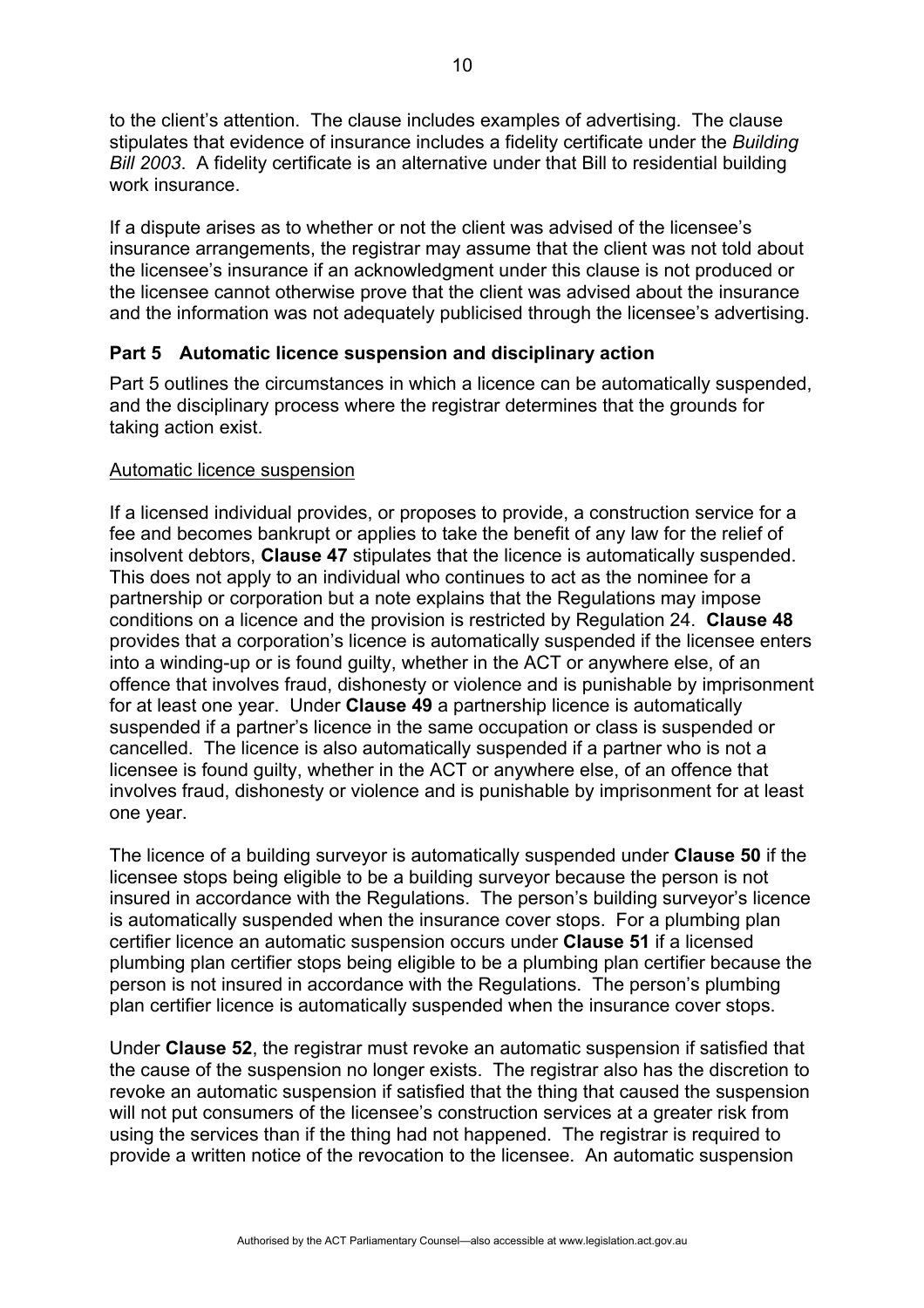ends 3 months after the day it begins, unless it is otherwise revoked. A note refers to the possible effect under another provision of the Bill of suspension on a new licence.

## Disciplinary action by registrar

**Clause 53** lists the *disciplinary grounds* in relation to a licensee. A *disciplinary ground* must exist for the registrar to commence disciplinary action. The grounds are:

- (a) the licensee, or a nominee or employee of the licensee, contravened or is contravening, the Bill or an operational Act (including a direction given to the licensee under an operational Act);
- (b) the licensee, knowingly or recklessly, gave someone information in relation to a construction service provided, or to be provided, by the licensee that was false or misleading in a material particular;
- (c) the licensee or a director, partner or nominee of the licensee, has been found guilty, in the Territory or somewhere else, of an offence that
	- i) involves fraud, dishonesty or violence; and
	- ii) is punishable by least 1 year of imprisonment.
- (d) if the licensee is an individual the licensee has compounded with creditors or made an assignment of remuneration for their benefit;
- (e) if the licensee is a corporation
	- i) the licensee enters into a scheme of arrangement; or
	- ii) a receiver, manager, receiver and manager, or administrator is appointed over the licensee or any of its assets;
- (f) if the licensee is a corporation or partnership the licensee has, or had, no nominee;
- (g) the licensee's licence has been automatically suspended under the provisions of the Bill for automatic licence suspension and the cause of the suspension still exists.

The clause states that the disciplinary ground under 53 (1) (a) includes contraventions of the Criminal Code, whether of part 2.4 of the code, or in relation to the provision of documents or failure to provide them, or in relation to doing or not doing something, if one of these things is done in relation to the Bill or an operational Act. The effect of this provision is that actions in relation to documentation that are offences and may lead to disciplinary action under the current licensing scheme may continue to be taken into account for disciplinary action under the Bill even though the offences are now under the Criminal Code in accordance with current legal policy.

A disciplinary ground applies to a former licensee if the disciplinary ground applied to the former licensee while licensed.

**Clause 54** provides for the registrar to give a disciplinary notice under **Clause 55** if satisfied that a disciplinary ground exists in relation to a licensee or former licensee. A disciplinary notice given to a licensee or former licensee must include certain information. The notice must state each disciplinary ground that caused the notice to be given, describe the contravention of the Bill or an operational Act if one is involved and for this purpose use the "short description" set out in the Regulations if one is applicable, and otherwise state details of each ground that the registrar is satisfied would allow a reasonable person to identify the circumstances that give rise to the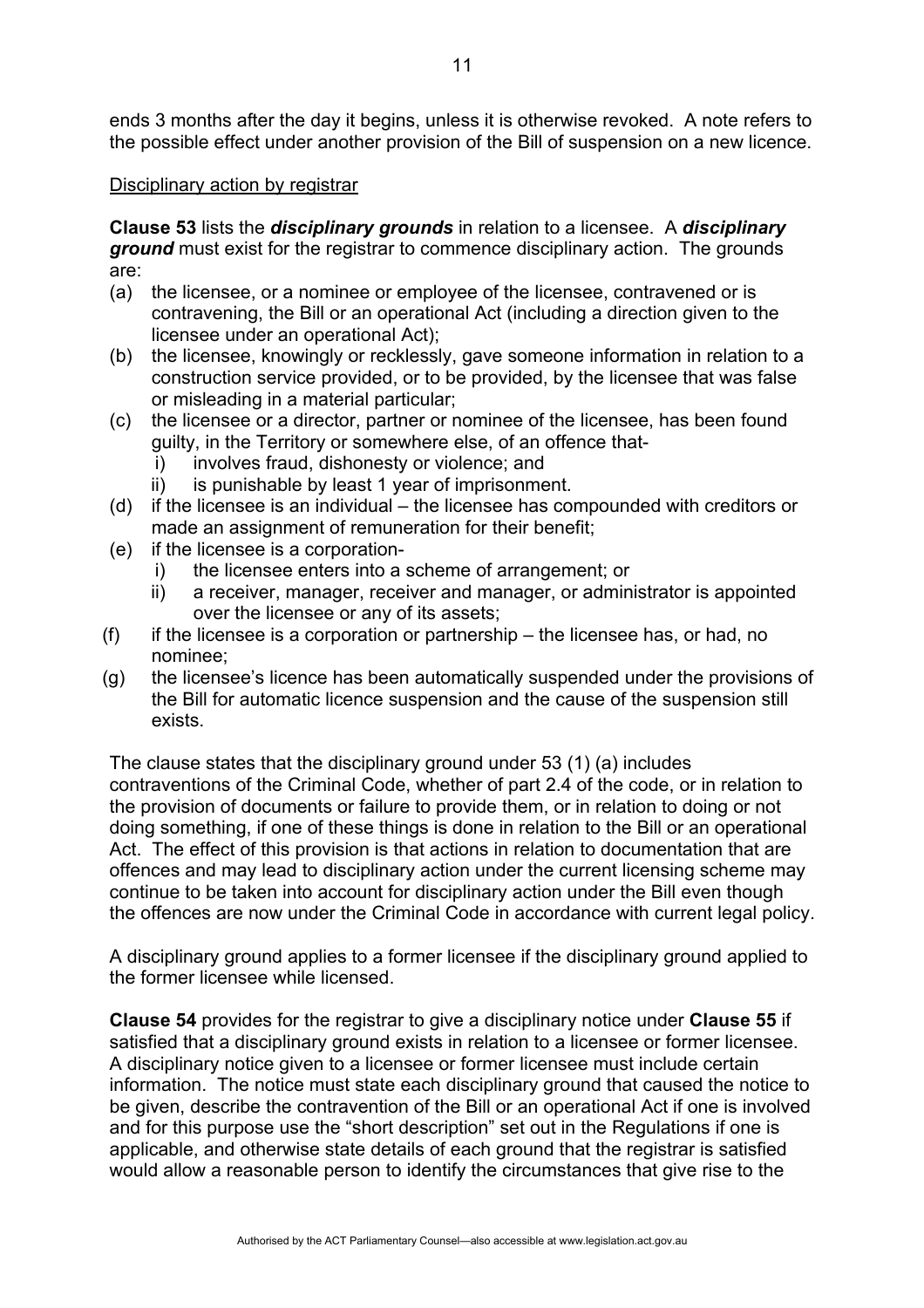ground. The notice must also advise the licensee or former licensee that he or she may, within 12 business days after the day the licensee is given the notice, give a written response to the registrar about the matters in the notice.

If a notice mentions a ground based on a construction service provided or not provided, or alleged to have been provided or not provided, the registrar may give a copy of the notice to the owner of any premises to which the work relates and must do so if asked. The registrar may also give a copy of the notice to any certifier appointed under the *Building Act 2003* in relation to the work and must do so if asked.

If the registrar has given, or proposes to give, a disciplinary notice to a licensee, **Clause 56** enables the registrar to immediately suspend (an *interim suspension*) the licensee's licence by written notice given to the licensee. The registrar may issue an interim suspension if the registrar believes, on reasonable grounds, that it is in the public interest to suspend the licence before making a decision under Clause 59. The registrar must take into account the circumstances leading to the decision to send the disciplinary notice and the grounds stated, or to be stated, in the notice. An interim suspension may be for a period up to two weeks, but may be extended once for one week if the registrar is satisfied that it is in the public interest to extend the suspension. Notes refer to the provisions of the Legislation Act on the service of notices and draw attention to a provision in the Bill that requires an interim suspension to be registered.

If the registrar issues an interim licence suspension, **Clause 57** stipulates that the licence is suspended as soon as the licensee receives the notice. The suspension ends when the licensee receives a notice of revocation under Clause 58, or the registrar makes a decision under Clause 59 in relation to the licence, whichever occurs first.

The registrar, under **Clause 58,** may revoke an interim suspension at any time before making a decision under Clause 59. The revocation must be made in writing to the licensee. If the registrar revokes the suspension of a licensee licensed as a builder, the registrar must notify in writing each person notified of the suspension under Clause 61(3).

Where the registrar has given a licensee or former licensee a disciplinary notice, **Clause 59** provides that the registrar may take disciplinary action in relation to the licensee or former licensee if satisfied on reasonable grounds that a disciplinary ground is established in relation to the licensee or former licensee. A note refers to the power of the registrar to take disciplinary action in relation to demerit points. Clause 59 requires the registrar to take into account any response given to the registrar in accordance with the disciplinary notice and may hold an inquiry under the provisions of the Bill on disciplinary inquiries, before making the decision on what disciplinary action to take.

If the registrar takes disciplinary action against a licensee or former licensee, the registrar must notify the licensee or former licensee in writing about the decision. The registrar must state in the notice when the action takes effect, which can be when the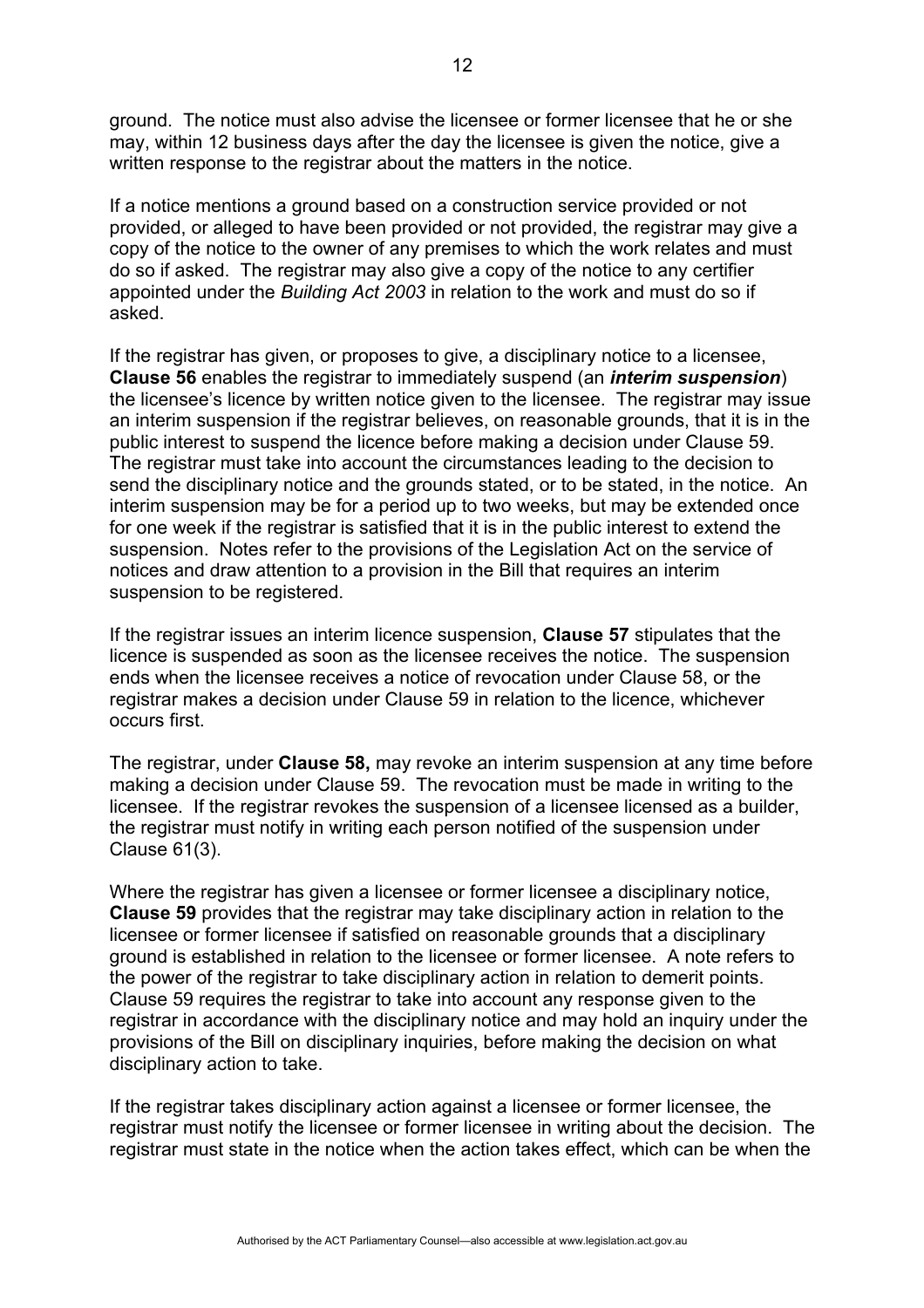notice is given to the licensee or former licensee or on a later date stated in the notice.

If the registrar decides to take disciplinary action in relation to a licensee or former licensee, **Clause 60** enables the registrar to do one or more of the following:

- (a) reprimand the licensee or former licensee;
- (b) require the licensee, or, if the licensee is a corporation or partnership, a nominee of the licensee, to complete a specific course of training to the satisfaction of the registrar or another stated person;
- (c) impose a condition on the licence, or vary an existing condition;
- (d) order the licensee to pay to the Territory a financial penalty of up to \$1 000;
- (e) suspend the licence for a period (which may be longer than the remaining period of the licence) or until a certain thing happens;
- (f) cancel the licence;
- (g) cancel the licence and disqualify the licensee from applying for a licence for a period or until a certain thing happens;
- (h) disqualify the former licensee from applying for a licence for a period, until the former licensee completes a specific course to the satisfaction of the registrar or another stated person or until a certain thing happens.

A financial penalty under (d) can be recovered by the Territory as a debt. A note refers to a relevant provision of the Legislation Act.

If a builder's licence is under an automatic suspension, interim suspension, or subject to disciplinary action under Clause 60 (1) (c), (e), (f) or (g), **Clause 61** requires the registrar to notify each building certifier. The notice must be in writing, given as soon as practicable, and provide details about the disciplinary action or other action taken in relation to the licensee's builder's licence. The registrar must also notify each building certifier, in writing, if the registrar had notified the building certifiers about the taking of disciplinary action or other action and the decision to take the action is reversed or the action is reversed, stayed, varied or set aside.

**Clause 62** outlines the requirements for public notice of a registrar's decision to take disciplinary action against a licensee or former licensee. The registrar may notify the public of the matters prescribed under the Regulations by publishing those matters in relation to the decision in a daily ACT newspaper and in any other way the registrar considers appropriate. Regulation 33 has relevant provisions. The decision may only be publicly notified if the time for any review of the decision has ended and no application for appeal or review has been made or application for review has been made, and the decision has been confirmed on review and the time for further appeal has ended. If the decision has been reversed or vacated, the decision must not be publicly notified. If the decision has been altered, the public notification requirements apply to the decision as altered.

**Clause 63** deals with circumstances where a licence has been suspended for a period of time, and the suspended licence expires before the end of the suspension period. If the licensee who was issued the expired licence is issued a new licence in the same construction occupation or class within three years of the expiry date of the original licence, then the new licence is suspended for the remainder of the incomplete suspension period.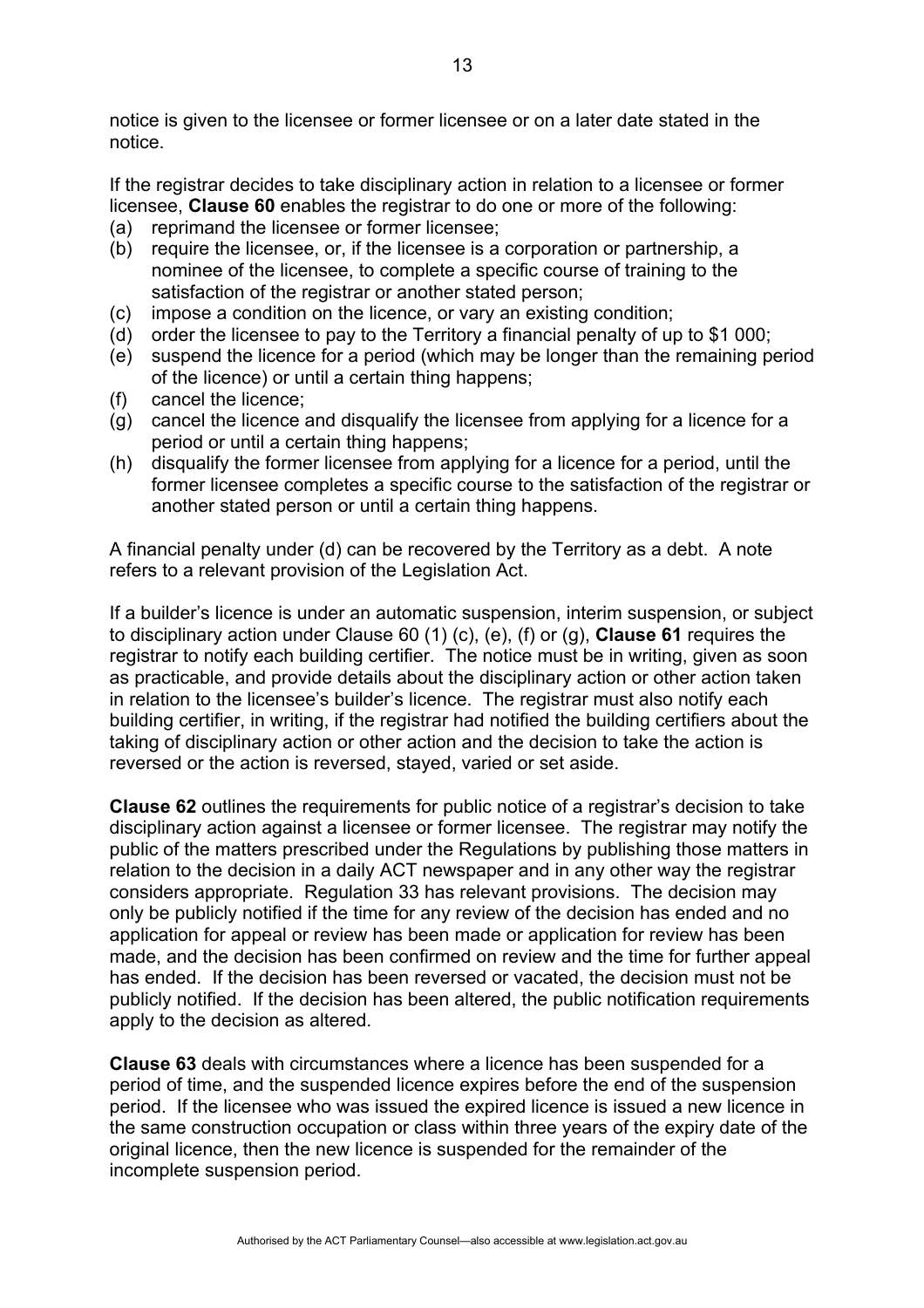## Disciplinary inquiries

If the registrar decides to hold an inquiry in relation to a licensee or former licensee, **Clause 64** requires the registrar to give the licensee or former licensee at least two weeks written notice of the inquiry. The notice must be accompanied by a copy of the disciplinary notice given to the licensee or former licensee under Clause 55. The notice must state whether the registrar considers that any disciplinary ground no longer applies, or has changed, because of any written response made by the licensee or former licensee and, if a ground has changed, how it has changed. The notice must also explain that the inquiry may result in the taking of disciplinary action against the licensee or former licensee and tell the licensee or former licensee where and when the inquiry will be held. A note explains that the use of approved forms may be required. **Clause 65** enables the registrar to decide any procedure for an inquiry that is not prescribed under this Act, and allows the registrar to adjourn an inquiry.

Under **Clause 66**, when an inquiry is held, the registrar may take evidence on oath or affirmation and is not bound by rules of evidence but may inform himself or herself in anyway the registrar considers appropriate. At an inquiry, a licensee or former licensee whose actions are being inquired into may call witnesses. **Clause 67** allows a licensee or former licensee to be represented at an inquiry by a lawyer who may examine witnesses and address the registrar on behalf of the licensee or former licensee. The registrar may appoint a lawyer to examine witnesses in an inquiry and advise the registrar on any matter relating to the inquiry.

If the matter to be considered at an inquiry in relation to a licensee or former licensee is complex or technical, **Clause 68** enables the registrar to require the relevant advisory board under the Bill to advise the registrar in relation to the issues.

**Clause 69** enables the registrar to require, in writing, a person to appear before the inquiry on a stated date to give evidence, or produce any document or thing in the possession, custody or control of the person or do both of these. The registrar may set aside a requirement for a person to give evidence or produce documents or other evidence.

A person is taken to have complied with a requirement to produce a document or other evidence if the person delivers the document or thing to the registrar before the date stated in the requirement. The registrar may give a party to the inquiry leave, which may be subject to conditions, to inspect a document or thing produced under this clause and make copies of a produced document for the inquiry.

A person commits an offence if they fail to comply with a requirement made of them under this section. This is an offence of strict liability, which narrows the range of defences available. Failure to assist an inquiry may allow a licensee to continue providing substandard construction services, with serious potential consequences for future owners and users of buildings and the public.

Where a person is required to attend an inquiry to give evidence or give evidence and produce a document or other evidence, **Clause 70** requires the notice to be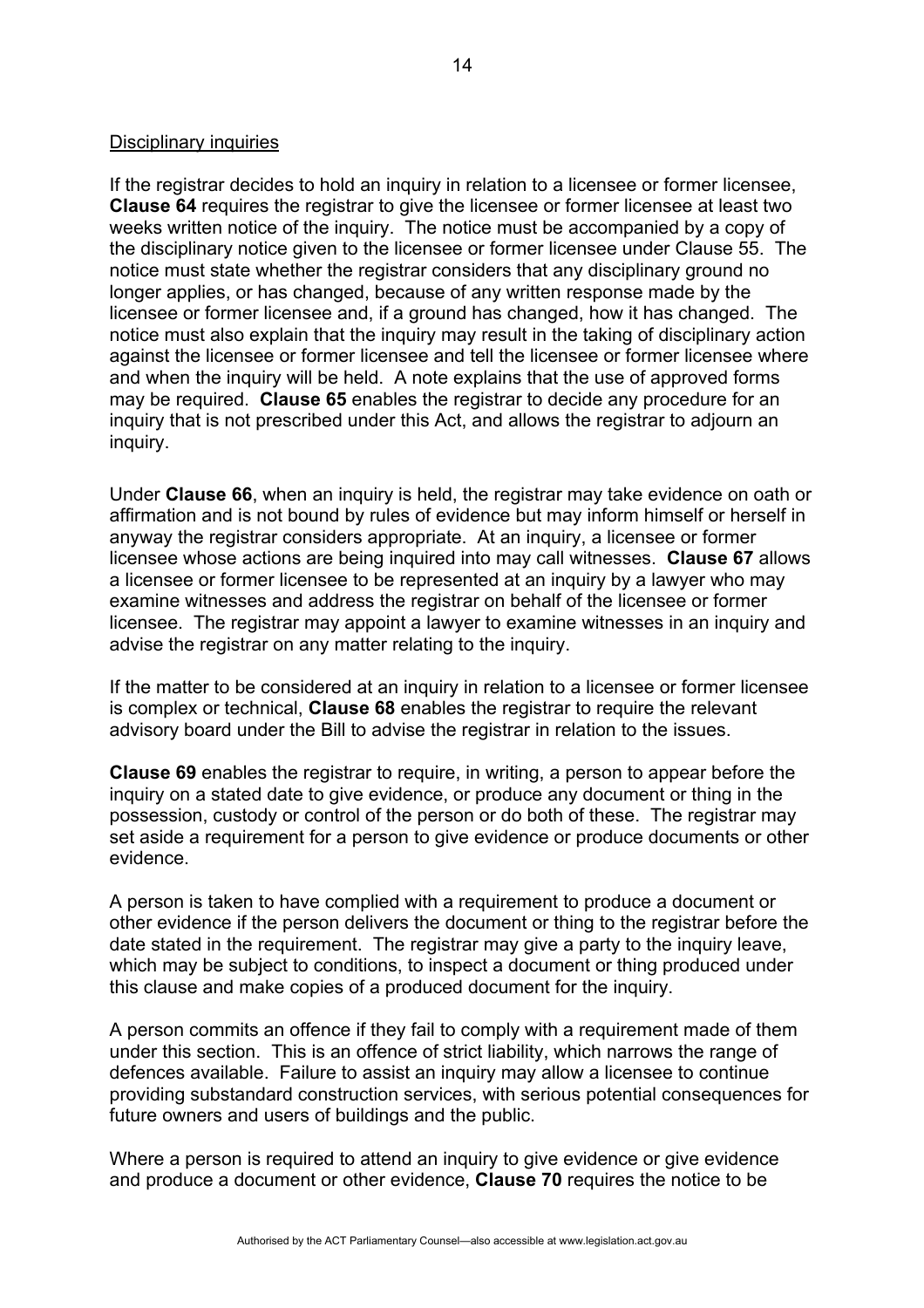accompanied by an undertaking to appear, to be signed by the person and returned to the registrar by the stated date. It must also include a form to be completed by the person to claim the reasonable costs and expenses of attendance at the inquiry. A person is not entitled to refuse to comply with the requirement because the requirement was not accompanied by the form.

### **Miscellaneous**

If a licensee is licensed in more than one construction occupation or in more than one occupation class within an occupation, **Clause 71** enables the registrar to suspend, or cancel the licence, or impose or vary a condition on it, under this part, in relation to a single occupation or occupation class, or each occupation or class, as appropriate. A note to this clause refers to a provision of the Bill on the possible scope of licences.

If a licensee surrenders their licence because the licence was suspended, **Clause 72**  requires the registrar to return the licence no later than the last day of the suspension. If the licence is varied during the suspension period, the licence as varied must be returned. If the licence has expired, or is cancelled during the suspension period, the registrar is not required to return it.

# **Part 6 Enforcement**

Part 6 contains provisions that deal with the role of compliance auditors.

**Clause 73** defines *compliance auditor* as a compliance auditor appointed under Clause 74. Under **Clause 74**, the registrar is empowered to appoint a public servant to be a compliance auditor for the Bill, and an appointment must not be for longer than five years. Notes refer to provisions of the Legislation Act about appointments and reappointments. The role of a compliance auditor under **Clause 75** is to be responsible for auditing the forms and other paperwork required to be provided by licensees for the Bill and the operational Acts. A compliance auditor has any other function given to the compliance auditor by the registrar.

**Clause 76** requires the registrar to issue a compliance auditor with an identity card, that states the person is a compliance auditor for the Bill, or for stated provisions of the Bill. The card must show a recent photograph of the person and their name or the particulars that are prescribed under the *Magistrates Court Act 1930* as the identifying particulars for the person (or both). The card must also show the date of issue of the card, a date of expiry for the card; and anything else prescribed under the Regulations. A person commits an offence if the person ceases to be a compliance auditor and does not return their identity card to the registrar as soon as practicable (but within seven days) after they cease to be a compliance auditor. This is an offence of strict liability, which narrows the range of defences available. The need to ensure that a person who purports to be a compliance auditor and to exercise the powers of one is currently authorised is the reason for this provision.

**Clause 77** stipulates that a compliance auditor may not exercise a function under the Bill in relation to a person until the compliance auditor shows the person his or her identity card. The functions of compliance auditors are described in **Clause 78** as the doing of one or more of the following actions in relation to the premises (other than residential) used by a construction practitioner that they have entered: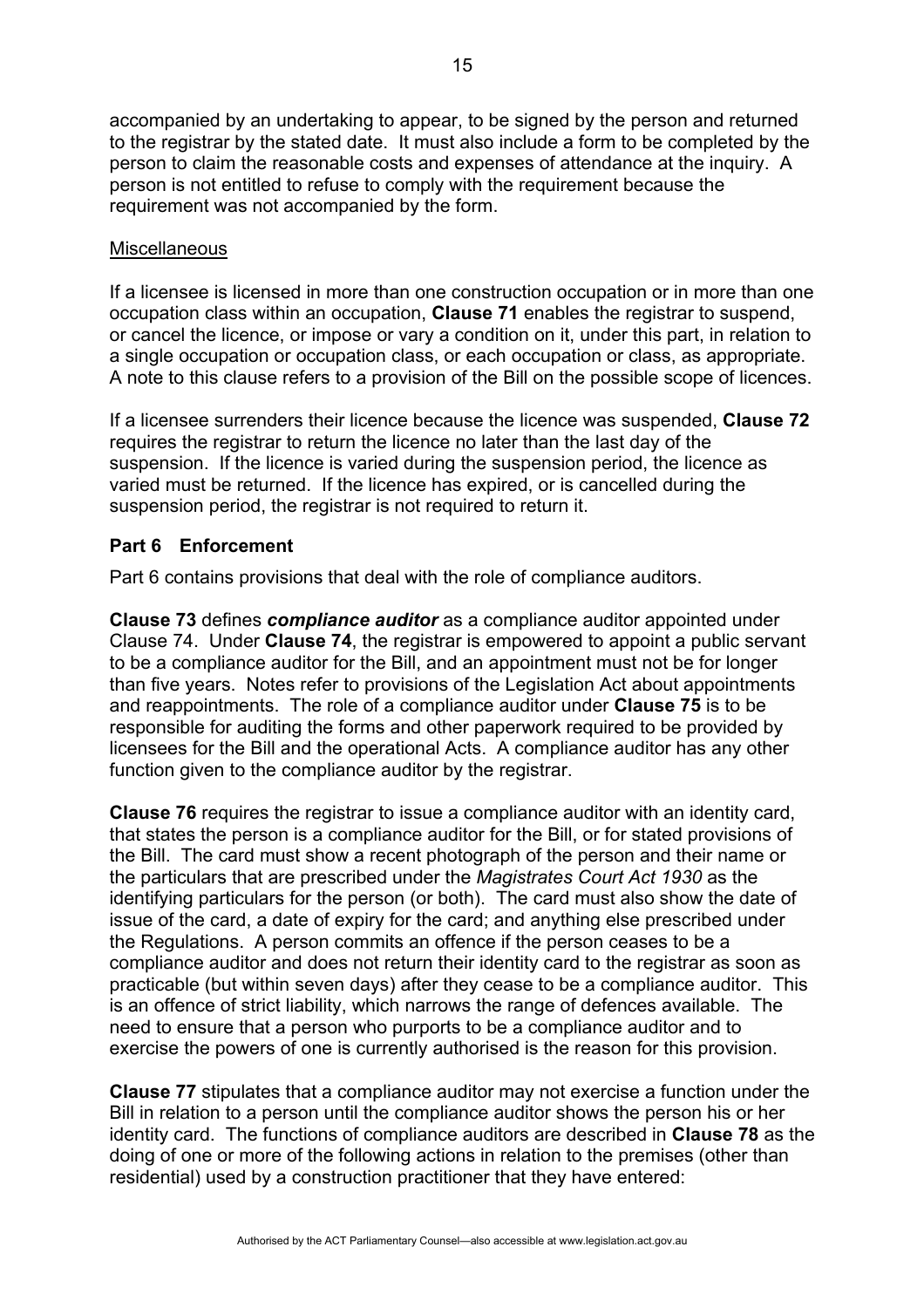- (a) inspect any document on the premises that relates to the licensee's activities; and
- (b) take an extract from or make a copy of any document that relates to the licensee's activities;
- (c) require anyone on the premises to give the compliance auditor information about a document that relates to the licensee's activities;
- (d) require a person apparently in charge of the premises—
	- (i) to produce a document that relates to the licensee's activities; or
	- (ii) to give the compliance auditor access to a computer on the premises in which information relevant to the licensee's activities is stored; or
	- (iii) to print information mentioned in the previous item.

The clause gives examples of what "documents" are.

A compliance auditor may enter the premises during ordinary business hours and with any assistance that is necessary and reasonable. The compliance auditor is not authorised to remain on the premises if they do not produce their identity card at the request of, or on behalf of the occupier or person apparently in charge of the premises. The occupier or person in charge of the premises must give the compliance auditor all reasonable facilities and assistance the compliance auditor needs for the effective exercise of his or her functions under this clause. A note refers to the provisions of the Legislation Act on self-incrimination and legal privilege.

# **Part 7 Offences**

Part 7 contains offence provisions for the Bill.

Under **Clause 79**, it is an offence for a person who is not licensed in a construction occupation or occupation class to pretend to be licensed in the occupation or class. This is an offence of strict liability, which narrows the range of defences available. An unlicensed person may provide substandard construction services, with serious potential consequences for future owners and users of buildings and the public. It is an offence under **Clause 80** for a corporation to advertise or otherwise offer to provide a service in a construction occupation or occupation class if they do not have a nominee with a licence that authorises the nominee to provide the service.

Each partner in a partnership commits an offence if the partnership advertises or otherwise offers to provide a service in a construction occupation and they do not have a nominee who has a licence that authorises the nominee to provide the service. Offences under this clause are of strict liability, which narrows the range of defences available. An unlicensed person may provide substandard construction services, with serious potential consequences for future owners and users of buildings and the public. However, a partner may prove that they did not know about the advertising or other offer and took all reasonable steps to avoid committing the offence or that they were not in a position to influence the advertising or the offers made by the partnership. In large partnerships some partners may not be involved in the business operations.

**Clause 81** stipulates that it is an offence if a person advertises that the person provides, or will provide, a service in a construction occupation or occupation class and does not include the person's name as recorded on the licence (including the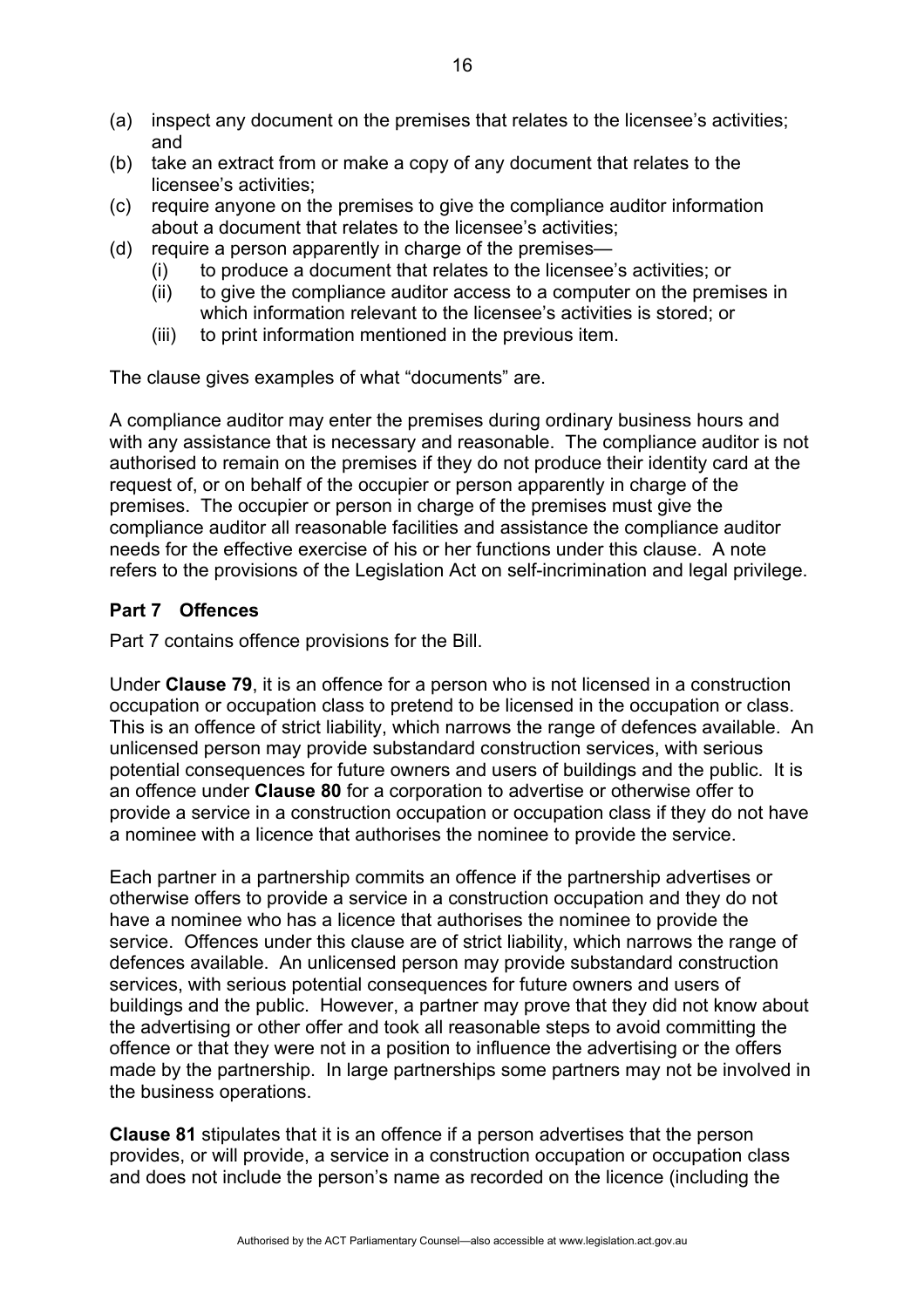ACN of a corporation) and licence number in the advertisement. This is an offence of strict liability, which narrows the range of defences available. An unlicensed person may provide substandard construction services, with serious potential consequences for future owners and users of buildings and the public.

It is an offence under **Clause 82** for a person to provide a service (as an employee or otherwise) in a construction occupation or occupation class if they are not licensed in the relevant occupation or class, or if there is not an endorsement on the licence that authorises the provision of the service. This is an offence of strict liability, which narrows the range of defences available. An unlicensed person may provide substandard construction services, with serious potential consequences for future owners and users of buildings and the public. However, no offence is committed where the person provides the service working under the supervision of a licensee whose licence authorises the provision of the service and the licensee is authorised to supervise the work. This would, for example, apply to a person who is undertaking a traineeship that requires "on the job training" under supervision. Details of work that may be carried out under supervision may appear in the Regulations and Regulation 34 (Services that may be provided without licence) has relevant provisions.

It is an offence under **Clause 83** for a person to engage someone else or allow an employee (the *worker*) to provide a construction service for the person, if the worker is not licensed for that purpose and the person is reckless about whether the worker is licensed. These provisions do not apply to a person who provides a service under the supervision of a licensee authorised to supervise the provision of the service, if the Regulations allow the service to be provided by a person without a licence under the supervision of a licensee.

**Clause 84** stipulates that it is an offence if a person's licence has been suspended or cancelled and the person does not surrender the licence to the registrar within two weeks after the day of suspension or cancellation. In a partnership, each partner commits an offence if the partnership's licence has been suspended or cancelled and the partnership does not surrender the licence to the registrar within two weeks after the day of suspension or cancellation, unless the partner proves that the partner took all reasonable steps to surrender the licence. It is a defence to prove that the licence has been destroyed, lost or stolen. A partner may prove that they did not know about the failure to surrender the licence and took all reasonable steps to avoid the failure or that they were not in a position to influence the other partners in the failure to surrender the licence. In large partnerships some partners may not be involved in the business operations.

It is an offence under **Clause 85** to breach any licence condition or code of practice applicable to the licence. This is an offence of strict liability, which narrows the range of defences available. An unlicensed person may provide substandard construction services, with serious potential consequences for future owners and users of buildings and the public. These are offences of strict liability, which narrows the range of defences available. Breaches of licence conditions or codes of practice may result in substandard construction services, with serious potential consequences for future owners and users of buildings and the public. Where the licensee is a partnership, each partner commits an offence but a partner may prove that they did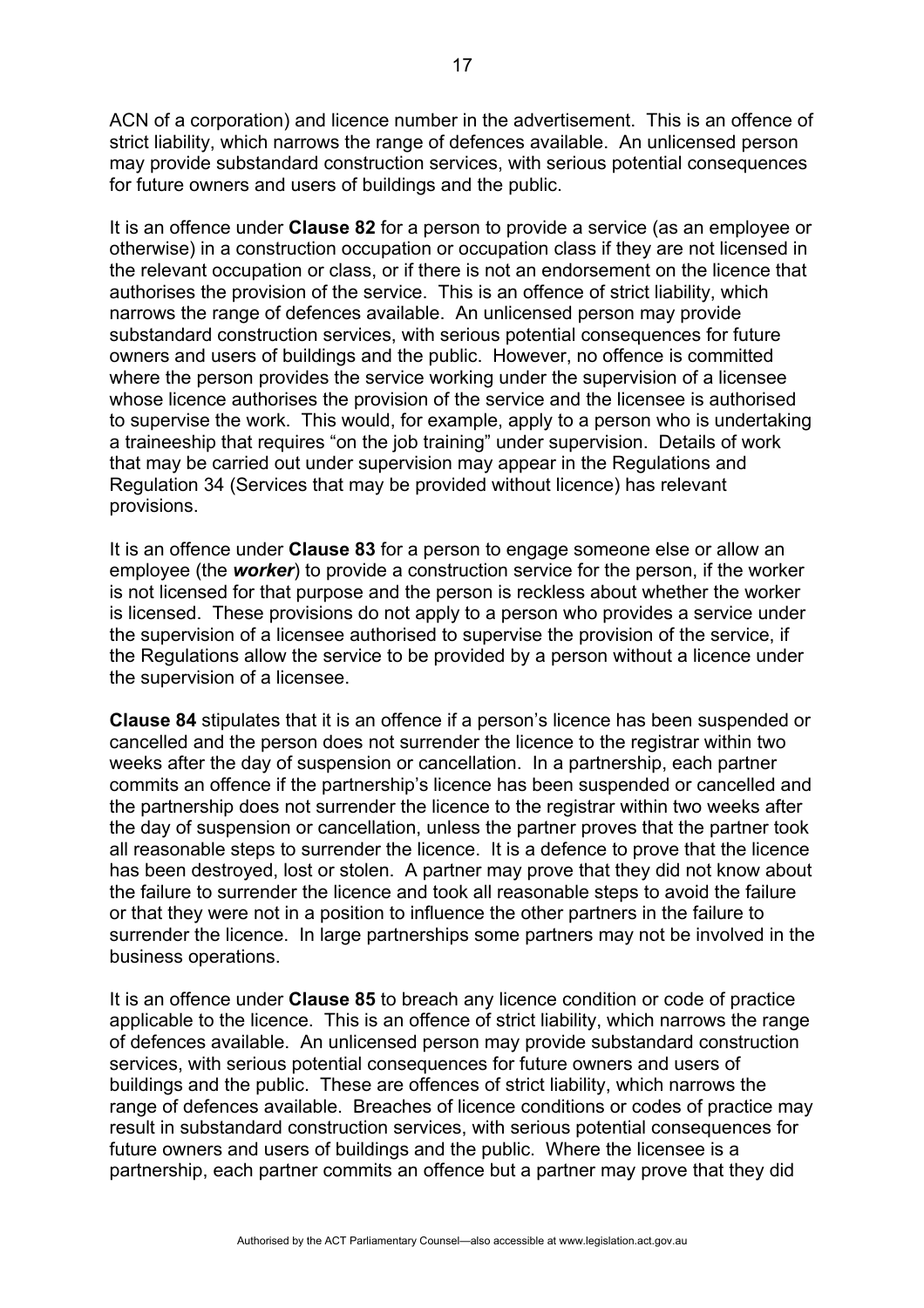not know about the contravention and took all reasonable steps to avoid committing the contravention or that they were not in a position to influence the other partners over the contravention. In large partnerships some partners may not be involved in the business operations..

An insurer commits an offence under **Clause 86** if the insurer provides a policy of insurance required by a person who is, or is applying to be, a licensed building surveyor or plumbing plan certifier and then cancels the insurance and fails to give the registrar written notice of the cancellation of the insurance policy within three days after the day of cancellation. This is an offence of strict liability, which narrows the range of defences available. Insurance is intended to insure that certifiers have resources to meet their obligations in relation to substandard construction services.

# **Part 8 Demerit Points System**

Part 8 establishes a demerit points system for licensees and former licensees, and outlines the operations of the system.

**Clause 87** provides definitions of key terms. A *demerit disciplinary ground* is the same as a ground for taking disciplinary action under clause 59, except that it excludes a disciplinary ground that is an offence for which an infringement notice may be issued. The *infringement notice* referred to is defined in section 117 (Definitions for pt 8) of the *Magistrates Court Act 1930,* as that Act contains the process for the issuing of infringement notices. Other definitions include *demerit points register*, *disciplinary incident* and *licensee*, which includes a former licensee who was licensed when the disciplinary incident for the demerit disciplinary ground occurred.

**Clause 88** clarifies the use of the term *previous three years* in part 8 of the Bill. The three year period is in relation to a licensee who has incurred demerit points, and the three year period ends on the day the licensee last incurred a demerit point. The three years does not include a period when a person was unlicensed if that period is less than three years. If a licensee incurs demerit points while unlicensed and then becomes licensed within three years of incurring the demerit points, the remainder of the *previous three years* attaches to the new licence.

If a demerit disciplinary ground exists, **Clause 89** requires the registrar to record in the demerit points register the number of demerit points assigned to the ground and to which construction occupation the points relate and to record them for the day when they were *incurred*. When the disciplinary ground is not specific to a construction occupation, the demerit will be recorded against the main occupation in which the licensee was providing construction services at the time of the disciplinary incident. The Regulations set the number of points for a ground. **Clause 90** clarifies that the licensee to which the demerit disciplinary ground relates *incurs* a demerit point on the day when the registrar first becomes aware of the disciplinary incident.

The demerit point has a life of three years from when it is incurred except as described in Clause 97. Under **Clause 91**, the demerit points that attach to a licence at the time of a disqualification, suspension or other disciplinary action, and were taken into account for that action, are deleted from the register when the period of the disqualification, suspension or disciplinary action begins. This does not prevent the registrar from retaining a record of deleted demerit points in another place.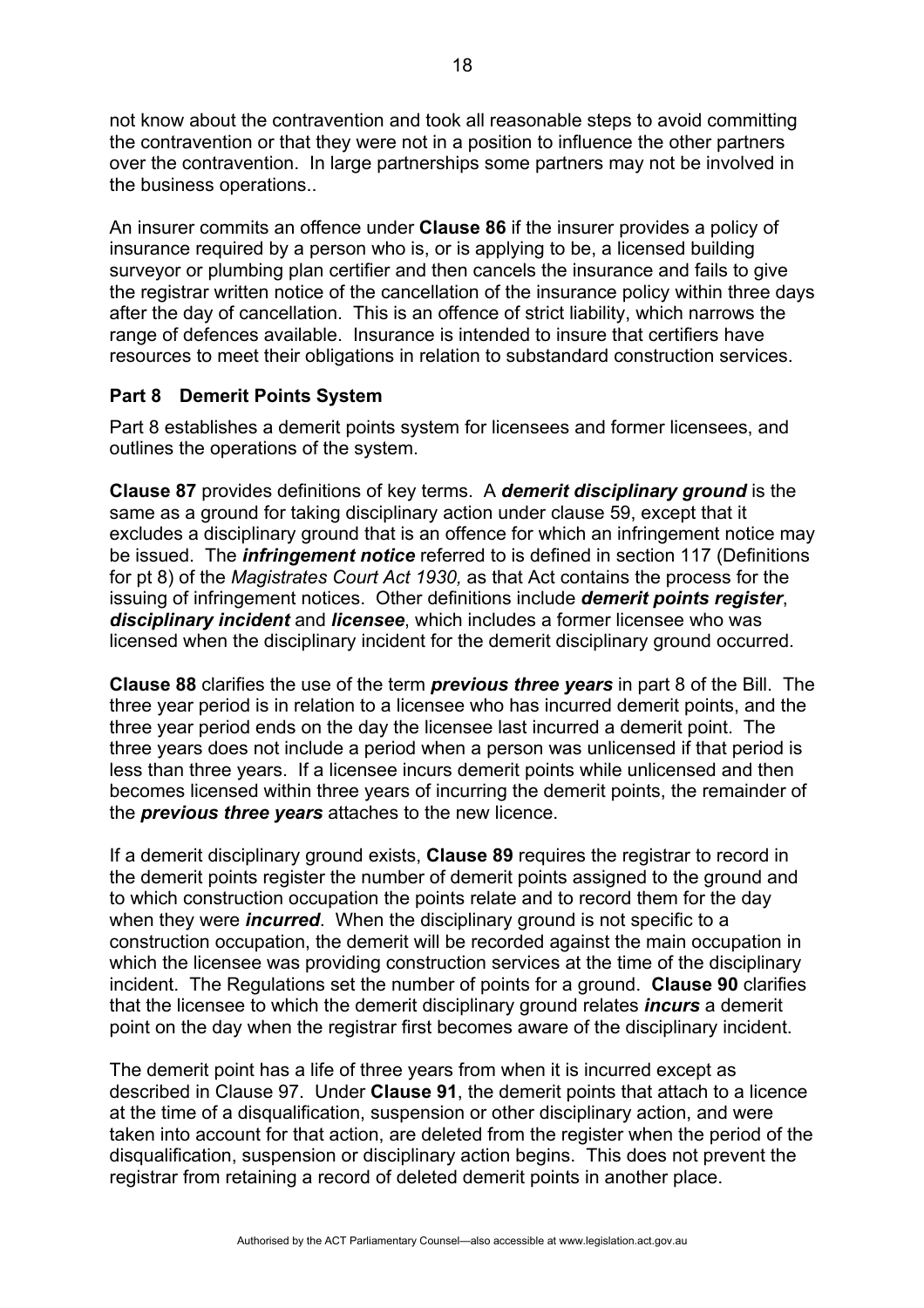If the registrar records a demerit point against a licensee and in the *previous three years* the licensee has accumulated at least ten other demerit points, **Clause 92**  requires the registrar to write to the licensee and advise him or her of how many demerit points are recorded against the licence and the effect of the demerit points system. The only circumstance in which the registrar is not required to write to the licensee, is when a notice under Clause 92 has already been sent within the previous three months. If the registrar fails to send the written notice, it does not affect the validity of anything done by the registrar or a court. A note refers to the provisions of the Legislation Act on the service of notices.

If a licensee has incurred 15 or more demerit points within a construction occupation within the *previous three years*, **Clause 93** allows the registrar to serve a notice of licence suspension, or disqualification on the licensee. Alternatively the registrar may take other disciplinary action against the licensee if particular circumstances do not support suspension or disqualification. Before making a decision on the appropriate action to take, the registrar must take into account the need to protect public safety, the financial capacity of the licensee, the nature and regularity of the breaches, and the likelihood of further disciplinary incidents relating to the licensee. The registrar may also take into account any other relevant information.

Under **Clause 94** if a licensee applies for a new or renewed licence, and has within the *previous three years* incurred 15 or more demerit points within the construction occupation in which they are applying for a new or renewed licence, the registrar may refuse to issue the licence and issue a notice of licence disqualification under clause 96 (Licence disqualification). If the registrar refuses to issue the licence, the registrar must service a notice of licence disqualification on the licensee. The registrar may only take this action if satisfied that the public would be at risk if the licensee were allowed to provide the construction service authorised by the licence.

**Clause 95** outlines what information must be contained in a notice of licence suspension served on a licensee by the registrar. The notice must state the date of the notice, each construction occupation or class affected (which may be all the occupations or classes a licence relates to), a date, at least 21 days after the day the notice is served, on which the suspension is to begin, and the period of the licence suspension. The notice must also include any information required under the Regulations, and may include any additional information the registrar considers appropriate. The effect of the notice is to suspend the licence for the period stated in relation to each occupation or class mentioned in it. A note refers to the provisions of the Legislation Act on the service of notices.

**Clause 96** outlines what information must be contained in a notice of disqualification served on a licensee by the registrar. The notice must state the date of the notice, each construction occupation or class affected (which may be all the occupations or classes a licence relates to), a date, at least 21 days after the day the notice is served, on which the disqualification is to begin, that any existing licence of the licensee is cancelled from that date and the period of the licence disqualification. The notice must also include any other information required under the Regulations, and may include any additional information the registrar considers appropriate. The effect of the notice is to cancel any licence for the period stated in relation to each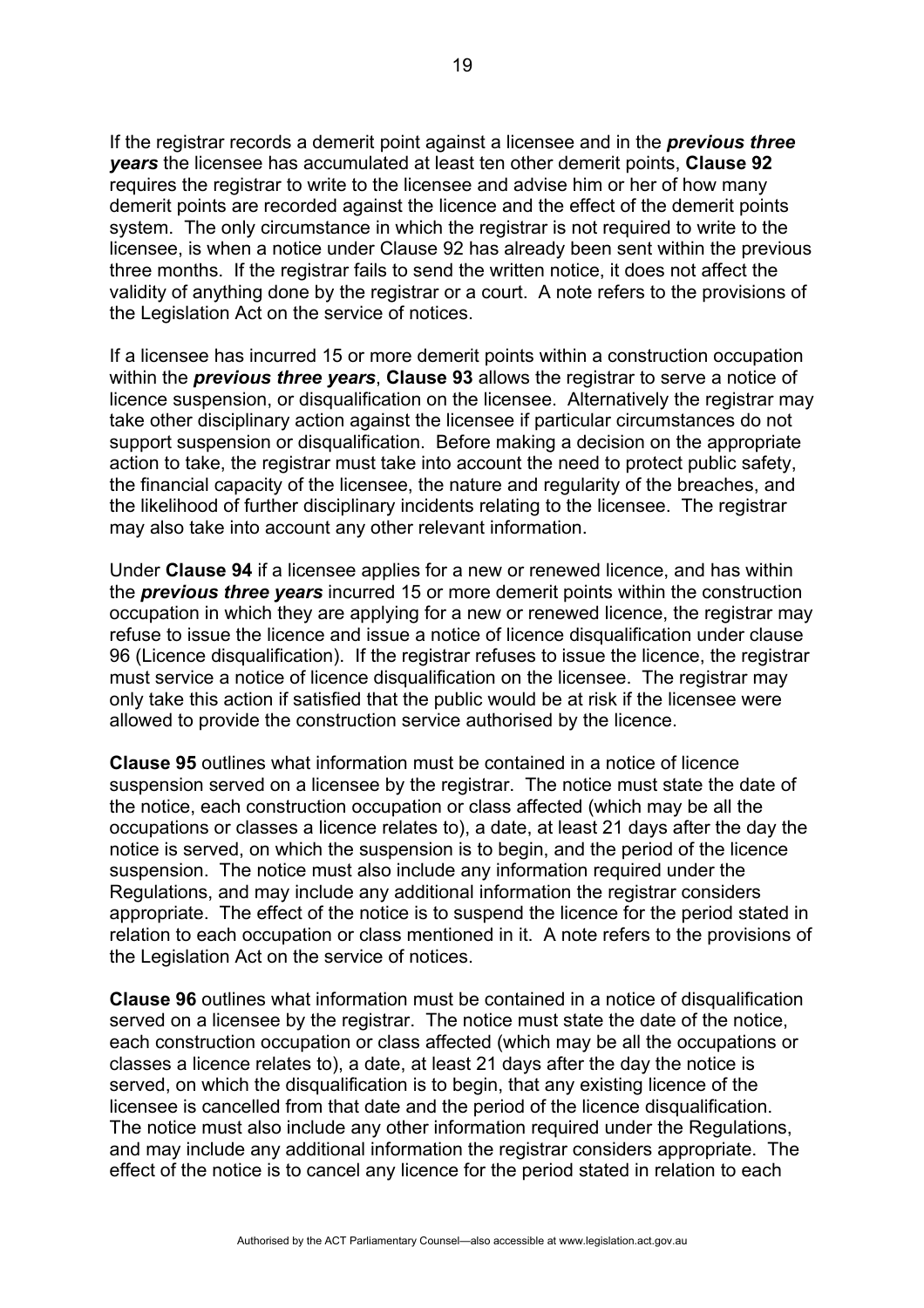occupation or class mentioned in it (which may be all the occupations or classes for which the person is licensed) and to make the licensee ineligible to apply for or be issued a licence for the period of the disqualification. A note refers to the provisions of the Legislation Act on the service of notices.

There will be circumstances where a breach to which demerit points are attached is discovered on or before the date of a notice of licence suspension or disqualification has been served, but are not taken into account for that notice. Similarly, the licensee may incur demerit points after the date of the notice but before the licence suspension or disqualification period begins. In these circumstances **Clause 97** provides that those demerit points will be taken into account for the relevant licence, when the period of the licence suspension or disqualification ends.

**Clause 98** enables the registrar to give a notice of licence suspension or licence disqualification to a licensee without giving the licensee an opportunity to make representation why the notice should not be given.

**Clause 99** clarifies how the demerit points register is to be kept. The register may include information given to the registrar under the Bill, and any other appropriate information. The register can be kept in any form that the registrar considers appropriate, such as a computer database or part of one or more databases. The registrar is able to correct any errors or omissions in the register, subject to any requirements in the Regulations. Regulation 10 contains relevant provisions. The provisions of Clause 99 do not limit the functions of the registrar in relation to the register.

**Clause 100** makes the registrar responsible for ensuring that the information on the demerit points register is kept secure in accordance with relevant laws. A note refers to the application of the *Privacy Act 1988* (Commonwealth) and the Information Privacy Principles. This means that the information cannot be made generally available as it contains personal information about the licensee. Another note points out that the *Freedom of Information Act 1989* applies to disclosure of information on the register. However, the registrar is required to give a licensee information about the licensee's demerit points if the licensee applies for it.

## **Part 9 Administration**

Part 9 contains provisions relating to the functions and responsibilities of the Construction Occupations Registrar (registrar).

**Clause 101** enables the chief executive to appoint a public servant as the Australian Capital Territory Construction Occupations Registrar (the *registrar*). The appointment cannot be for longer than three years. In addition, the clause prohibits the appointment of a person who does not have one of the qualifications or experience set out in the clause. These include qualifications in building, building surveying, draining, electrical, engineering, gasfitting, plumbing, and the administration of building or construction industry regulatory schemes. A note refers to relevant provisions of the Legislation Act.

**Clause 102** outlines the functions of the registrar, which are listed as: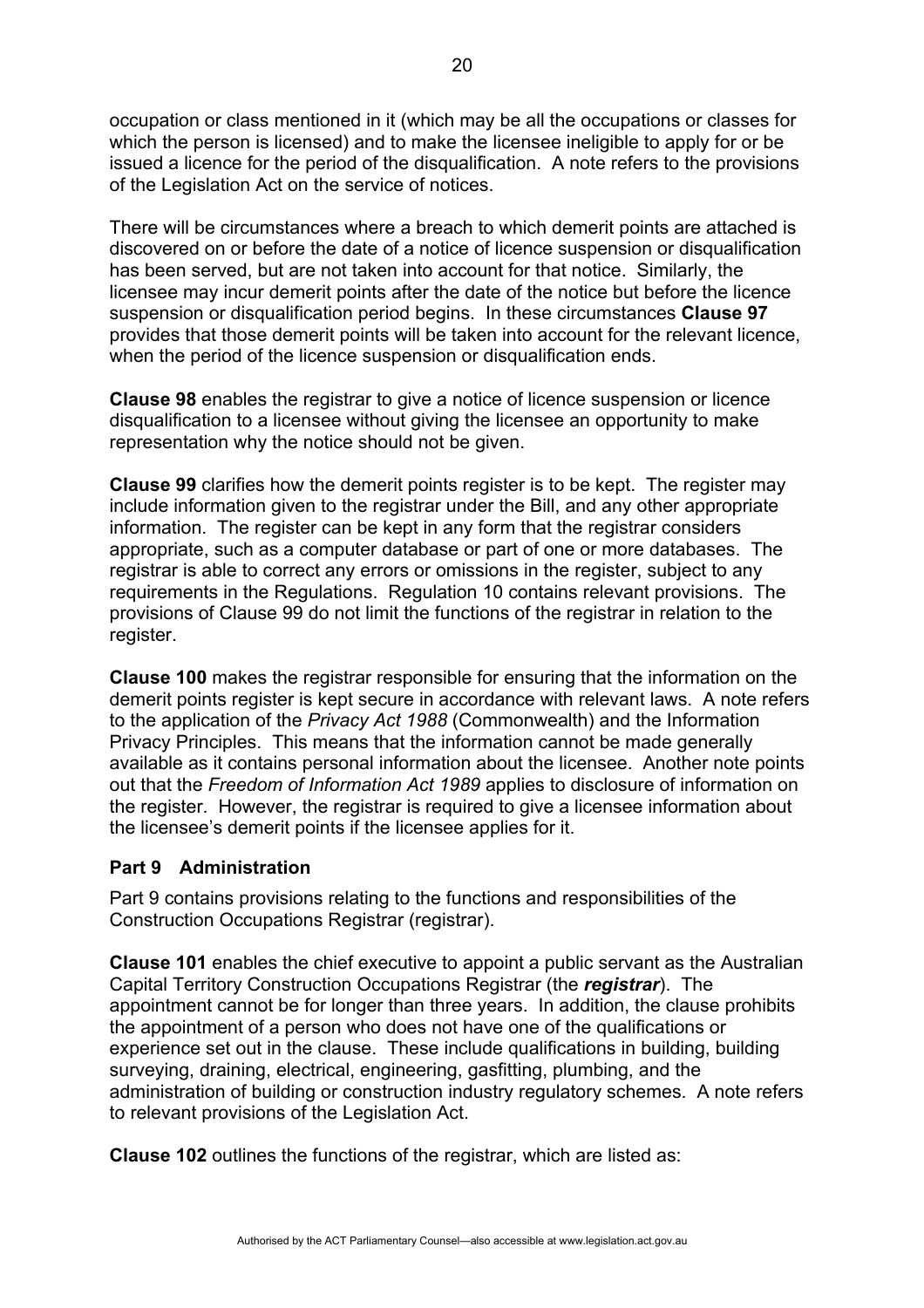- (a) to keep the registers under the Bill;
- (b) to administer operational legislation;
- (c) to decide applications in relation to licences;
- (d) to maintain the standard of construction occupations by—
	- (i) acting on complaints made about construction practitioners, including by disciplining construction practitioners if appropriate; and
	- (ii) developing and maintaining codes of practice; and
	- (iii) providing construction practitioners with information about developments in the construction industry.

The registrar has any other function that is given to the registrar under the Bill or another Territory law.

**Clause 103** enables the registrar to delegate the registrar's functions under the Bill or another Territory law to a public servant. A note refers to relevant provisions in the Legislation Act. The registrar may appoint deputy registrars under **Clause 104** for each construction occupation, and the appointment must not be for longer than two years. A deputy registrar may exercise the functions of the registrar (other than the power to delegate a function) in relation to the construction occupation for which the deputy is appointed. This provision does not prevent the registrar from limiting the functions the deputy registrar may exercise, either in the instrument of appointment or in writing at a later date. If the registrar gives the deputy registrar written directions about the exercise of a function, the deputy registrar must then exercise that function in accordance with the directions.

Under **Clause 105**, the registrar is required to keep a register of licensees. A note refers to provisions in the Regulations that specify information that must appear in the register. The register may be kept in any form, including an electronic form, and can be divided into parts. The registrar must make the register available to the public.

If the registrar makes a rectification order, **Clause 106** requires the registrar to include in the register the date the order was made and what the rectification order required. This information cannot be included in the register until the period allowed under the *Administrative Appeals Tribunal Act 1989* to apply for a review of the order has expired, or the Administrative Appeals Tribunal has, on application, reviewed the decision but not set aside the rectification order.

If the registrar is satisfied that a person has contravened a rectification order and the registrar proposes to include the details of the contravention in the register, **Clause 107** requires the registrar to tell the person in writing of the intention to include the details of the contravention in the register. The person may then make a submission to the registrar about the inclusion of the details within the time (the *stated time*) stated in the notice, which must be at least two weeks. The registrar may include details of the contravention in the register if, after considering any submission made within the stated time, the registrar is satisfied that the person contravened the rectification order and that it is appropriate to include the details in the register.

If the registrar suspends a licence under clause 56 (interim licence suspension), **Clause 108** requires the registrar to immediately include details of the suspension in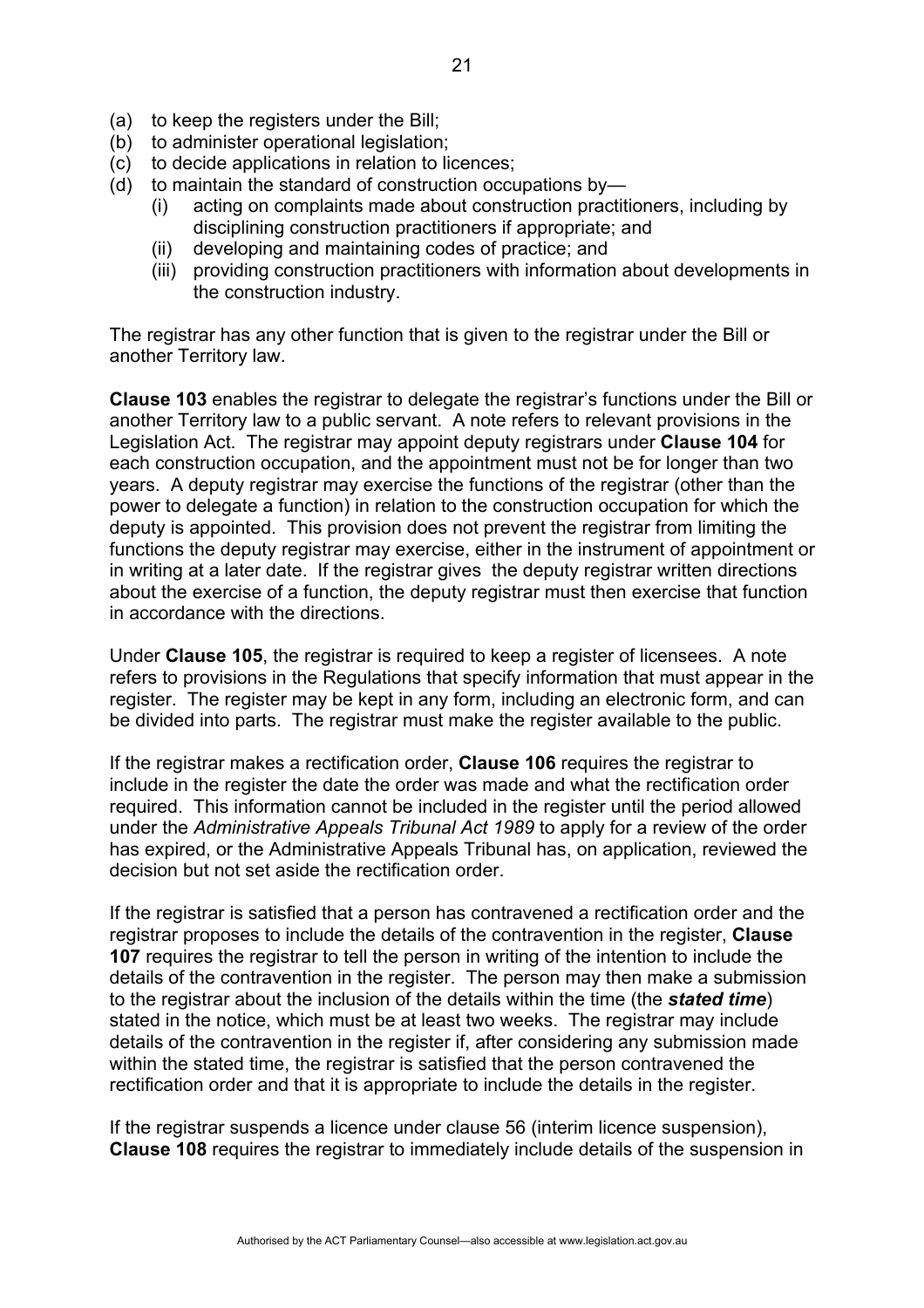the register. The details must include the date of suspension, the length of the suspension, and whether the suspension has been extended.

**Clause 109** deals with the removal of information about rectification orders, contravention of such orders and interim licence suspensions from the register. It provides that a person may apply for the removal of information about themselves and that the registrar, upon receiving this application, may remove the information if no fresh information of one of these kinds has been recorded in the course of at least five years. The registrar may retain this information in another place.

**Clause 110** requires the registrar to give to the Minister within two months after the end of each financial year a report that sets out the information prescribed under the Regulations in relation to disciplinary action taken under the Bill during the year. Regulation 43 contains relevant provisions.

Under **Clause 111**, the registrar may issue a certificate, signed by the registrar, stating that on a date or during a specific period an entity named in the certificate, was or was not licensed. If the entity was licensed the certificate may state in what construction occupation and (where relevant) class the licence was issued, and whether the licence was, or was not, suspended. A licence or certificate under this clause is evidence of the matters stated in it and a document that purports to be a licence or certificate under this clause is taken to be such document, unless it is proved otherwise.

## **Part 10 Advisory boards**

Part 10 deals with the establishment and functions of advisory boards.

**Clause 112** requires the registrar to establish an advisory board for a construction occupation. An advisory board may, but need not, relate to more than one construction occupation. The boards must be established within six months of the commencement of this clause.

**Clause 113** requires an advisory board to consist of from seven to nine members. At least four of the members must be licensed in the construction occupation, or one of the construction occupations, for which the advisory board is established. Of the four advisory board members who are licensed in a construction occupation, not more than two may represent a body established to represent the interests of people working in the construction occupation or one of the construction occupations. At least one, but not more than three of the members must represent an educational institution, or an industry training body, relevant to the construction occupation. At least one of the advisory board members must be a lawyer. At least one of the members must be a community representative who is not licensed.

Under **Clause 114** the functions of an advisory board for a construction occupation are to advise the registrar about qualifications for the occupation, to help with investigations and disciplinary hearings for the construction occupation if asked by the registrar and to help develop and maintain codes of practice for the construction occupation if asked by the registrar.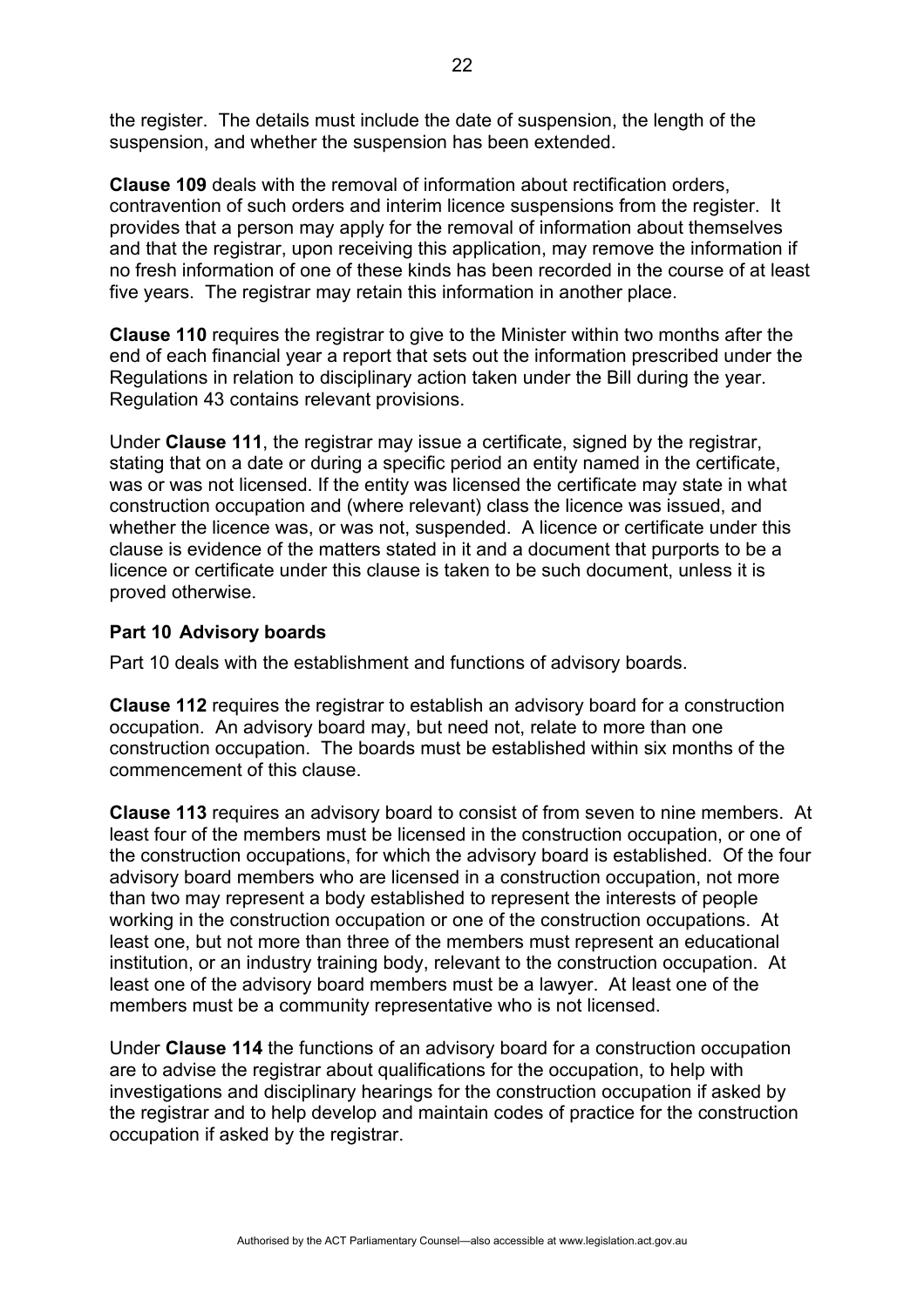# **Part 11 Complaints**

Part 11 outlines the procedures to be followed when a complaint is received about a licensee or former licensee who provides a construction service.

Under **Clause 115** anyone who believes a licensee is contravening or a former licensee has contravened the Bill or an operational Act may complain to the registrar. **Clause 116** requires the complaint to be in writing and signed by the person making the complaint (the *complainant*). The complaint must include the complainant's name and address. The registrar may accept a complaint for consideration even if the complaint does not meet the requirements in Clause 116. If the registrar accepts for consideration a complaint that is not in writing, the registrar must require the complainant to put the complaint in writing unless there is a good reason for a written complaint not being provided.

**Clause 117** enables a complaint to be withdrawn at any time by written notice to the registrar. If the complainant withdraws the complaint, the registrar need take no further action on the complaint, but may continue to act on the complaint if the registrar considers it appropriate. If the complaint is withdrawn the registrar need not report to the complainant under clause 121 (Action after investigating complaint) on the results of any action on the complaint.

**Clause 118** enables the registrar to require a complainant to give the registrar further information about the complaint, or to verify all or part of the complaint by statutory declaration. If the registrar requires one of these actions, the registrar must give the complainant a reasonable period of time within which to do so, and may extend that period, whether before or after it ends. If the complainant does not do so the failure may, but need not, end action in relation to the complaint.

**Clause 119** requires the registrar to take reasonable steps to investigate each complaint the registrar accepts for consideration. However, **Clause 120** stipulates that the registrar must not take further action on a complaint if satisfied that the complaint lacks substance, that the complaint is frivolous, vexatious or was not made in good faith, or that the complaint has been adequately dealt with. A note refers to another provision of the Bill concerning circumstances in which the registrar may take no further action.

After investigating a complaint, **Clause 121** requires the registrar to give a disciplinary notice to the licensee or former licensee who is the subject of the complaint if satisfied that a disciplinary ground exists. The registrar must advise the complainant in writing that the notice has been given. If the registrar is not satisfied that a disciplinary ground exists in relation to the complaint, the registrar must advise the complainant in writing that no further action will be taken. However, this does not prevent the registrar from taking further action on the complaint if, after this initial decision, the registrar determines that grounds exist for disciplinary action to be taken in relation to the complaint. A note explains that withdrawal of a complaint relieves the registrar of the obligation to advise the complainant.

## **Part 12 Miscellaneous**

**Clause 122** provides for applications to be made to the AAT for review of a reviewable decision. The Regulations may prescribe which decisions are *reviewable*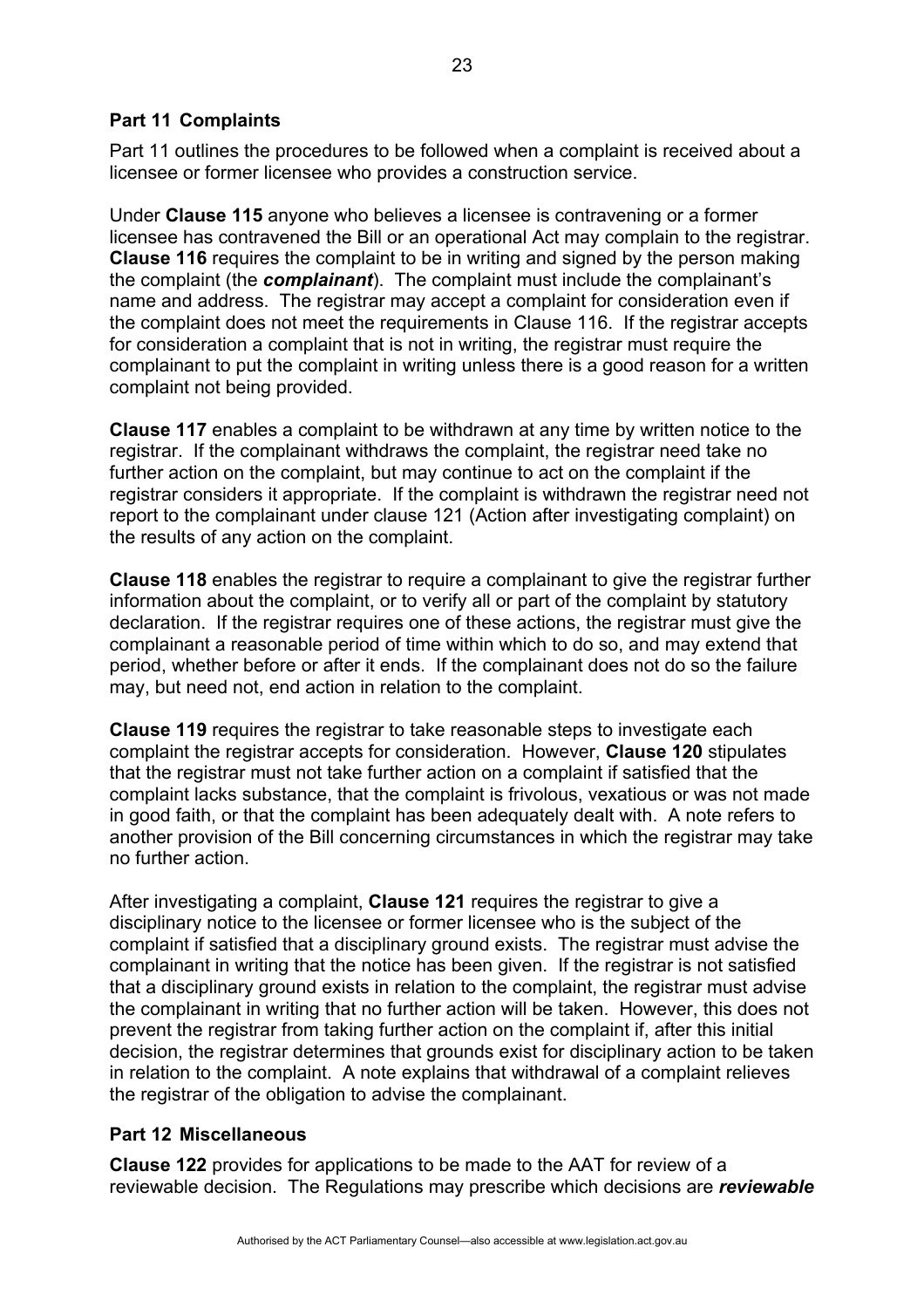*decisions*. Regulation 44 has relevant provisions. If the registrar makes a reviewable decision, the registrar must give a written notice of the decision to each person affected by the decision. The notice must be in accordance with the requirements of the code of practice in force under the *Administrative Appeals Tribunal Act 1989*, section 25B (1).

**Clause 123** provides that a person who is, or has been, the registrar or a deputy registrar, an advisory board member, someone acting under the direction or authority of the registrar at an inquiry or a public servant providing administrative assistance at an inquiry is accorded certain protection. The person cannot be prosecuted in a civil proceeding in relation to loss, damage or injury of any kind to someone else because of an act done, or omitted, where it was done honestly in the exercise (or purported exercise) of a function under the Bill.

The dictionary of the Bill states that references to AS 3500 (National plumbing and drainage) apply to the standard as in force from time to time. **Clause 124** provides that this may be done without the text of the standard being published in the legislation registrar. This provision displaces an assumption of the Legislation Act. Australian Standards are subject to copyright and readily purchased at the Standards Shop in Canberra or over the Internet.

**Clause 125** enables the Minister to determine fees for the Bill. A note refers to relevant provisions in the Legislation Act. A determination is a disallowable instrument and a note points out that under the Legislation Act it must therefore be notified and presented to the Legislative Assembly. **Clause 126** allows the registrar to approve forms for this Act, which are notifiable instruments. If the registrar approves a form for a purpose, the approved form must be used for that purpose. Notes to this clause refer to provisions of the Legislation Act on forms and notification.

**Clause 127** enables the Executive to make regulations for the Bill and specifies the following matters:

- (a) licences; and
- (b) the keeping of the register, including the particulars that must or may be entered in the register; and
- (c) the supervision of licensees' activities; and
- (d) rectification orders; and
- (e) codes of practice.

The Clause specifies that the Regulations may create offences for contraventions of the Regulations and prescribe maximum penalties of not more than 10 penalty units for them.

Clause 127 allows the Regulations to adopt Australian Standards as in force from time to time without the text of the standard being published in the legislation registrar. This provision is intended to allow the ACT to adopt national standards at the same time as other jurisdictions without raising copyright questions and displaces an assumption of the Legislation Act that is explained in notes to the clause. Australian Standards are readily purchased at the Standards Shop in Canberra or over the Internet.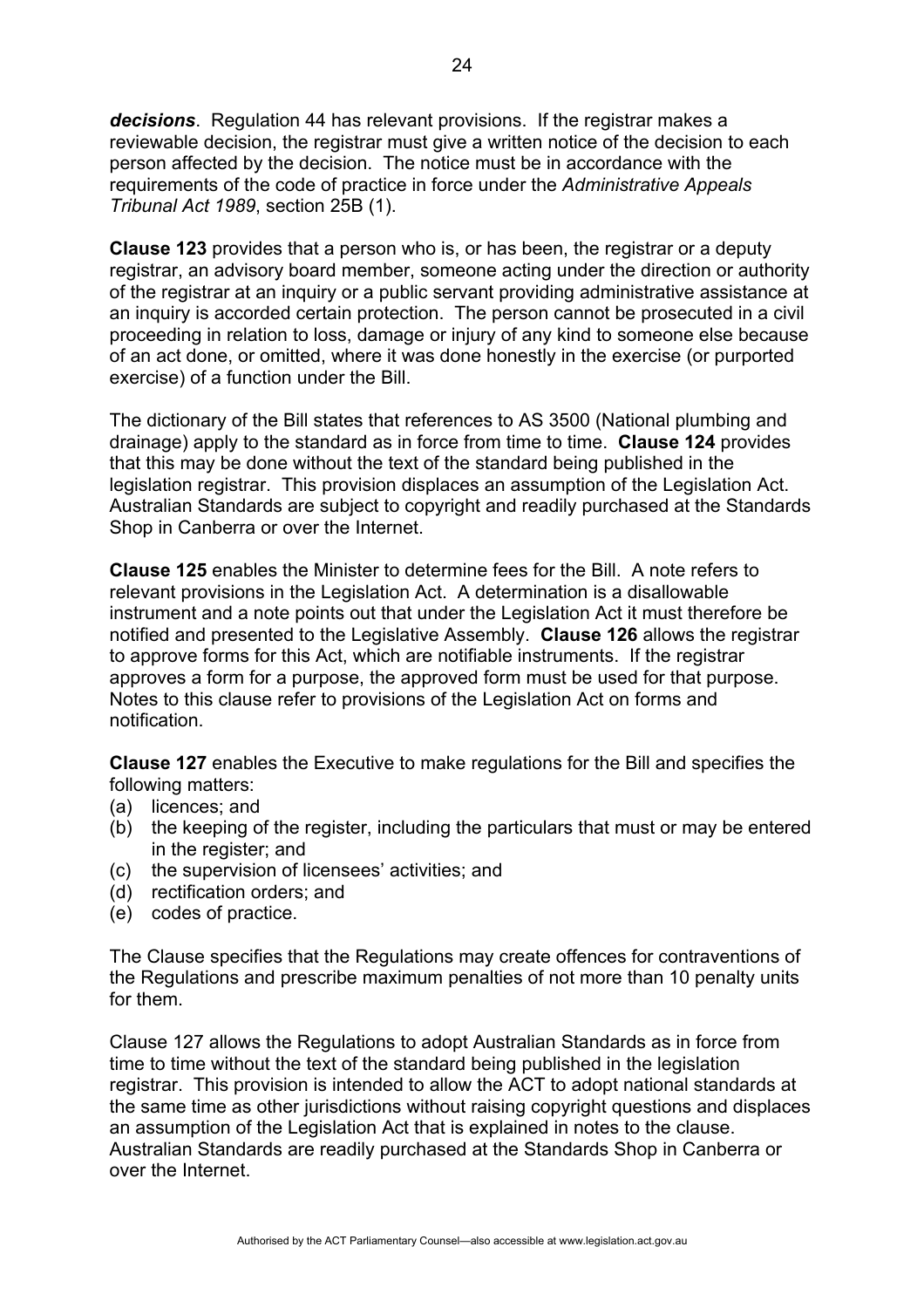## **Part 13 Repeal and transitional provisions**

**Clause 128** defines *Building Act* for this part as the *Building Act 1972* as in force immediately before the commencement day and *repealed Act* as the *Construction Practitioners Registration Act 1998* as in force immediately before the commencement. *Commencement day* means the day on which clause 6 of this Bill commences.

**Clause 129** provides that the Minister must review the first two years of operation of the Bill and present a report to the Legislative Assembly. This must be done within three years of the commencement day.

**Clause 130** repeals the *Construction Practitioners Registration Act 1998* and Construction Practitioners Registration Regulations 1998.

**Clause 131** deals with the time when licences under the superseded licensing scheme expire and provides that if a person is taken to be licensed under this Part because they were licensed or registered under other legislation, then their licences expire at the same time as they would have expired under the other legislation (unless the licence is cancelled earlier). **Clauses 132, 133, 134, 135**and **136** provide for the continuing validity of licences for building surveyors; electricians; plumbers, drainers and gasfitters; sprinkler fitters; and plumbing plan certifiers respectively. For electricians the provision applies to permits as well as licences and provides for the adoption of current national terminology. Sprinkler fitters and holders of an electrician's licence, grade B may currently carry out some of the work that is within the scope of water supply plumbers and holders of an electrician's licence, grade A respectively. These are no longer recognised as separate licences but holders of current licences in these categories are taken to hold a licence in a corresponding wider category under the Bill but are limited by conditions to their present scope.

**Clauses 137** and **138** provides that if a licence suspension under the *repealed Act* or the *Electricity Safety Act 1971* was in effect before commencement day and had not ended then it continues under the Bill and ends at the same time as it would have ended under the repealed provisions. A right of appeal against a suspension becomes a right under the Bill. For electricians this provision applies to permits under the superseded licensing scheme as well as to licences.

**Clause 139** specifies that in relation to clause 34 (Intention to make rectification order), a reference to a licensee or former licensee includes a reference to a person who was registered under the repealed Construction Practitioners Registration Act and a construction service includes a construction service provided before the commencement of this part.

**Clause 140** provides for applications for registration under the repealed Construction Practitioners Registration Act immediately before commencement of the Bill to be taken as applications for licensing under the Bill. If the new requirements include something that was not needed in the original application, the applicant may be asked for further information. If the application is for a category or class that no longer exists, the applicant may be granted a corresponding licence if the registrar is satisfied that it is appropriate to do so.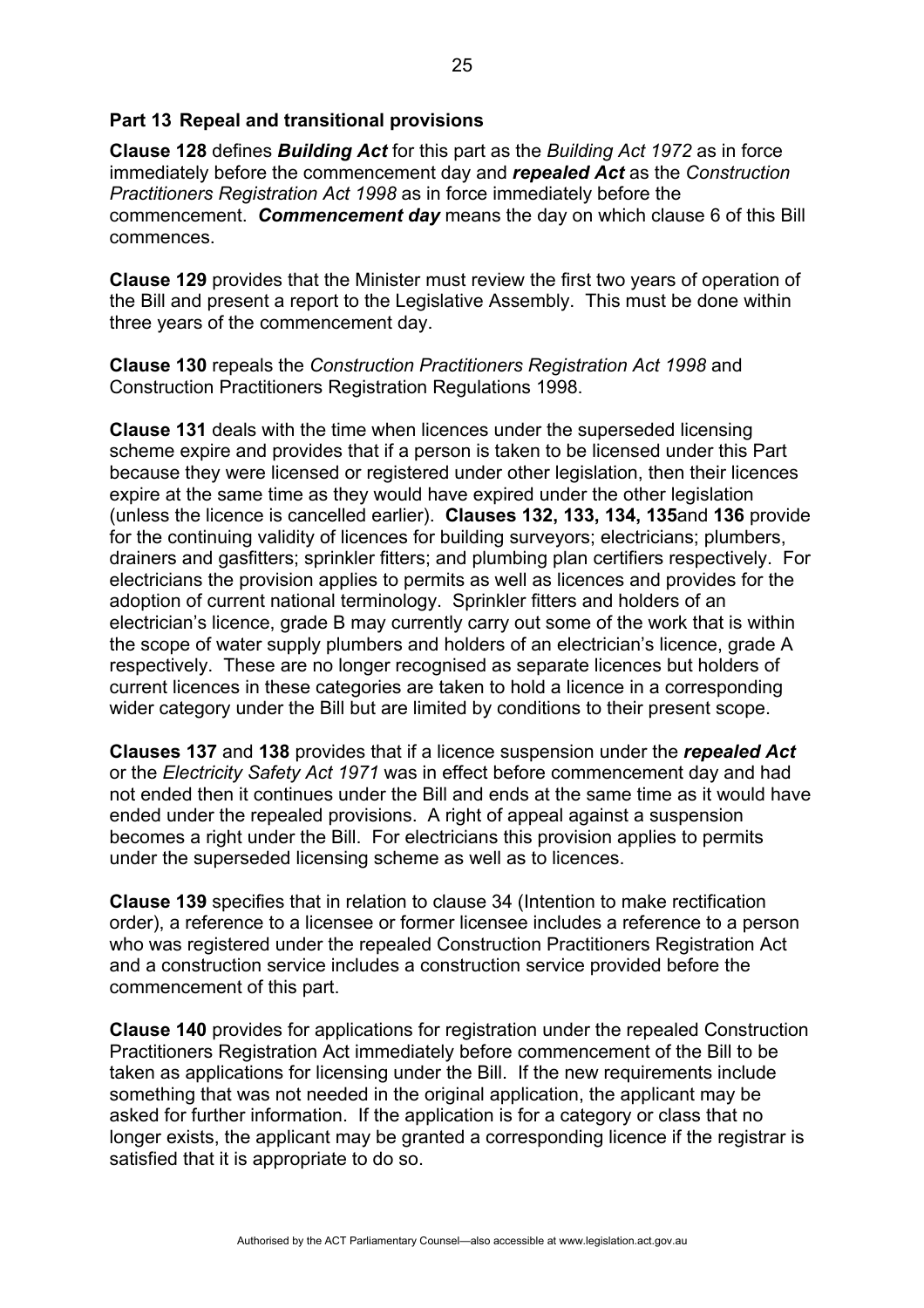**Clause 141** provides for a similar arrangement in relation to builders licences. Clause **142** provides that for ongoing applications, applicants for builders licences need not meet changed qualification requirements provided for under the Bill.

**Clause 143** provides that persons who held a builders licence under the repealed *Building Act 1972* immediately before commencement of the Bill are taken to hold a licence under the Bill but cannot have the licence renewed.

**Clause 144** provides for ongoing applications for licences or permits under the repealed provisions of the Electricity Safety Act to be taken as applications for licensing under the Bill. If the new requirements include something that was not needed in the original application, the applicant may be asked for further information. The names of licences have changed but applicants may be granted a corresponding licence according to the scheme applied to continued licences and permits by clause 133.

**Clause 145** provides for ongoing applications for licences or certificates of competency under the repealed *Plumbers, Drainers and Gasfitters Board Act 1982* to be taken as applications for licensing under the Bill. If the new requirements include something that was not needed in the original application, the applicant may be asked for further information. The names of licences have changed and some categories no longer exist but applicants may be granted a corresponding licence, if the registrar is satisfied that it is appropriate to do so.

**Clause 146** provides that contraventions that occurred before commencement day may be taken into account under the Bill in issuing rectification orders or authorising a licensee to take action as an alternative to issuing a rectification order.

**Clause 147** makes the new Construction Occupations Licensing Regulations 2003 set out in Schedule 1 to the Bill. They commence when this clause of the Bill does but are considered to have been made under clause 127 (Regulation-making power) and can be changed like other regulations.

**Clause 148** enables the Regulations to deal with savings or transitional matters related to the enactment of the Construction Occupations Legislation Amendment Bill 2003 or this Bill. The Regulations may modify the operation of this Bill to make provision with respect to any matter that is not, or not adequately, dealt with in this Bill or the Construction Occupations Legislation Amendment Bill.

**Clause 149** stipulates that Part 13 expires one year after the day it commences, apart from clause 129 (Review of Act), which expires after three and a half years.

# **Schedule 1 – New Construction Occupations (Licensing) regulations**

#### **Outline**

The Construction Occupations (Licensing) Regulations 2003 contain many of the administrative requirements for the effective operation of the Bill.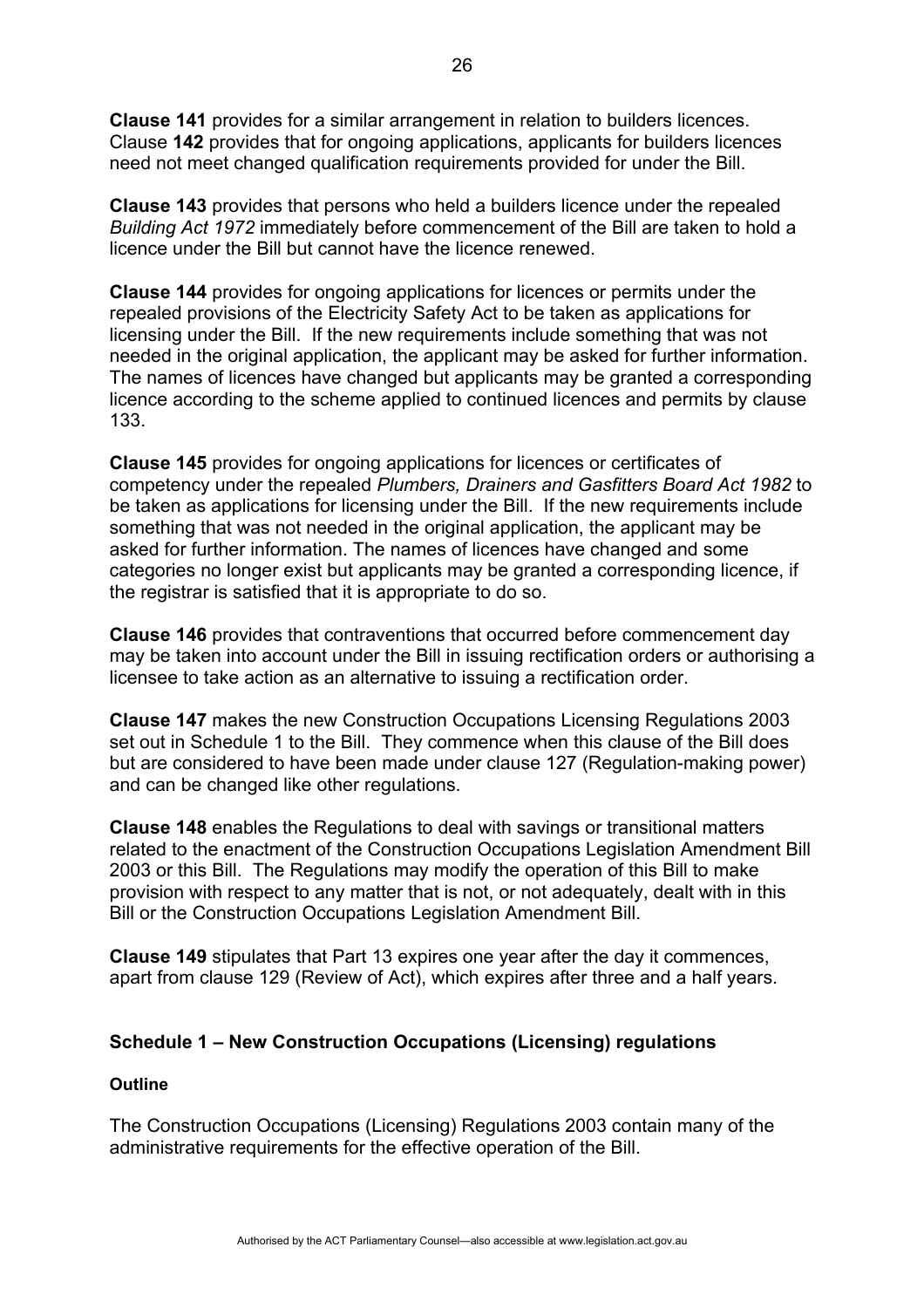Part 1 of the Regulations contains administrative and explanatory provisions for the operation of the Regulations. Part 2 contains requirement for licence applications and information to be contained on licences. Part 3 covers details to be included in the new construction occupations register, including the availability of the register for inspection, the details to be kept, and the length of time for which licences can be issued.

The eligibility requirements to be licensed, including provisions for skills assessment and stipulations about the issue of licences to corporations and partnerships and about nominees, are detailed in Part 4. Provisions relating to licence conditions and endorsements appear in Part 5. This includes provisions about information that licensees must report to the registrar, the effect of bankruptcy on licences, and the licences that authorise the provision of construction services only as an employee. There are also miscellaneous provisions covering the return of licences that have been the subject of conditions or endorsement, the endorsements that can be attached to licences, the replacement of licences, the details about completed disciplinary actions that may be published and construction services that may be provided without a licence.

Part 6 of the Regulations specifies the classes of licence for each construction occupation, and refers to Schedule 1 of the Regulations, which provides detail of the construction work that can be done under each class of licence in each construction occupation. Part 7 contains miscellaneous requirements including the identification of the "short description" of demerit disciplinary grounds, the details to be reported to the Minister about disciplinary actions undertaken in a financial year and the decisions that are reviewable. Part 8 deals with transitional provisions in relation to the superseded licensing scheme and the commencement of the new legislation.

Schedule 1 to the Regulations specifies the classes of construction occupations licence and their functions, Schedule 2 to the Regulations lists demerit disciplinary grounds for each construction occupation and for all occupations under section 53 (1) (a) of the Bill and Schedule 3 to the Regulations lists other general demerit disciplinary grounds that apply to all construction occupations.

#### **DETAILS**

## **Part 1 Preliminary**

Part 1 contains regulations that are administrative in nature. **Regulation 1** provides for the name of the Regulations. **Regulation 2** explains that the dictionary that appears at the end of the Regulations is a part of the Regulations, and provides notes on the structure of the definitions and how they apply. **Regulation 3** explains that the "notes" that appear in the Regulations are guides to interpretation but not part of the Regulations.

**Regulation 4** states that provisions in other legislation apply to offences committed under these regulations. Notes in regulation 4 explain the application of the *Criminal Code* and the Legislation Act to the Regulations.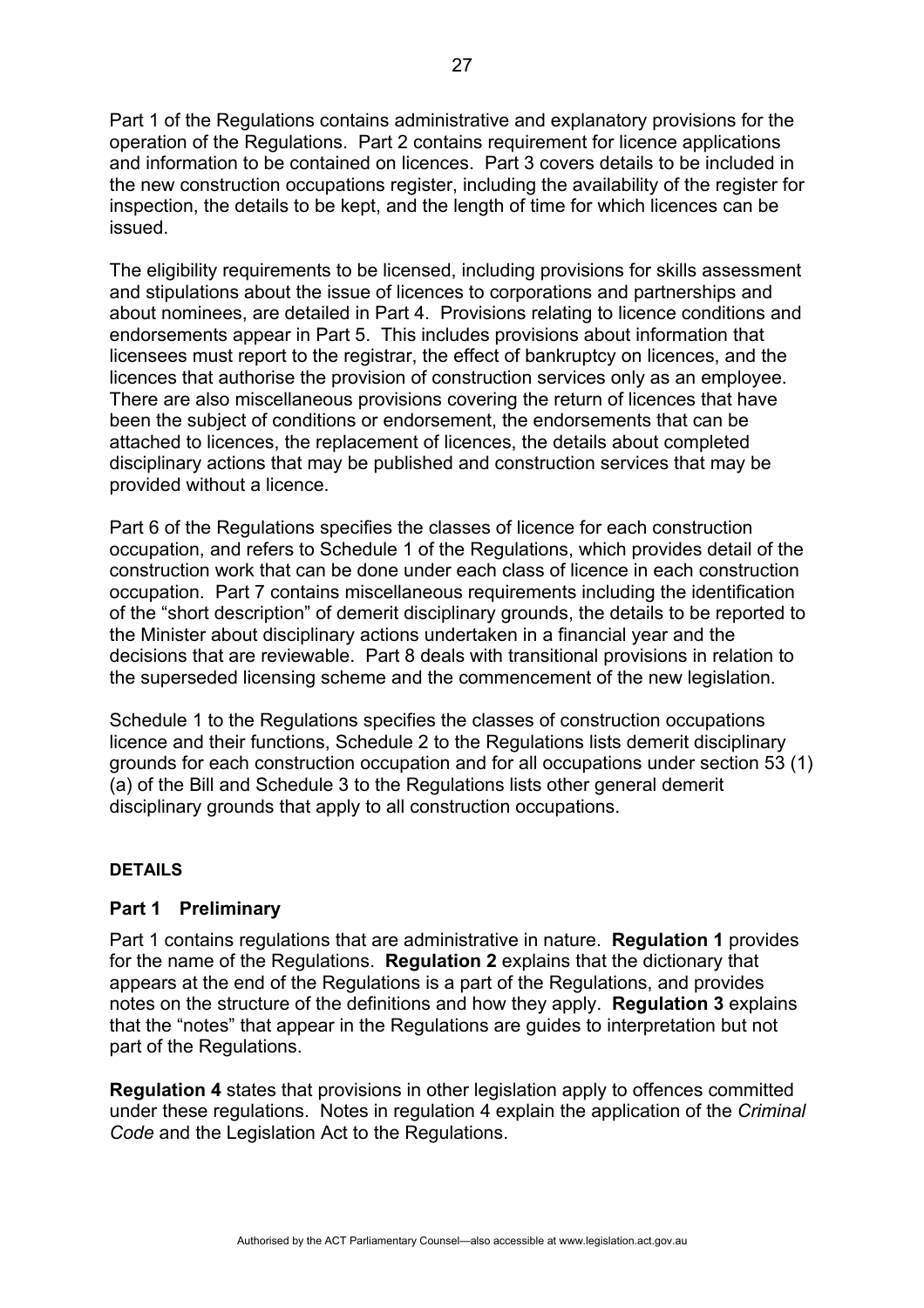## **Part 2 Licences**

**Regulation 5** sets out what must be included in an application for a licence. Details include the applicant's name and contact information, the construction occupation and class of occupation and any endorsements being applied for. All applicants must provide evidence that they are eligible to be licensed in any occupation or class of occupation or with any endorsement for which they are applying.

Other mandatory details include any relevant previous licences held, information on any convictions or finding of guilt for any offence involving fraud, dishonesty or violence, punishable by imprisonment for one year or more (subject to the Spent Convictions Act, as a note explains) and, if the applicant has been punished, details of each conviction or finding. The applicant's access to financial resources adequate to complete any work that will be authorised under the licence must also be identified in the application.

Additional information on insurance coverage is required if the application is for a licence as building surveyor or plumbing plan certifier.

If the applicant is an individual additional details are the date of birth, residential address and, for employee building surveyor licences, the name of the employer or proposed employer.

If the applicant is a partnership additional business details include proof of the existence of the partnership, the name of each partner; and if a partner is a corporation, the partner's ACN. Contact details for each nominee are also required. Similar details are required where the applicant is a corporation.

**Regulation 6** outlines additional information that will be included on a licence issued under the Bill. The information includes the period of the licence for each construction occupation and class, the names of the partners for a partnership licence, any endorsement on the licence and whether the licence is subject to conditions and, if it is, the construction occupation or class of construction occupation to which the conditions apply.

Licences are small plastic rectangles with limited space for information. The conditions can be either specified on the licence or if necessary indicated, with the details of the conditions being available on the register.

Where the licensee is a partnership the name of each partner will be included and if a partner is a corporation, the corporation's ACN. Where the licensee is a corporation the licence will include its ACN.

**Regulation 7** specifies that the normal maximum term of a licence in the construction occupations of builder, electrician, plumber, drainer, and gasfitter is three years. An applicant may apply for and obtain a licence which is only for a one year period.

The professional indemnity insurance required by some construction occupations is issued year by year. **Regulation 8** specifies that the normal maximum term of a licence for the construction occupations of building surveyor or plumbing plan certifier is one year. If an applicant has the insurance required under these regulations for a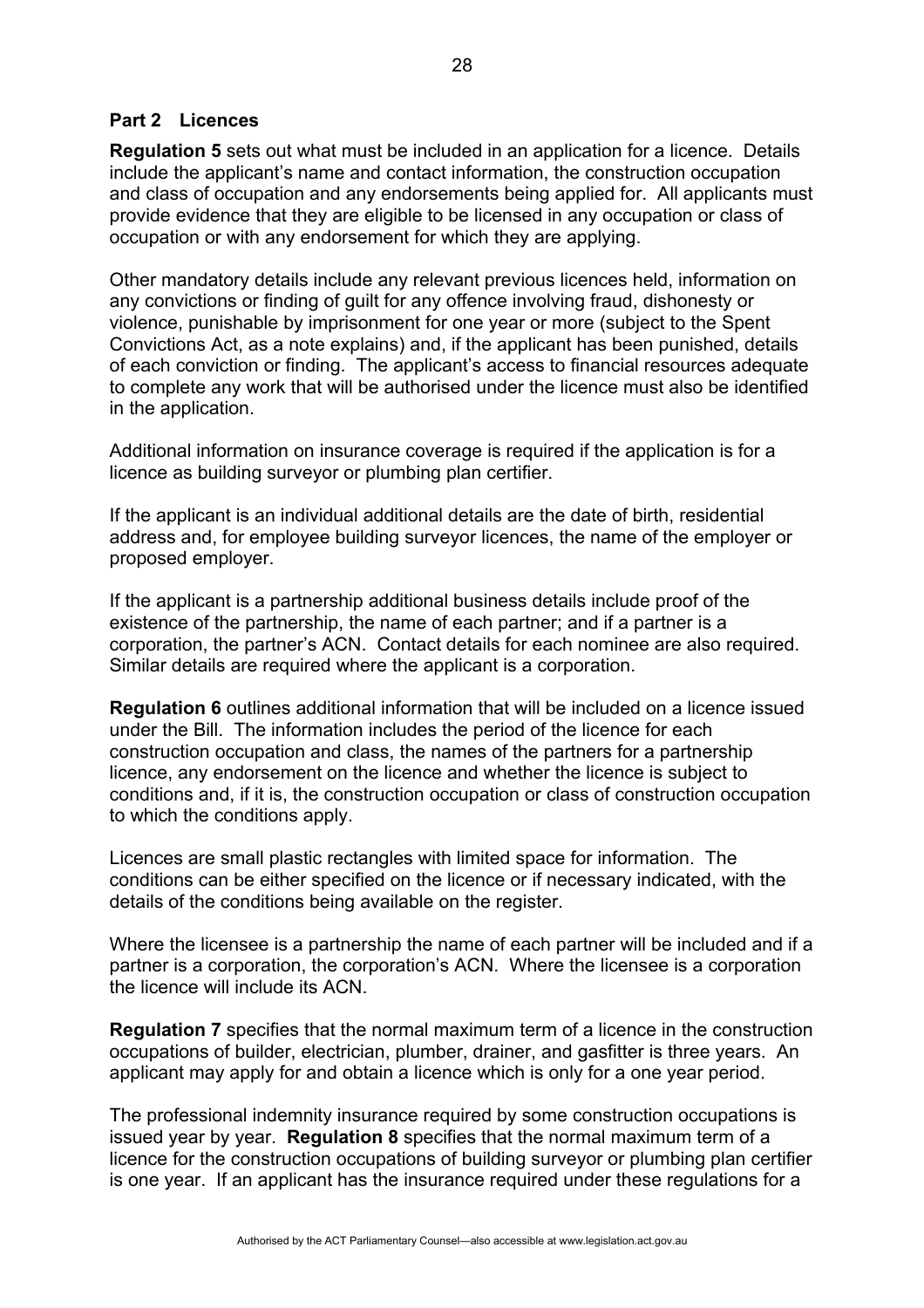period less than one year, the licence can only be issued for the same period as the insurance.

# **Part 3 Register**

**Regulation 9** specifies the details that the Registrar under the Bill is required to ensure are on the register of licensees. This includes the information included on a licensee's licence, the licensee's contact details and, where insurance is required for the licence class, their insurer, and details for the nominees of a corporation or partnership. Any suspension of a licence and the reasons for that suspension, and details of any disciplinary action taken against the licensee are also included. This statement does not prevent the registrar from including other information, including information about former licensees. Regulations 46 and 47 contain transitional provisions by which licence suspensions (and the suspension of authorisations with other names) and disciplinary actions under the superseded licensing scheme may be included in the register.

**Regulation 10** enables the registrar to correct a mistake, error or omission in the register, or alter or remove an inaccurate entry.

# **Part 4 General eligibility requirements**

### Eligibility to be licensed

There are circumstances where a person, corporation or partnership is not eligible to be licensed. **Regulation 11** allows an entity not to be licensed if the entity is licensed in another occupation or class of occupation, that licence is suspended and the registrar is satisfied that, because of the grounds for the suspension, it is not appropriate for the entity to be licensed in the occupation or class of occupation. A note refers to a provision in the Bill that allows the renewal of a suspended licence.

**Regulation 12** specifies that an individual is not eligible to be licensed if the licence would allow the applicant to provide a construction service without supervision and the individual has been found guilty of an offence that involves fraud or dishonesty and is punishable by imprisonment for at least one year.

**Regulation 13** enables the registrar to declare, in writing, the qualifications that are necessary for an individual to be eligible for a licence. The registrar must first consult the relevant advisory body. A transitional provision is set out in Regulation 48. The qualifications must be made publicly available on the legislation register.

There will be circumstances where the registrar is not satisfied that a person has the necessary qualifications to be eligible for a licence. The registrar may then require the applicant to undertake an assessment to find out whether the applicant has a skill reasonably necessary to satisfactorily exercise the functions of the class of licence for which the applicant applied. **Regulation 14** specifies that the assessment can be one or more of assessment by a third party, examination, consideration of a record of the applicant's experience and the undertaking of testing. The registrar must ensure that an appropriately qualified person or a registered training organisation, such as an Institute of Technology, undertakes some kinds of assessment. The applicant is required to pay any reasonable costs incurred in the assessment, and if they do not pay those costs they are not eligible to be licensed.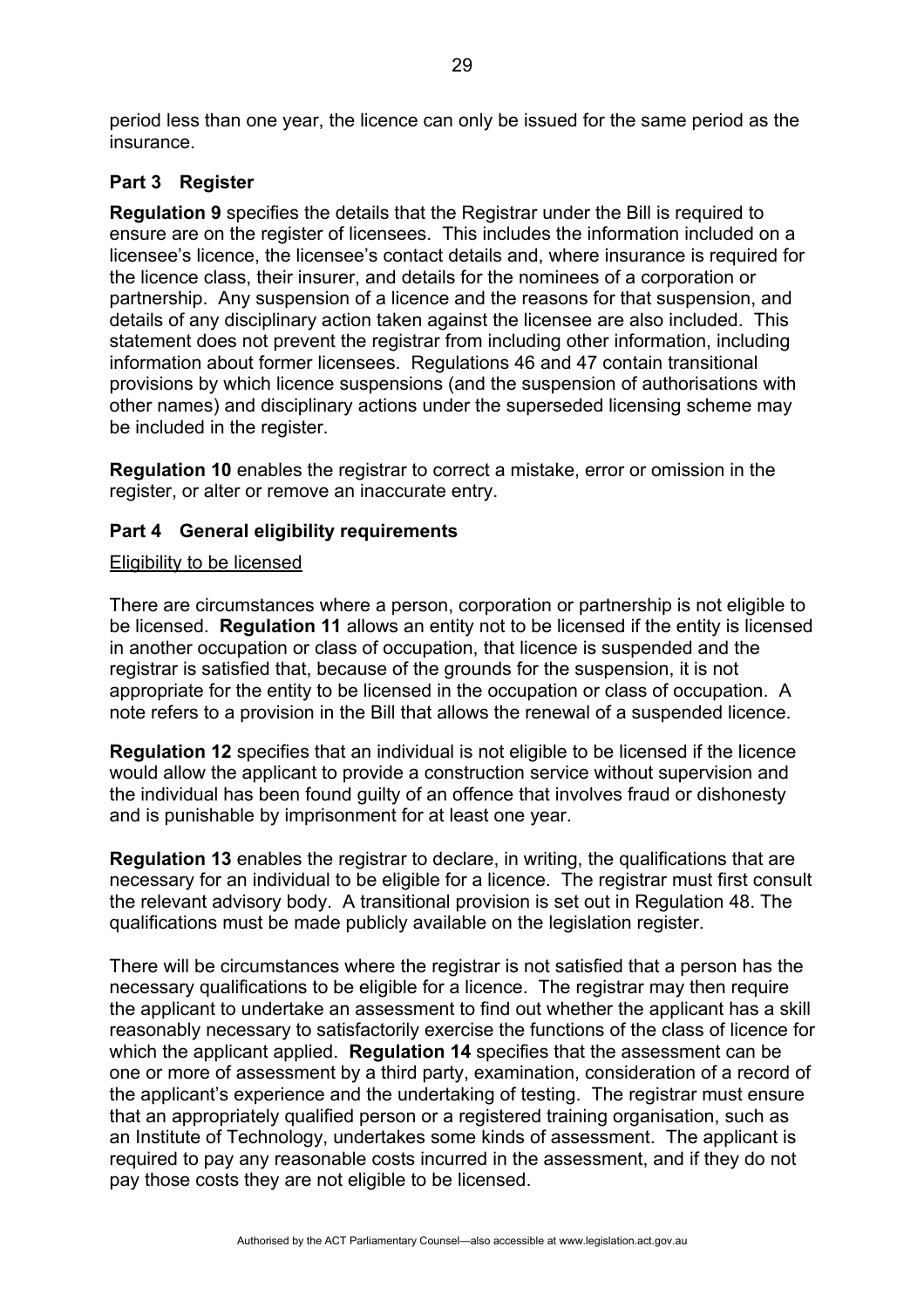There are certain construction occupation and classes within those occupations, where a corporation or a partnership is eligible to be licensed. **Regulation 15** lists those occupations and classes as builder, building surveyor, drainer, the electrical contractor class of electrician, gasfitter and plumber, . For a corporation or partnership to be eligible to be licensed the corporation or partnership must have a nominee who is licensed in the occupation or class. If a partner in a partnership has been found guilty, whether in the ACT or somewhere else, of an offence involving fraud, dishonesty or violence punishable by imprisonment for at least one year, the partnership is not eligible to be licensed.

**Regulation 16** specifies that an individual is only eligible to be licensed in the class of owner-builder if they own the land where the building work is to be undertaken, have a building approval in place under the *Building Act 2003*, and have not been granted an owner-builder licence in relation to other land in the previous five years.

For the construction occupation of building surveyor, insurance requirements must be met to be eligible for a licence. **Regulation 17** specifies that the applicant must have professional indemnity insurance that provides indemnity against claims for breach of professional duty as a building certifier. The indemnity must include a minimum limit of \$1 000 000 for any one claim, and a minimum limit of indemnity of \$1 000 000 for the total of all claims against the insured made in the period of cover. A minimum limit of indemnity for the costs and expenses of defending or settling a claim of 20% of the limit of indemnity for the claim is also required. An applicant for an employee building surveyor's licence may be covered by the employer's insurance.

**Regulation 18** has similar requirements to those outlined in **Regulation 17**, but specifies the insurance requirements for plumbing plan certifiers. A plumbing plan certifier is required to have professional indemnity insurance that provides indemnity against claims for breach of professional duty as a certifier, and a minimum limit of liability of \$1 000 000 for each period of insurance.

#### Nominees

Where a corporation or partnership is able to apply for a licence, they are required to have a nominee, who is responsible for the construction work that can be undertaken with the corporation or partnership's licence. **Regulation 19** stipulates that the nominee must be an individual and, where the entity is a corporation, the nominee must be either a director or an employee of the corporation. In the case of a partnership, the nominee must be a partner or else the nominee of a corporation that is a partner. In both circumstances, the nominee must be licensed in the same construction occupation as the entity (or as the entity is applying to be licensed in) and be able to exercise the functions of a nominee on a daily basis. If the construction occupation is divided into classes, the nominee must be licensed in the same class, or in a class that allows the exercising of the same functions as the class, that the entity is licensed in (or applying to be licensed in) or there must be another nominee so licensed. A note refers to the functions of nominees under the Bill.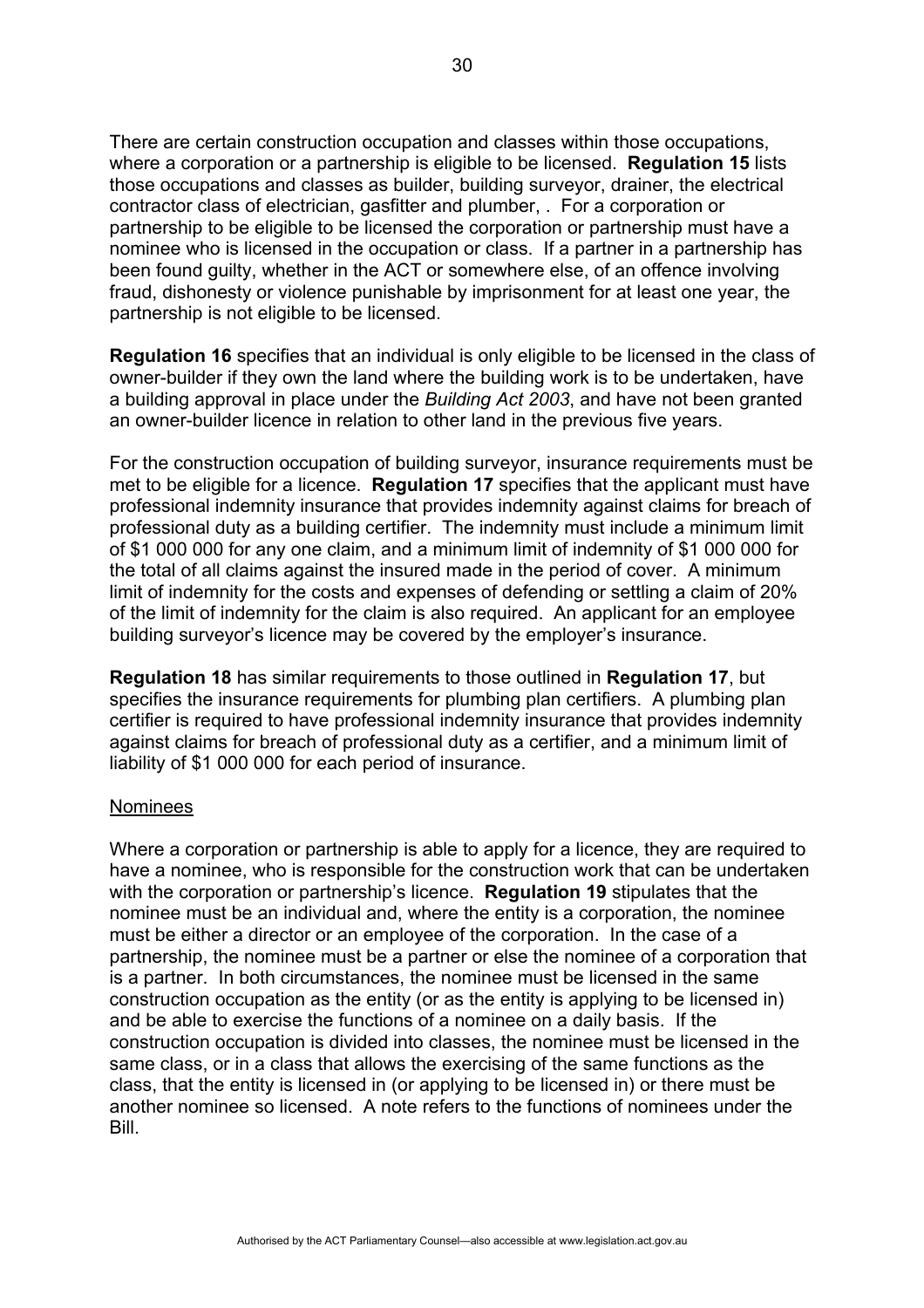# **Part 5 Licence conditions and endorsements**

#### Licence conditions on licences

Part 5 outlines standard conditions that apply to licences and the capacity to endorse certain licences to allow a construction practitioner to carry out additional work. **Regulation 20** clarifies that a licence is subject to the conditions in division 5.1 of the Regulations. A note points out that this is in addition to any conditions that the registrar may impose under clause 21 of the Bill.

If a licensee changes any details that are recorded in the register, **Regulation 21**  requires the licensee to inform the registrar in writing of the changes within two weeks. Under **Regulation 22**, where the licensee is a corporation, they must notify the registrar in writing if a person becomes or stops being a director or nominee within two weeks of the change occurring. **Regulation 23** applies to partnership licences, and requires the licensee to advise the registrar in writing if a person becomes or stops being a partner or nominee within two weeks of the change occurring.

Under **Regulation 24**, when an individual licensee becomes bankrupt or applies to take the benefit of any law for the relief of insolvent debtors, the licensee can only provide a construction service as the nominee of a partnership or company. The intention is to provide a measure of public protection from financially unviable licensees whilst allowing such licensees to supervise work funded by partnerships or companies.

**Regulations 25-28** specify that a condition of a licence in the licence classes of operative drainer, journeyperson gasfitter, journeyperson plumber and for building surveyors licensed in the classes of principal building surveyor employee and general building surveyor employee is that the licensee only provides a construction service as an employee. In addition **Regulation 28** requires the employer of building surveyors licensed in the classes of principal building surveyor employee and general building surveyor employee to hold appropriate insurance as set out in regulation 17 (Eligibility to be building surveyor).

#### **Miscellaneous**

If the registrar varies a condition on a licence or endorses a licence **Regulation 29**  enables the registrar to require a licensee to return the licence to the registrar so that the registrar can include the variation in the licence. A note refers to a provision in the Regulations under which not all details of conditions need be recorded on the licence. If the registrar requires the return of the licence, the licensee must comply with the request, and the registrar is required to return the licence as soon as it is changed, unless the licence is suspended or cancelled. Failure to return a licence is an offence of strict liability, which narrows the range of defences available. A person not considered qualified to work in certain circumstances may if allowed to present themselves as qualified provide substandard construction services, with serious potential consequences for future owners and users of buildings and the public.

There are circumstances where registrar may, on application, endorse a licence to enable the licensee to do construction work not otherwise allowed under that licence.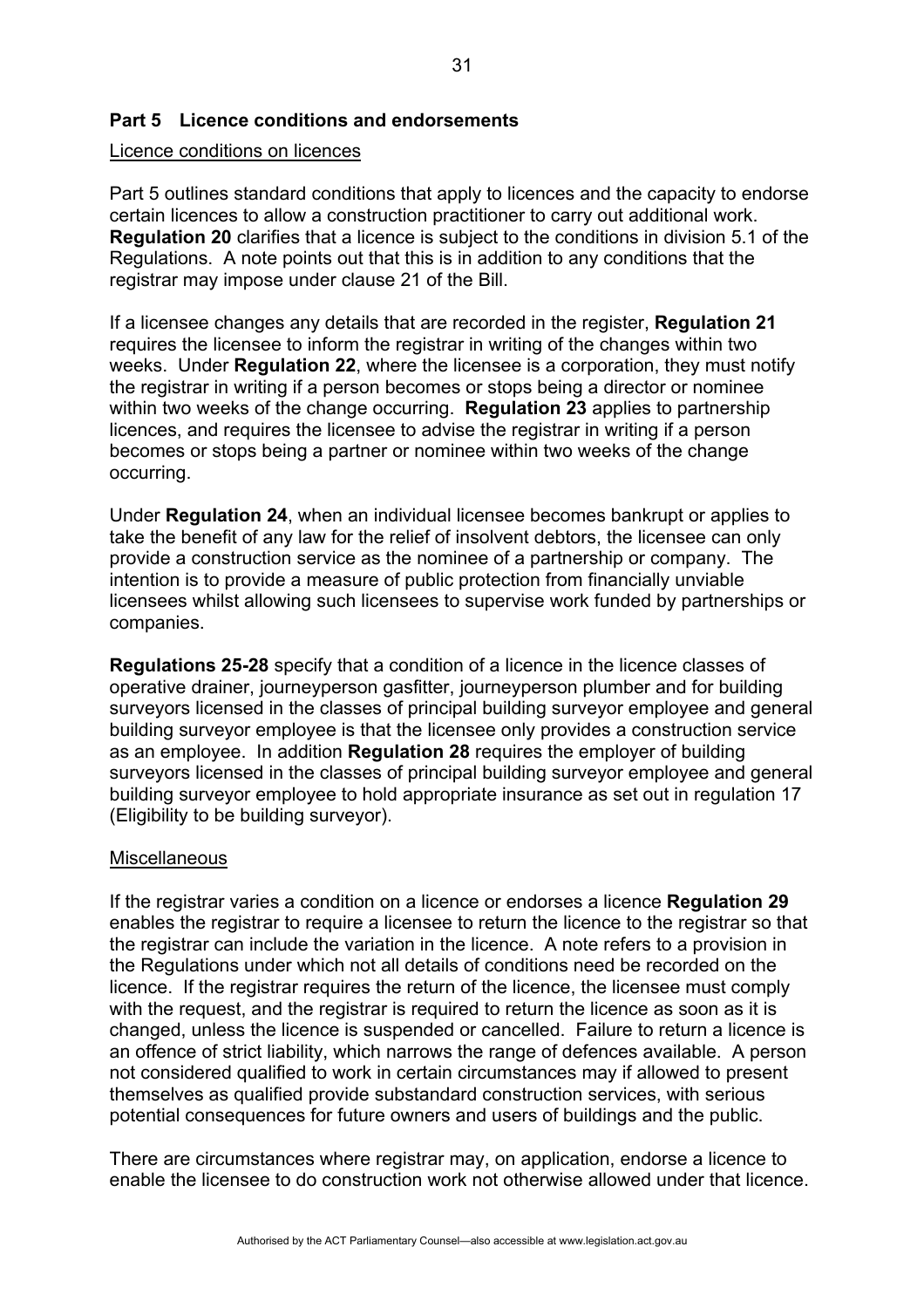**Regulation 30** provides for the endorsement of a builder licence for specialist building work, as defined in the *Building Bill 2003*. The registrar must be satisfied that the applicant can competently undertake the work before issuing an endorsement. The registrar is able to place conditions on the endorsement.

**Regulation 31** enables the registrar to endorse a plumber's licence to test backflow prevention devices and produce test reports. As with Regulation 30, the registrar must be satisfied that the applicant can competently undertake the work before issuing an endorsement.

If a licensed person has lost their licence, or it has been stolen, destroyed or damaged, **Regulation 32** enables the registrar to issue a replacement licence. Notes explain that a fee may be charged for the issue of the replacement licence and the use of an approved form of application required.

**Regulation 33** identifies the information that may be published in a notice about completed disciplinary action. It includes particulars such as names (including the ACN of a corporation) and addresses that will allow the public to identify the licensee (or former licensee); particulars of the *licence* and the construction occupation or occupation class affected; particulars of the disciplinary action taken; details that will allow the public to identify the time of the decision to take disciplinary action, the period to which action applies, and, if a fine is imposed, the amount of fine; and the reason for the action. Under regulation 50 a licence includes for transitional purposes an authorisation with a different name under the superseded licensing scheme.

**Regulation 34** lists construction services that can be provided by an individual without a licence if done under the supervision of a licensee who is an individual, or the nominee of a licensed corporation or partnership authorised to provide the service. They are building services, where most occupations do not require a licence, and activities undertaken under supervision as practical experience in connection with an *accredited course* that the person is undertaking as a *trainee* in construction services where a licence is normally necessary: electrical wiring, gasfitting, plumbing, or sanitary drainage services. Accredited courses are defined with reference to the legislation that deals with technical education and trainees may be either "new apprentices" or final year high-school students undertaking work experience under formal arrangements.

## **Part 6 Construction occupation classes**

**Regulations 35-41** specify those construction occupations that are divided into classes, and refer to the appropriate part of schedule 1 of the Regulations for each class. The construction occupations of builder, building surveyor, drainer, electrician, gasfitter, and plumber are listed. Plumbing plan certifier is a construction occupation but is not divided into classes and is therefore not included.

Sprinkler fitters and holders of an electrician's licence, grade B may currently carry out some of the work that is within the scope of water supply plumbers and holders of an electrician's licence, grade A respectively. There is no directly equivalent occupation classes under the Regulations but holders of current licences are eligible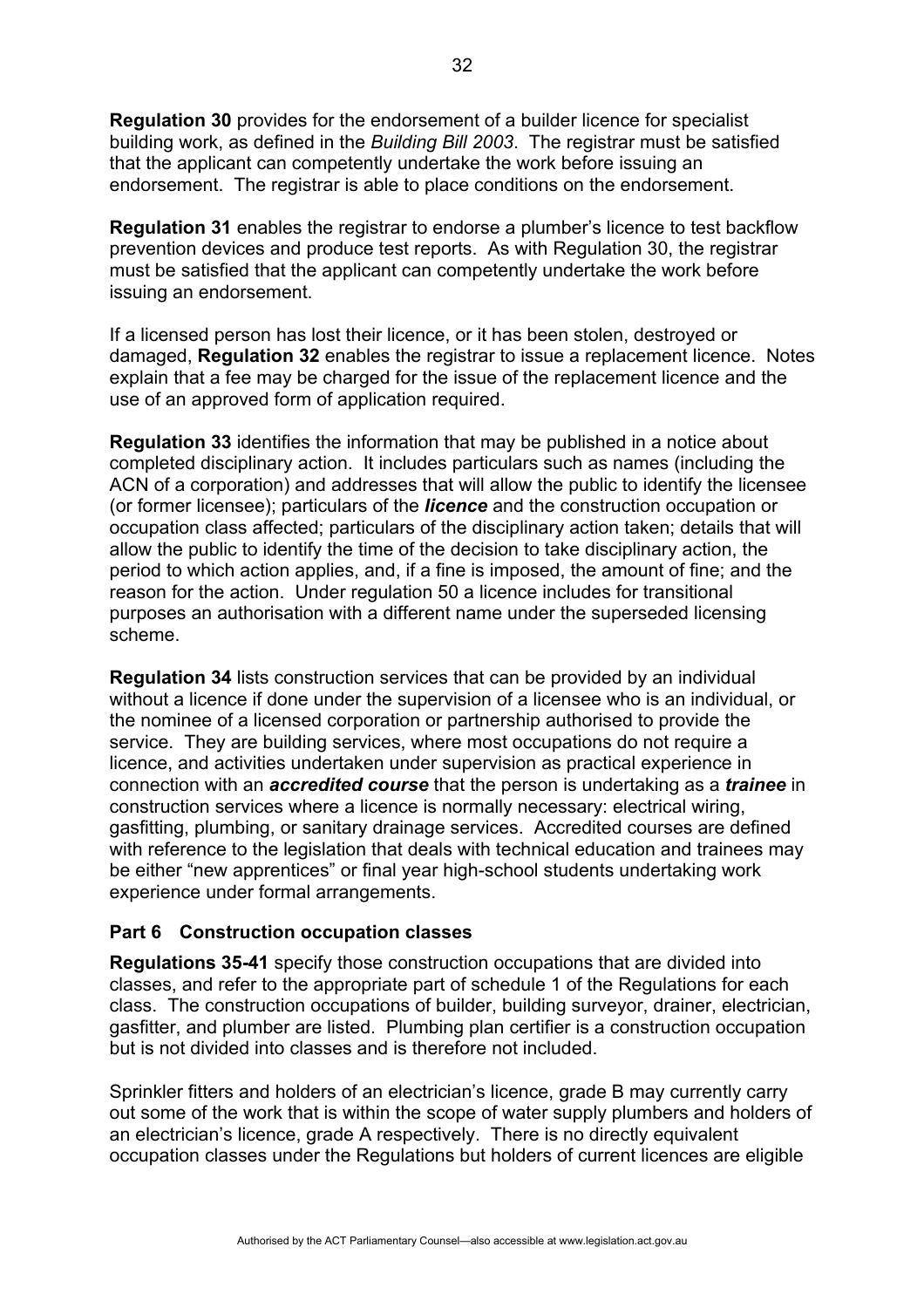for licences in the corresponding wider category limited by conditions to their present scope.

# **Part 7 Miscellaneous**

**Regulation 42** states that Schedule 2 of the Regulations contains the short description for a disciplinary ground of contravening the Act or the operational Acts under clause 53 (1) (a) of the Bill, and the number of demerit points that attached to each breach, while Schedule 3 deals with disciplinary grounds that are not covered by clause 53 (1) (a) of the Bill, and the corresponding demerit points.

**Regulation 43** sets out the details that the registrar must provide in a report to the Minister at the end of each financial year, about disciplinary action that has been taken against licensed persons. The report must detail the name of a licensee or former licensee, what contravention resulted in disciplinary action, the licence held, what disciplinary action was taken, and the result of any review of the decision to take disciplinary action.

**Regulation 44** lists the decisions under the Bill that are reviewable by the Administrative Appeals Tribunal, and includes matters relating to the issue or refusal to issue a licence, licence conditions and endorsements, refusal to provide a licence except for the maximum term of that licence, and actions in relation to nominees, licence suspension and disciplinary action and rectification orders.

# **Part 8 Transitional**

**Regulation 45** defines *repealed Act* as a short form of reference to the repealed Construction Practitioners Registration Act for use in this part of the Regulations.

**Regulation 46** provides for records of licence suspensions under regulation 9 (1) (g) to include licences and authorisations with other names issued under the superseded licensing scheme. **Regulation 47** provides for records of disciplinary action under regulation 9 (1) (h) to include actions taken under the repealed Construction Practitioners Registration Act.

**Regulation 48** requires the registrar to consult with advisory boards about qualifications within one year of the regulation commencing. However it entitles the registrar to initially declare qualifications beforehand without such consultation. The intention is to permit qualifications to be in force before, and while, advisory boards are formed and consulted.

**Regulation 49** ensures that owner-builder licences issued under the repealed *Building Act 1972* continue in force.

Various terms are used for authorisations to do construction work under the superseded licensing scheme. **Regulation 50** states that references to licences in Regulation 33 (Matters that may be published – Act, s 62 (1)) include registration under the repealed *Construction Practitioners Registration Act 1998*, a licence, permit or registration under an operational Act and a licence or certificate of competency under the repealed *Plumbers, Drainers and Gasfitters Board Act 1982.* The effect is to permit the publication under the new licensing scheme of information about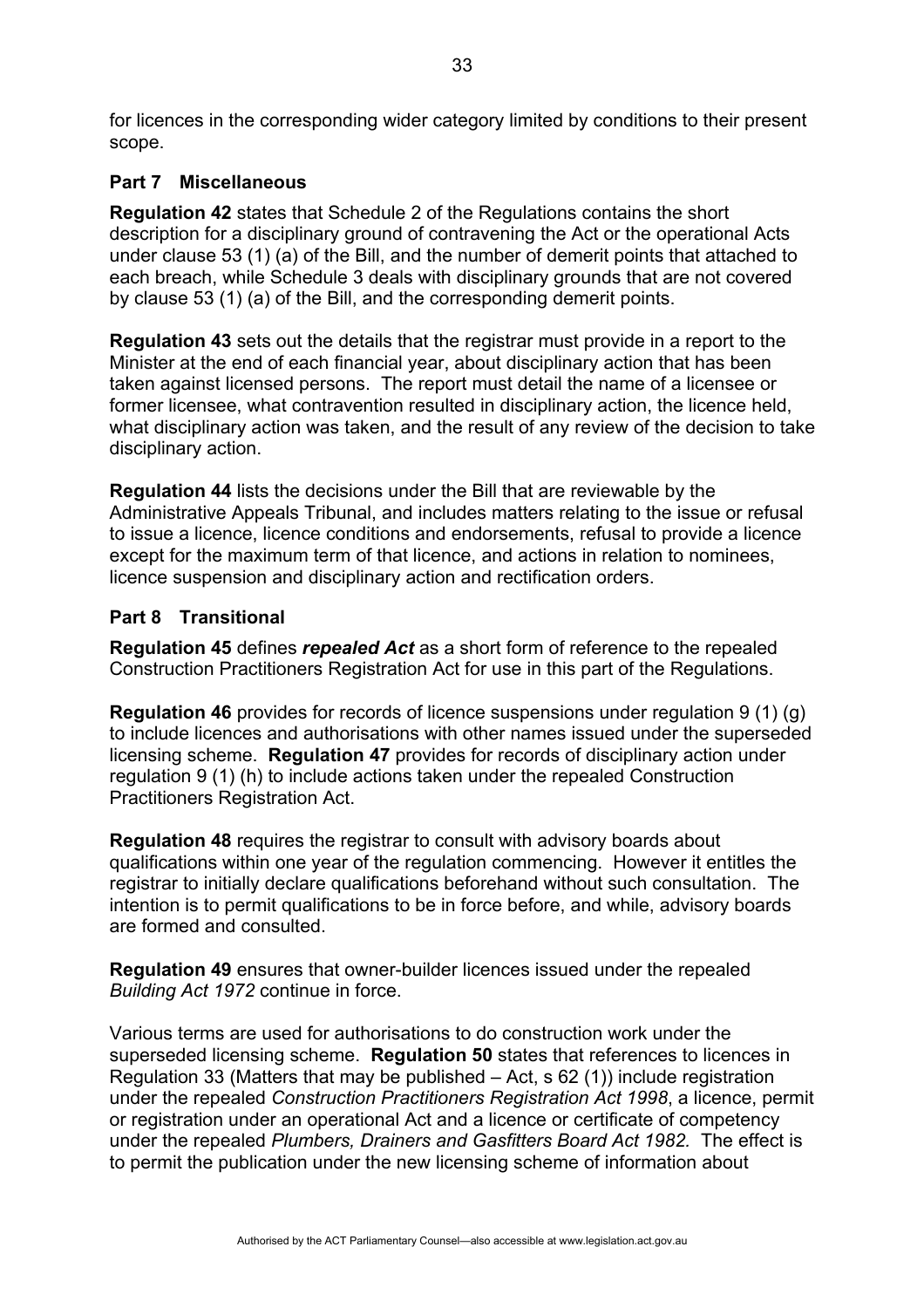disciplinary action brought under transitional arrangements against licensees who held licences under the superseded licensing scheme but not under the new scheme.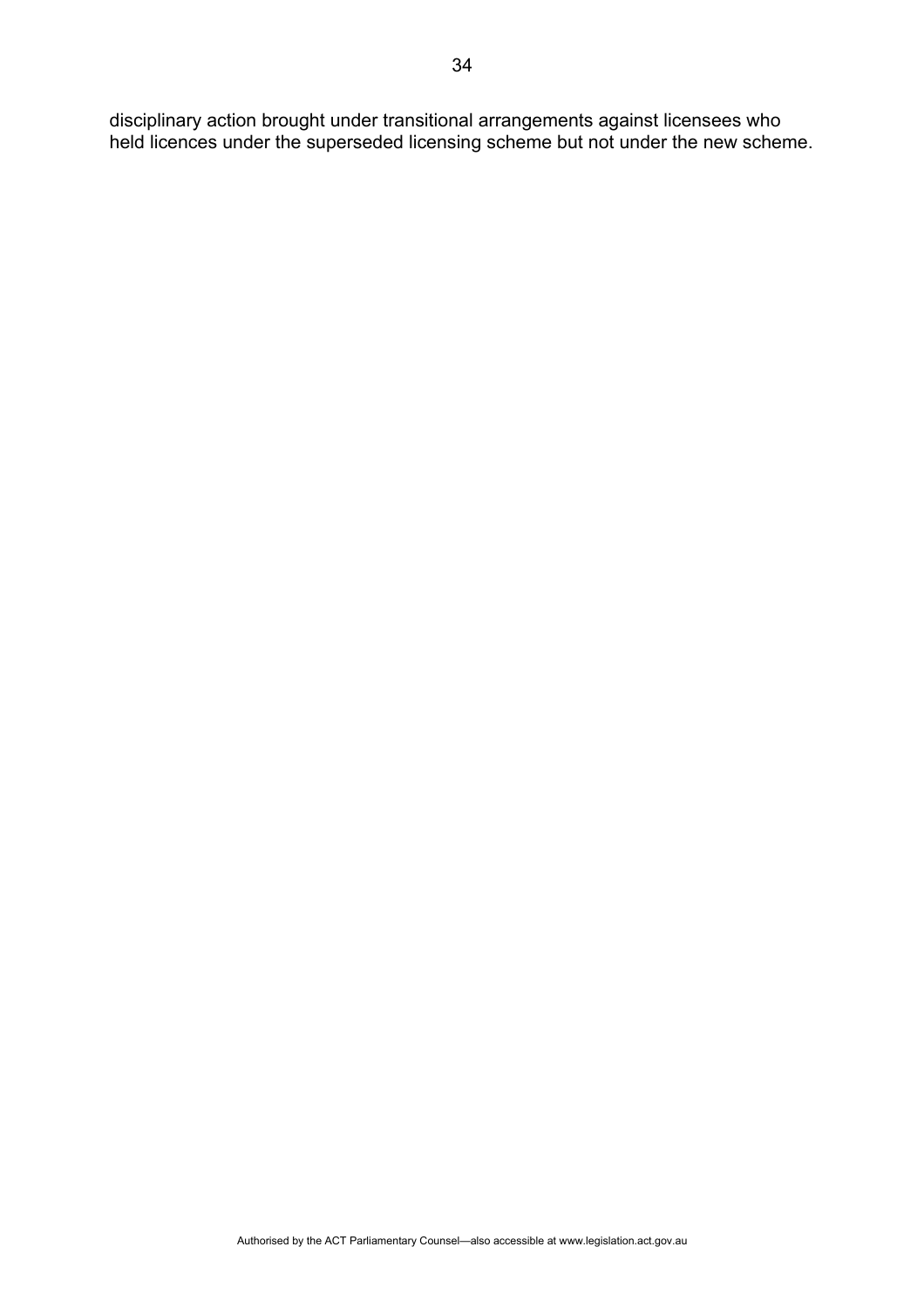# **Schedule 1 Classes of construction occupation licence and functions**

Schedule 1, as provided for in Part 6 of the Regulations, identifies each construction occupation that has been divided into classes of licence. It names each licence class and, in column 3 outlines what construction work is allowed under that licence class.

| column 1<br>item | column 2<br>construction<br>occupation class | column 3<br>construction work                                                                                                                                                       |
|------------------|----------------------------------------------|-------------------------------------------------------------------------------------------------------------------------------------------------------------------------------------|
|                  | class A                                      | building work but not specialist building work                                                                                                                                      |
| 2                | class B                                      | building work, but not specialist building work, in<br>relation to a building with up to 3 storeys                                                                                  |
| 3                | class C                                      | building work, but not specialist building work, in<br>relation to a class 1, class 2 or class 10a building with<br>up to 2 storeys                                                 |
| 4                | class D                                      | non-structural basic building work, but not specialist<br>building work                                                                                                             |
| 5                | owner-builder                                | Building work, but not specialist building work, in<br>relation to a class 1, class 2 or class 10a building that<br>is, or is to be, the licensee's main home or ancillary to<br>it |

# **Part 1.1 Builder**

## **Part 1.2 Building surveyor**

| $\mathbf 1$    | principal building<br>surveyor            | building certification work                                                                                                                    |
|----------------|-------------------------------------------|------------------------------------------------------------------------------------------------------------------------------------------------|
| $\overline{2}$ | principal building<br>surveyor employee   | building certification work as an employee                                                                                                     |
| 3              | general building<br>surveyor              | building certification work in relation to a building up to<br>3 storeys and that has a floor area up to 2 000m <sup>2</sup>                   |
| 4              | general building<br>surveyor employee     | building certification work in relation to a building up to<br>3 storeys and that has a floor area up to 2 000m <sup>2</sup> as an<br>employee |
| 5              | principal government<br>building surveyor | building certification work                                                                                                                    |
| 6              | government building<br>surveyor           | building certification work in relation to a building up to<br>3 storeys and that has a floor area up to 2 000 $m2$                            |

#### **Part 1.3 Drainer**

|   | advanced sanitary<br>drainer | Sanitary drainage work without supervision                                                       |
|---|------------------------------|--------------------------------------------------------------------------------------------------|
| 2 | journeyperson drainer        | sanitary drainage work under supervision of licensee<br>with advanced sanitary drainer's licence |
| 3 | operative drainer            | sanitary drainage work under supervision of licensee<br>with advanced sanitary drainer's licence |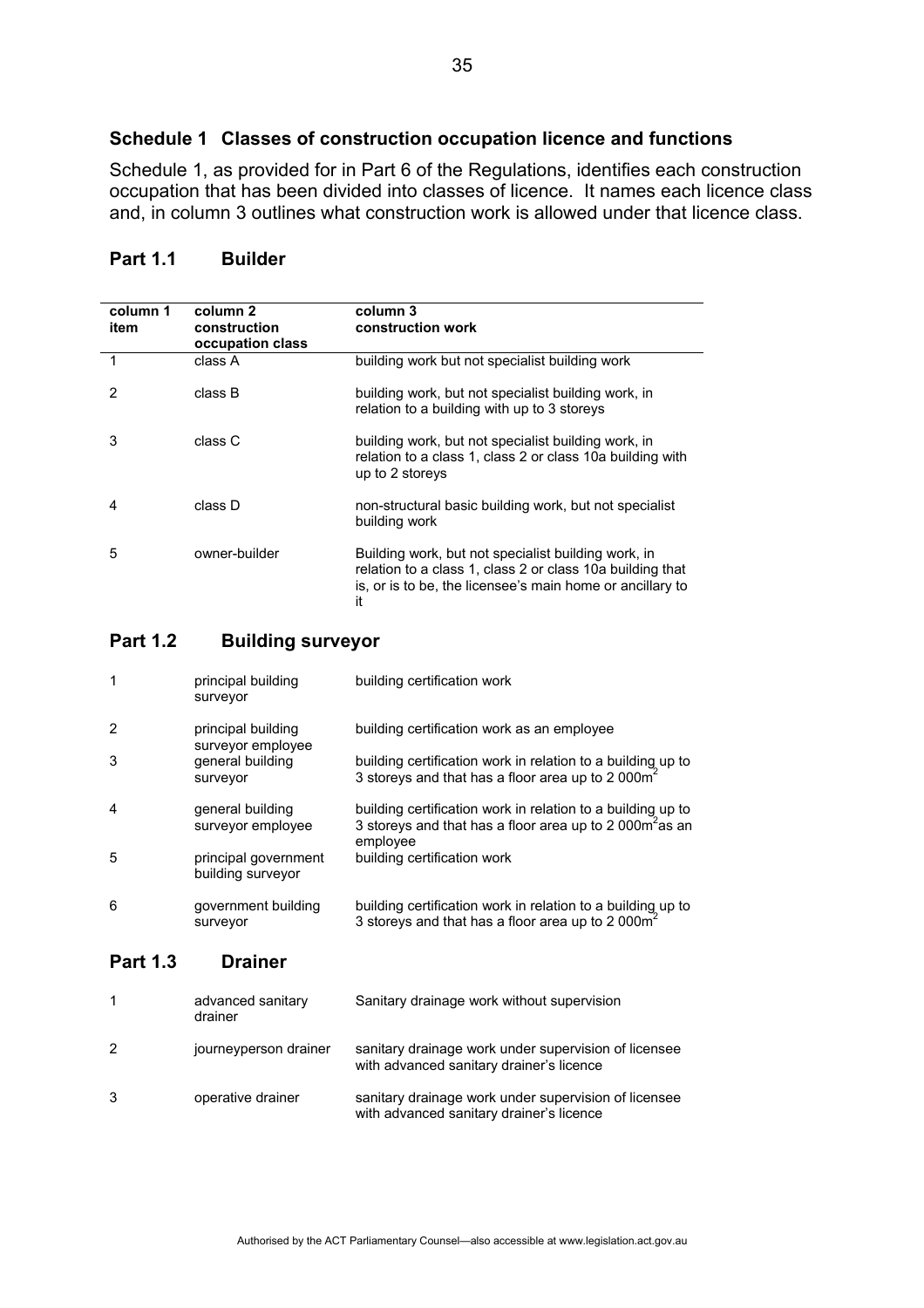| column 1<br>item | column <sub>2</sub><br>construction<br>occupation class                                     | column 3<br>construction work                                                                                                                                                                                                                                                                                                                                                                                                                    |
|------------------|---------------------------------------------------------------------------------------------|--------------------------------------------------------------------------------------------------------------------------------------------------------------------------------------------------------------------------------------------------------------------------------------------------------------------------------------------------------------------------------------------------------------------------------------------------|
| <b>Part 1.4</b>  | <b>Electrician</b>                                                                          |                                                                                                                                                                                                                                                                                                                                                                                                                                                  |
| 1                | electrical contractor                                                                       | electrical wiring work without supervision<br>1<br>2 supervision of electrical wiring work                                                                                                                                                                                                                                                                                                                                                       |
| 2                | unrestricted                                                                                | electrical wiring work without supervision<br>1<br>2 supervision of electrical wiring work                                                                                                                                                                                                                                                                                                                                                       |
| 3                | electrotechnology<br>systems permit                                                         | electrical wiring work under supervision<br>1.<br>2 incidental electrical work                                                                                                                                                                                                                                                                                                                                                                   |
| 4                | restricted-<br>electrotechnology<br>systems assembly and<br>servicing electrical<br>fitting | electrotechnology assembly and servicing incidental to<br>electrical wiring work in relation to electrical fitting<br>disconnection and reconnection work                                                                                                                                                                                                                                                                                        |
| 5                | restricted-<br>electrotechnology<br>systems mechanical<br>fitting                           | electrotechnology systems incidental to electrical<br>wiring work in relation to mechanical fitting<br>disconnection and reconnection work                                                                                                                                                                                                                                                                                                       |
| 6                | restricted-<br>electrotechnology<br>systems plumbing and<br>gas fitting                     | electrotechnology systems incidental to electrical<br>wiring work in relation to plumbing and gasfitting<br>disconnection and reconnection work                                                                                                                                                                                                                                                                                                  |
| 7                | restricted-<br>electrotechnology<br>systems refrigeration<br>and air conditioning           | incidental electrical wiring work in relation to<br>refrigeration and airconditioning disconnection and<br>reconnection work                                                                                                                                                                                                                                                                                                                     |
| 8                | restricted-<br>electrotechnology<br>systems type B gas<br>appliances                        | incidental electrical wiring work in relation to<br>disconnection and reconnection of type B gas<br>appliances                                                                                                                                                                                                                                                                                                                                   |
| 9                | Electrotechnology<br>systems restricted<br>permit                                           | incidental electrical work under the supervision of a<br>licensee with a licence in 1 or more of the following<br>classes:<br>(a) restricted—electrotechnology systems assembly<br>and servicing electrical fitting<br>(b) restricted-electrotechnology systems mechanical<br>fitting<br>(c) restricted-electrotechnology systems plumbing<br>and gas fitting<br>(d) restricted— electrotechnology systems<br>refrigeration and air conditioning |
| <b>Part 1.5</b>  | <b>Gasfitters</b>                                                                           |                                                                                                                                                                                                                                                                                                                                                                                                                                                  |
| 1                | advanced                                                                                    | gasfitting work, other than LP gas (liquid phase)<br>installation, without supervision                                                                                                                                                                                                                                                                                                                                                           |
| 2                | general                                                                                     | gasfitting work for pressures below 21kPa without<br>1.<br>supervision<br>2 gasfitting work for pressures above 21kPa under<br>the supervision of an advanced gasfitter                                                                                                                                                                                                                                                                          |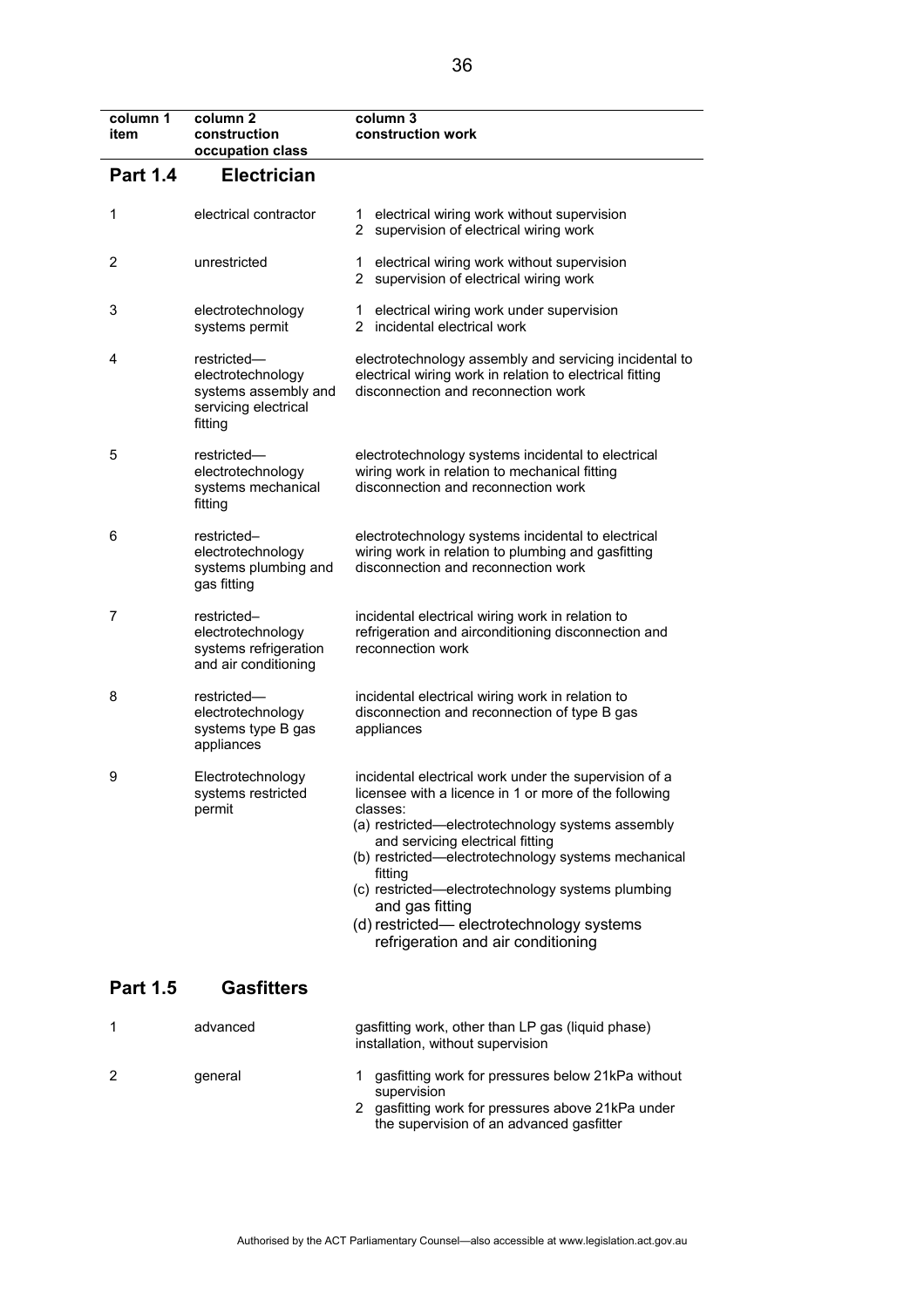| column 1<br>item | column 2<br>construction<br>occupation class | column 3<br>construction work                                                                                                     |
|------------------|----------------------------------------------|-----------------------------------------------------------------------------------------------------------------------------------|
| 3                | journeyperson gasfitter                      | gasfitting work under the general supervision of a<br>licensee with an advanced gasfitter's licence or an<br>unrestricted licence |
| 4                | LPG gasfitter (vapour<br>phase)              | LP gas (vapour phase) installation without supervision                                                                            |
| 5                | LPG gasfitter (liquid<br>phase)              | LP gas (liquid phase) installation without supervision                                                                            |
| 6                | <b>LPG</b>                                   | restricted automotive— LP gas fuel installation on motor vehicles                                                                 |
| 7                | <b>NGV</b>                                   | restricted automotive— NGV fuel installation on motor vehicles                                                                    |
| 8                | <b>LPG</b> forklifts                         | restricted automotive— gasfitting for LPG forklifts                                                                               |
| 9                | <b>NGV forklifts</b>                         | restricted automotive— gasfitting for NGV forklifts                                                                               |
| <b>Part 1.6</b>  | <b>Plumbers</b>                              |                                                                                                                                   |

|   | sanitary plumber      | sanitary plumbing work without supervision                                                  |
|---|-----------------------|---------------------------------------------------------------------------------------------|
| 2 | water supply plumber  | water supply plumbing work, including fire sprinkler<br>work, without supervision           |
| 3 | journeyperson plumber | sanitary plumbing work under supervision of a licensee<br>with a sanitary plumber's licence |

# **Schedule 2 Demerit disciplinary grounds**

Schedule 2 to the Regulations, as provided for in regulation 42, lists each demerit disciplinary ground under clause 53 (1)(a) of the Act, which deals with contravening the Bill or an operational Act (including codes and standards brought into effect by them). There are separate groups of grounds for builders, building surveyors, drainers, electricians, gasfitters, plumbers, and plumbing plan certifiers and a group of grounds that apply to all licences. Column 1 gives an item number to each demerit, column 2 provides a detailed description of the demerit disciplinary ground, column 3 provides a short description and column 4 specifies the number of demerit points that attach to the item.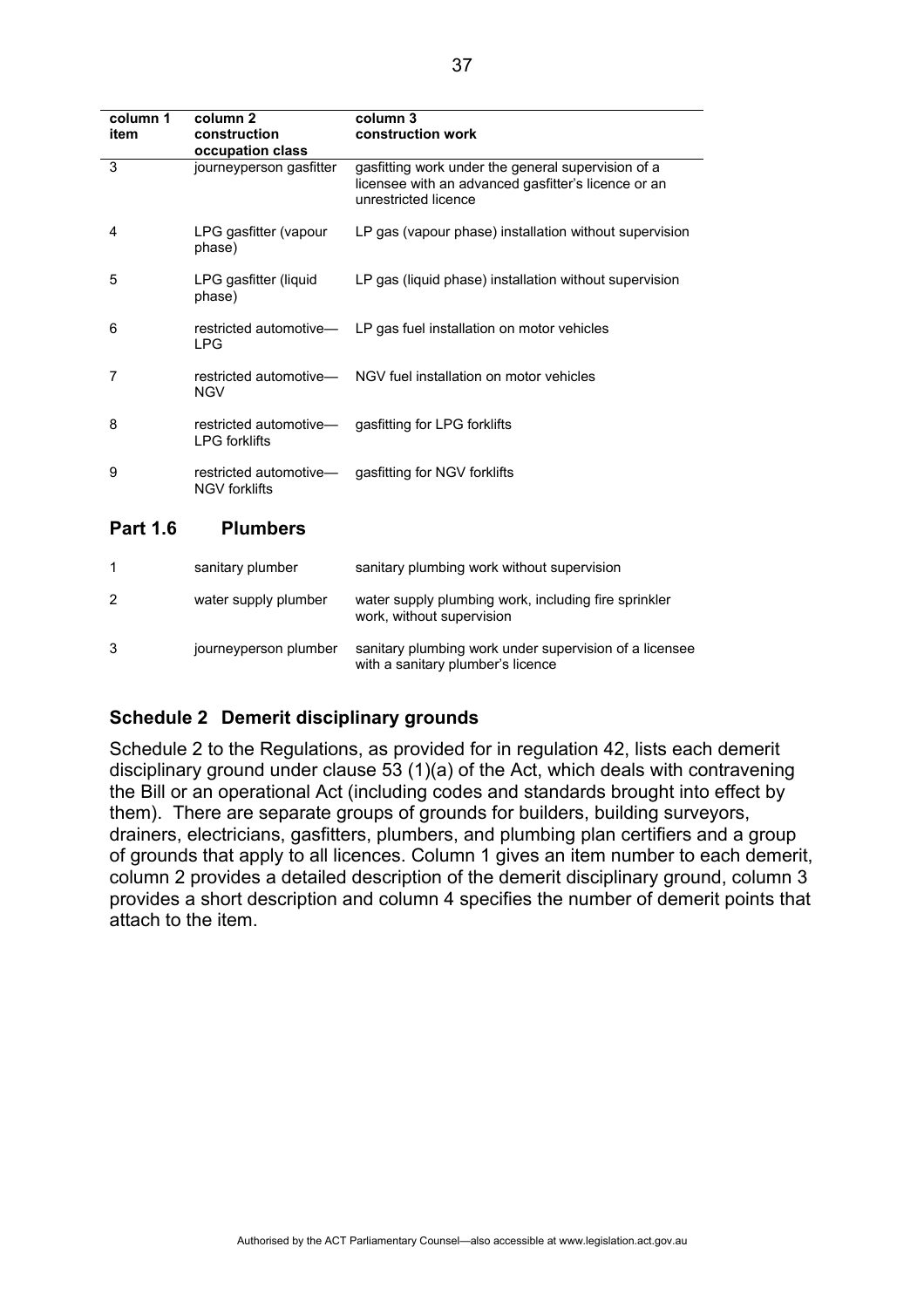|  |  |  |  | Part 2.1 Builders licence demerit disciplinary grounds under Act, s 53 (1) (a) |
|--|--|--|--|--------------------------------------------------------------------------------|
|--|--|--|--|--------------------------------------------------------------------------------|

| column 1<br>item | column <sub>2</sub><br>demerit disciplinary ground                                                                                                                                                                                                                                                                                                                                                                                                                                                        | column 3<br>short description                                                                                                                                                                 | column 4<br>demerit<br>points |
|------------------|-----------------------------------------------------------------------------------------------------------------------------------------------------------------------------------------------------------------------------------------------------------------------------------------------------------------------------------------------------------------------------------------------------------------------------------------------------------------------------------------------------------|-----------------------------------------------------------------------------------------------------------------------------------------------------------------------------------------------|-------------------------------|
| 2.1.1            | fail to comply with building code, vol 1, cl BP1.1 or<br>vol 2, cl P2.1 in that building did not resist actions<br>reasonably subject to-local damage not minimised as<br>demonstrated by deformation in single element of<br>brickwork, blockwork, or stonework, laid in mortar<br>causing crack or split in joint if-<br>(a) crack or split wider than 3mm; or<br>(b) face of element on either side of crack or split out<br>of alignment with opposite face across crack or<br>joint by more than 3mm | creation of defective<br>single masonry<br>element-cracked or<br>split more than 3mm                                                                                                          | 1                             |
| 2.1.2            | fail to comply with building code, vol 1, cl BP1.1 or<br>vol 2, cl P2.1 in that building did not resist actions<br>reasonably subject to-local damage not minimised<br>as demonstrated by deformation in single element<br>concrete floor or structural concrete element causing<br>crack or split in joint if-<br>(a) crack or split wider than 5mm; or<br>(b) face of element on either side of crack or split out<br>of alignment with opposite face across crack or<br>joint by more than 5mm         | creation of defective<br>single concrete<br>element-cracked or<br>split more than 5mm                                                                                                         | 1                             |
| 2.1.3            | fail to comply with building code, vol 1, cl BP1.1 or<br>vol 2, cl P2.1 in that building did not resist actions<br>reasonably subject to-local damage not minimised<br>as demonstrated by deformation in wall, wall render,<br>wall lining, wall tiling, ceiling lining or cornice<br>causing crack or split in joint                                                                                                                                                                                     | creation of defective<br>wall or wall render,<br>lining or tiling, or<br>ceiling lining or<br>cornice-cracked or<br>split                                                                     | 1                             |
| 2.1.4            | fail to comply with building code, vol 1, cl BP1.1 or<br>vol 2, cl P2.1 in that building did not resist actions<br>reasonably subject to-local damage not minimised<br>as demonstrated by possibility of instability or<br>collapse of primary building element susceptible to<br>termite attack because not provided with code-<br>compliant termite risk management system                                                                                                                              | failure to protect<br>primary building<br>element with<br>compliant termite<br>management system                                                                                              | 2                             |
| 2.1.5            | fail to comply with building code, vol 1, cl FP1.2,<br>FP1.3 (b), FP1.4, FP1.5, FP1.6 or vol 2, cl P2.1(b),<br>P2.2.1(c)(ii), P2.2.2, P2.2.3-surface water, water or<br>dampness could occur in building other than under<br>code                                                                                                                                                                                                                                                                         | failure to protect a<br>building from water or<br>dampness                                                                                                                                    | 3                             |
| 2.1.6            | fail to comply with building code, vol 1, cl FP1.1 or<br>vol 2, cl P2.2.1(a)—surface water collected or<br>concentrated by building not disposed of in code-<br>compliant<br>way that avoids damage or nuisance to<br>another property, or likelihood of damage or nuisance                                                                                                                                                                                                                               | creation of building<br>with defective surface<br>water collection or<br>concentration disposal<br>that damaged or<br>caused nuisance or<br>likelihood of either to<br>other property         | $\overline{2}$                |
| 2.1.7            | fail to comply with building code, vol 1, cl FP1.3 or<br>vol 2, cl P2.2.1(c)—drainage system for disposal of<br>surface water did not, in code-compliant way-<br>(a) carry water to appropriate outfall; or<br>(b) avoid entry of water to building; or<br>(c) avoid water damaging building                                                                                                                                                                                                              | creation of building<br>with defective<br>drainage system-<br>failure to carry water<br>to appropriate outfall,<br>avoid entry of water<br>to building or avoid<br>water damaging<br>building | 3                             |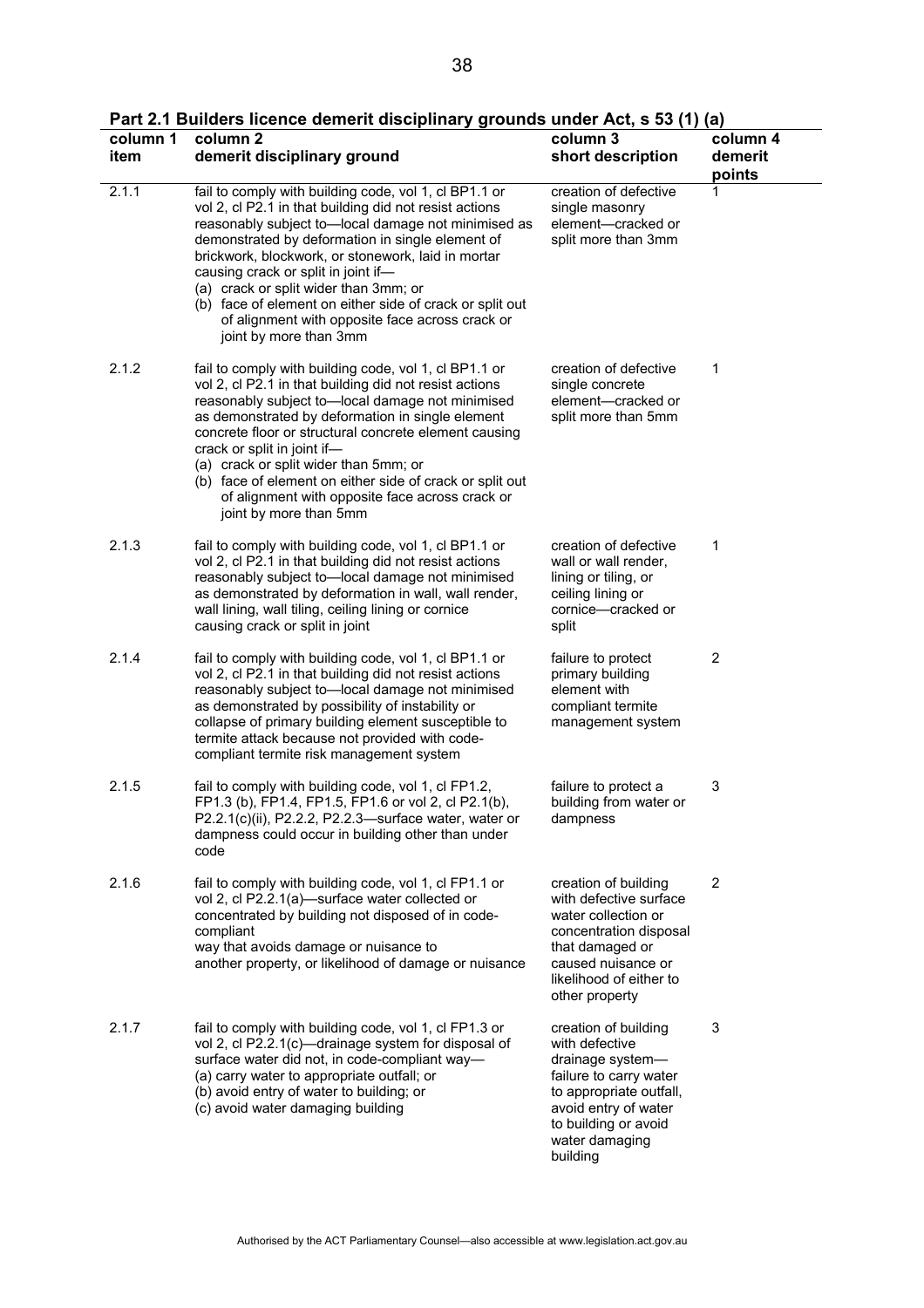| column 1<br>item | column <sub>2</sub><br>demerit disciplinary ground                                                                                                                                                                                            | column 3<br>short description                                                                                              | column 4<br>demerit<br>points |
|------------------|-----------------------------------------------------------------------------------------------------------------------------------------------------------------------------------------------------------------------------------------------|----------------------------------------------------------------------------------------------------------------------------|-------------------------------|
| 2.1.8            | fail to comply with building code, vol 1, cl EP2.1 or<br>vol 2, cl P2.3.2-building without code-compliant<br>automatic warning on smoke detection                                                                                             | creation of building<br>without effective<br>smoke alarm                                                                   | 3                             |
| 2.1.9            | fail to comply with building code, vol 1, cl FP1.7 or<br>vol 2, cl P2.4.1—water not stopped from penetrating<br>behind fittings, linings or concealed spaces of<br>sanitary facilities, bathrooms, laundries and other wet<br>area facilities | creation of building<br>with defective wet<br>area waterproofing or<br>water containment                                   | 3                             |
| 2.1.10           | fail to comply with building code, vol 1, cl FP3.1 or<br>vol 2, cl P2.4.2-height of room or other space more<br>than 50mm less than code requires                                                                                             | creation of building<br>with ceiling height<br>more than 50mm too<br>low                                                   | 3                             |
| 2.1.11           | fail to comply with building code, vol 2, cl ACT<br>2.1-asbestos removed from building other than in<br>code-compliant way                                                                                                                    | unsafe asbestos<br>handling or disposal                                                                                    | 3                             |
| 2.1.12           | fail to comply with building code, vol 1, cl FP5.1 to<br>FP5.4 or vol 2, cl P2.4.6-floor, wall or floor or wall<br>penetration do not comply with code sound<br>transmission and insulation requirements                                      | creation of building<br>with defective sound<br>transmission or<br>insulation<br>arrangements                              | 2                             |
| 2.1.13           | fail to comply with building code, vol 1, cl $DP2(c)(v)$<br>or vol 2, cl P2.5.1(b)(iii)-geometry of stairway<br>risers or goings do not satisfy code safe passage<br>requirements                                                             | creation of unsafe step<br>or stairway                                                                                     | 3                             |
| 2.1.14           | fail to comply with building code, vol 1, cl DP3 or<br>vol 2, cl P2.5.2-barrier required under code to<br>prevent people falling not provided                                                                                                 | creation of building<br>with defective or no<br>safety barrier                                                             | 3                             |
| 2.1.15           | fail to comply with building code, vol 1, cl GP1.2 or<br>vol 2, cl P2.5.3-swimming pool over 300mm deep<br>without code compliant safety barrier                                                                                              | creation of swimming<br>pool with defective or<br>no safety barrier                                                        | 3                             |
| 2.1.16           | fail to comply with building code, vol 1, cl CP2 or<br>vol 2, cl P2.3.1-building with element that does not<br>comply with code to avoid spread of fire to exit, sole<br>occupancy unit or public area or between buildings or<br>in building | creation of building<br>with defective or no<br>fire spread avoidance<br>measures                                          | $\overline{c}$                |
| 2.1.17           | fail to comply with Building Act 2003, s 42 (1) (c)-<br>mortar joint in mortar-jointed masonry element not<br>between 8mm and 12mm wide or bed joint not<br>horizontal                                                                        | creation of defective<br>masonry joint-<br>mortar joint not<br>between 8mm and<br>12mm wide or bed<br>joint not horizontal | 1                             |
| 2.1.18           | fail to comply with Building Act 2003, s 42 (1) (c)-<br>beam, doorway, window, wall, column, post or truss<br>erected out of plumb                                                                                                            | creation of out of<br>plumb beam,<br>doorway, window,<br>wall, column, post or<br>truss                                    | 1                             |
| 2.1.19           | fail to comply with Building Act 2003, s 42 (1) (c)-<br>floor, ceiling, beam or sill erected out of horizontal                                                                                                                                | creation of out of<br>horizontal floor,<br>ceiling, beam or sill                                                           | 1                             |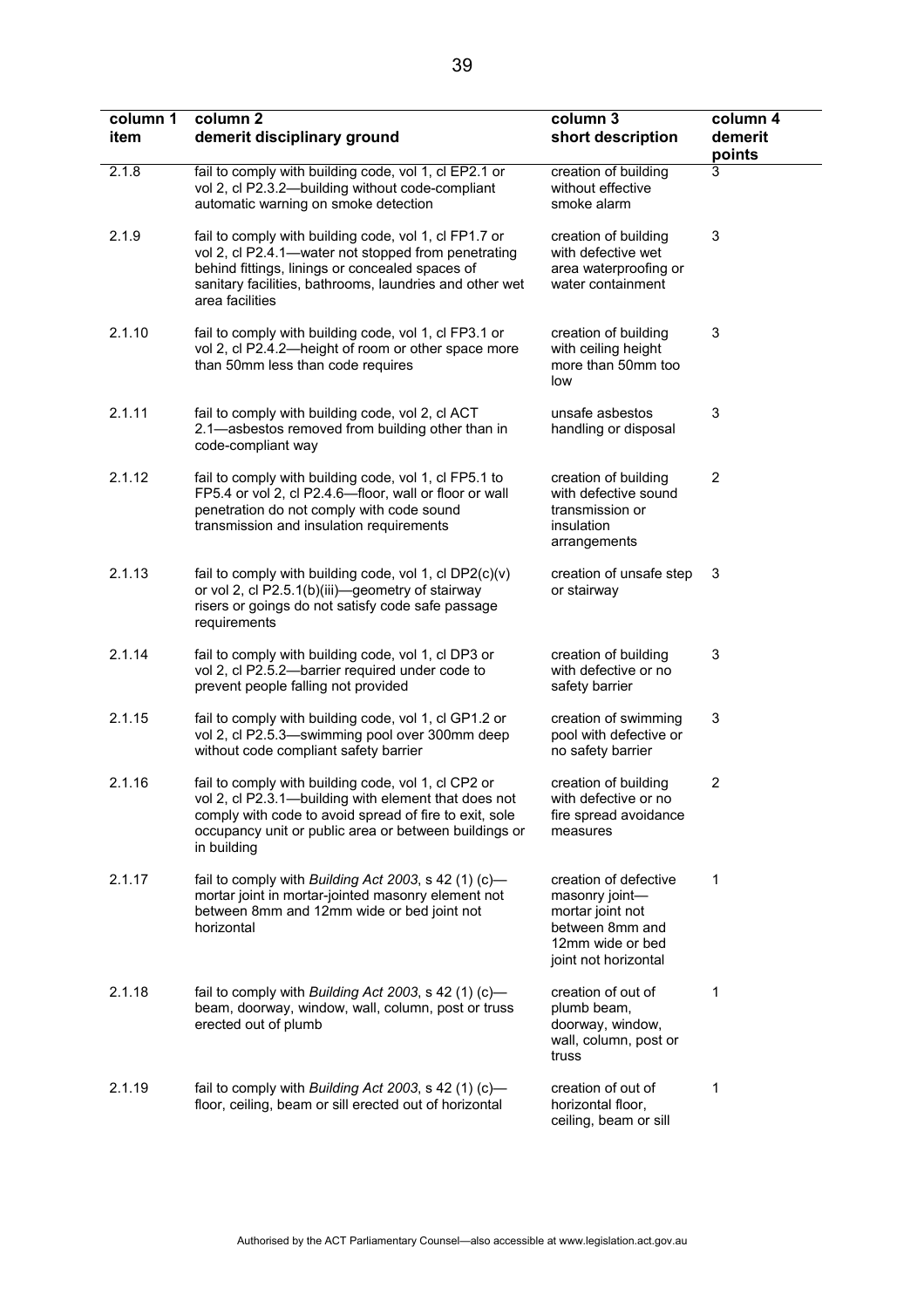| column 1<br>item | column <sub>2</sub><br>demerit disciplinary ground                                                                                                                                                                                                                                                | column 3<br>short description                                                                                                                                                                                               | column 4<br>demerit<br>points |
|------------------|---------------------------------------------------------------------------------------------------------------------------------------------------------------------------------------------------------------------------------------------------------------------------------------------------|-----------------------------------------------------------------------------------------------------------------------------------------------------------------------------------------------------------------------------|-------------------------------|
| 2.1.20           | fail to comply with Building Act 2003, s 42 (1) (c)-<br>floor, ceiling or beam erected so surface not flat                                                                                                                                                                                        | creation of floor,<br>ceiling or beam<br>without flat surface                                                                                                                                                               | 1                             |
| 2.1.21           | fail to comply with Building Act 2003, s 42 (1) (d)-<br>building erected more than 100mm but less than<br>300mm away from position relative to boundaries<br>indicated on approved plans                                                                                                          | failure to comply with<br>building siting on<br>approved plan by<br>more than 100mm but<br>less than 300mm                                                                                                                  | 2                             |
| 2.1.22           | fail to comply with Building Act 2003, s 42 (1) (d)-<br>building erected 300mm or more away from position<br>relative to boundaries indicated on approved plans                                                                                                                                   | failure to comply with<br>building siting on<br>approved plan by<br>300mm or more                                                                                                                                           | 3                             |
| 2.1.23           | fail to comply with Building Act 2003, s 42 (1) (d)-<br>part of floor erected more than 100mm higher or<br>lower than level indicated on approved plans                                                                                                                                           | failure to comply with<br>floor level on<br>approved plan by<br>more than 100mm                                                                                                                                             | $\overline{c}$                |
| 2.1.24           | fail to comply with Building Act 2003, s 42 (1) (d)-<br>top of building erected more than 300mm higher than<br>height indicated on approved plans                                                                                                                                                 | failure to comply with<br>building height<br>requirements of<br>approved plan by<br>more than 300mm                                                                                                                         | 2                             |
| 2.1.25           | fail to comply with Building Act 2003, s 42 (1) (d)-<br>location of structural element, wall, window or door,<br>relative to building erected more than 100mm away<br>from position on building indicated on approved<br>plans or in position where plans indicate other<br>element to be erected | failure to comply with<br>set out requirements<br>of approved plan for<br>structural element,<br>wall, window or door<br>by more than 100mm,<br>or inclusion of<br>unplanned structural<br>element, wall,<br>window or door | 1                             |
| 2.1.26           | fail to comply with Building Act 2003, s 42 (1) (d)-<br>lineal dimensions of window, door or doorway<br>erected more than 100mm larger or smaller than<br>lineal dimension of window, door or doorway<br>indicated on approved plans                                                              | failure to comply with<br>dimensional<br>requirements of<br>approved plan for<br>window, door or<br>doorway by more than<br>100mm                                                                                           | 1                             |
| 2.1.27           | fail to comply with Building Act 2003, s 42 (1) (d)-<br>beam, doorway, window, wall, column, post or truss<br>in approved plan not erected                                                                                                                                                        | failure to include<br>significant building<br>element from<br>approved plan                                                                                                                                                 | $\overline{c}$                |
| 2.1.28           | fail to comply with Building Act 2003, s 42 (1) (e)-<br>carried out building work when not builder in<br>commencement notice and not under supervision of<br>builder in notice                                                                                                                    | carrying out building<br>work when not in<br>commencement notice<br>or supervised by<br>notice builder                                                                                                                      | 2                             |
| 2.1.29           | fail to comply with Building Act 2003, s 43 (2)-<br>proceeded with building work above damp-course<br>level although certifier has not received required<br>document or is not satisfied that position of building<br>or level of all floors comply with approved plan and<br>any condition       | failure to provide<br>survey plan or<br>document or comply<br>with approved plan or<br>condition before<br>building above<br>damp-course                                                                                    | $\overline{c}$                |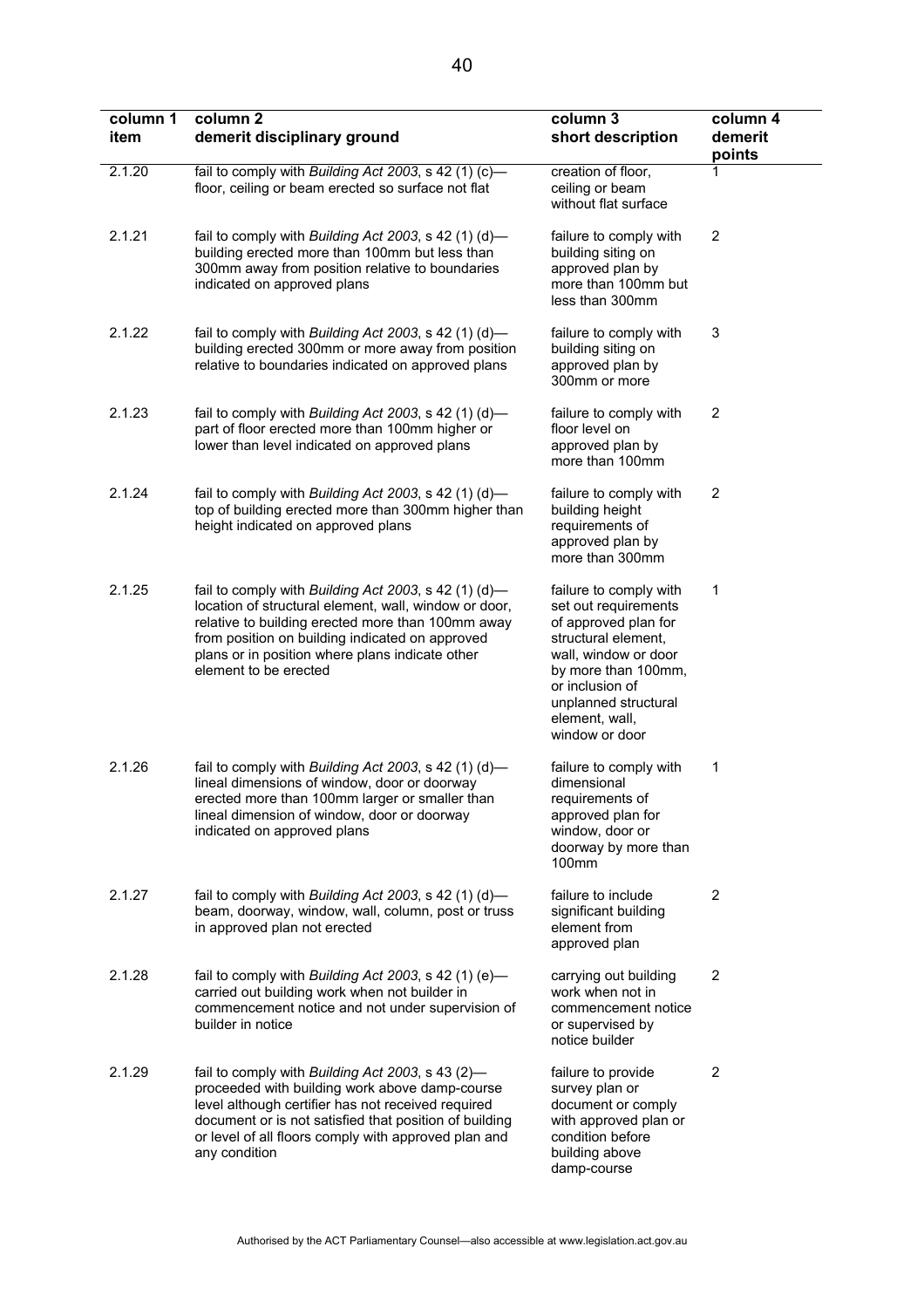| column 1<br>item | column <sub>2</sub><br>demerit disciplinary ground                                                                                                                                                                                                                                                                                                                                               | column 3<br>short description                                                                                                 | column 4<br>demerit<br>points |
|------------------|--------------------------------------------------------------------------------------------------------------------------------------------------------------------------------------------------------------------------------------------------------------------------------------------------------------------------------------------------------------------------------------------------|-------------------------------------------------------------------------------------------------------------------------------|-------------------------------|
| 2.1.30           | fail to comply with Building Act 2003, s 43 (3)-<br>proceeded beyond stage of building work without<br>notifying certifier or without certifier's written<br>permission to proceed                                                                                                                                                                                                               | failure to notify<br>certifier about<br>reaching inspection<br>stage or obtain written<br>permission before<br>proceeding     | $\overline{2}$                |
| 2.1.31           | fail to comply with Building Act 2003, s 64-did not<br>comply with stop notice                                                                                                                                                                                                                                                                                                                   | failure to comply with<br>stop notice                                                                                         | $\overline{2}$                |
| 2.1.32           | fail to comply with Building Act 2003, s 64-did not<br>comply with notice to produce survey plan                                                                                                                                                                                                                                                                                                 | failure to comply with<br>notice to provide<br>survey plan                                                                    | $\overline{2}$                |
|                  | Part 2.2 Building surveyors licence demerit disciplinary grounds under Act, s 53 (1) (a)                                                                                                                                                                                                                                                                                                         |                                                                                                                               |                               |
| 2.2.1            | fail to comply with Building Act 2003, s 24, s 28 (5)<br>or s 37 (5)—certifier failed to give registrar required<br>notice                                                                                                                                                                                                                                                                       | failure to notify<br>registrar as required<br>under Building<br>Act 2003                                                      | 1                             |
| 2.2.2            | fail to comply with Building Act 2003, s 28-certifier<br>failed to issue building approval when should have,<br>or issued building approval when no grounds to issue                                                                                                                                                                                                                             | failure to issue<br>required<br>building approval, or<br>issue of unauthorised<br>building approval                           | $\overline{2}$                |
| 2.2.3            | fail to comply with Building Act 2003, s 28 (3) or<br>(4)-certifier issued building approval that was not,<br>or not entirely-<br>(a) marked on, attached to, or partly marked on and<br>partly attached to, plans in relation to which<br>approval was issued; or<br>(b) marked on plans and certifier did not indicate on<br>plans that approval, or part of approval, in<br>separate document | failure to mark, attach<br>or annotate building<br>approval required<br>detail on approved<br>plan                            | 1                             |
| 2.2.4            | fail to comply with Building Act 2003, s 30-certifier<br>issued building approval that allowed building work<br>that would contravene law because of external design<br>or siting of building                                                                                                                                                                                                    | issuing improper<br>building approval-<br>building work would<br>contravene law<br>because<br>of external design or<br>siting | 3                             |
| 2.2.5            | fail to comply with Building Act 2003, s 37 (4)-<br>certifier failed to issue building commencement<br>notice as required                                                                                                                                                                                                                                                                        | failure to issue building<br>commencement notice<br>as required                                                               | $\overline{2}$                |
| 2.2.6            | fail to comply with Building Act 2003, s 44 (1)-<br>received notice that licensee reached stage of<br>building work but did not inspect the building work<br>as soon as practicable                                                                                                                                                                                                              | failure to do required<br>inspection as soon as<br>practicable after<br>receiving notification<br>about it                    | $\overline{2}$                |
| 2.2.7            | fail to comply with Building Act 2003, s 44 (2)-<br>certifier satisfied that building work not compliant<br>with Building Act, s 37, but did not give licensee in<br>charge of building work reasonable, appropriate,<br>written directions for compliance                                                                                                                                       | failure to give<br>directions about how to<br>resolve noncompliant<br>building work found<br>during required<br>inspection    | $\overline{2}$                |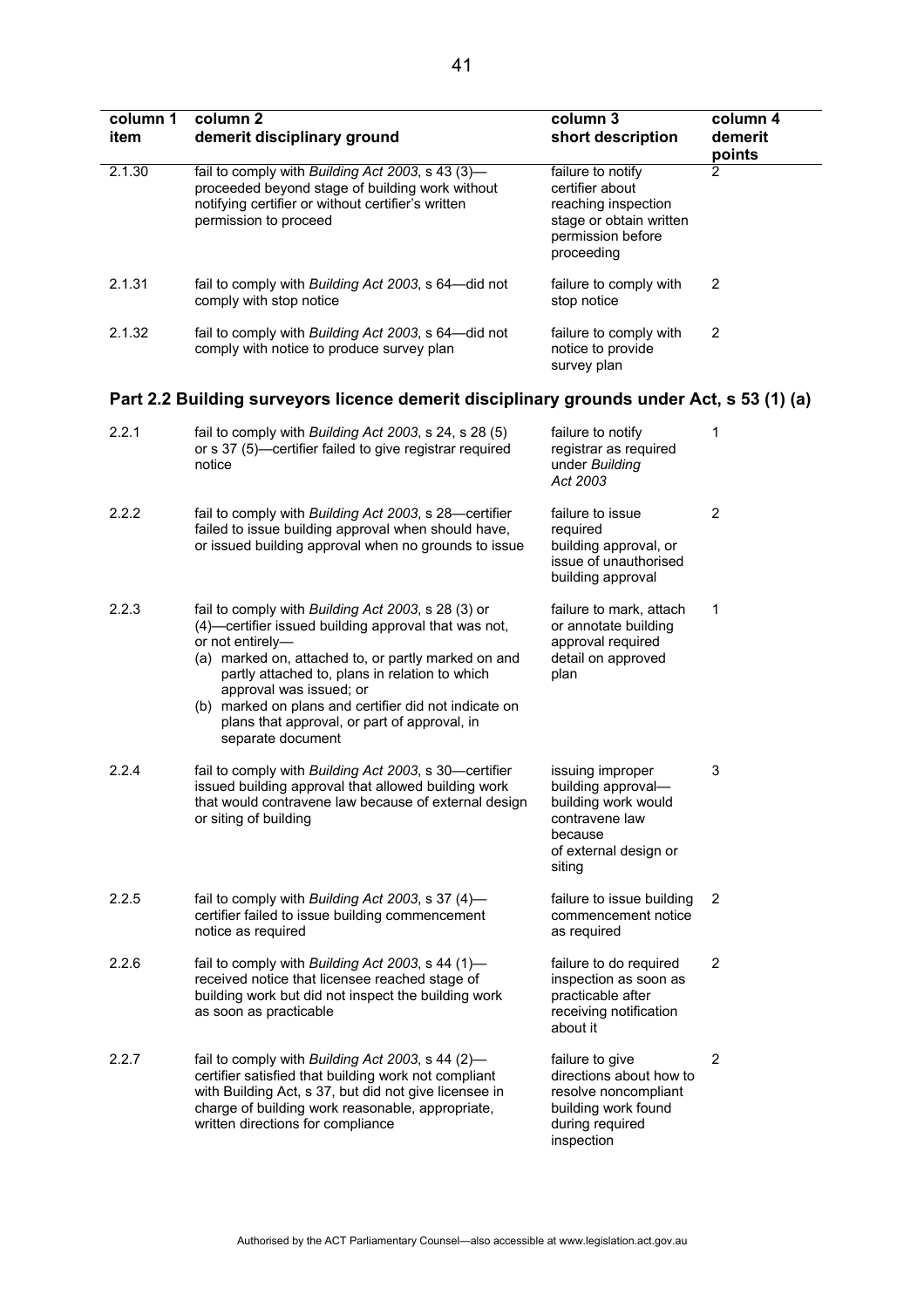| column 1<br>item | column 2<br>demerit disciplinary ground                                                                                                                                                                                                                                                                                                                       | column 3<br>short description                                                                                                            | column 4<br>demerit<br>points |
|------------------|---------------------------------------------------------------------------------------------------------------------------------------------------------------------------------------------------------------------------------------------------------------------------------------------------------------------------------------------------------------|------------------------------------------------------------------------------------------------------------------------------------------|-------------------------------|
| 2.2.8            | fail to comply with Building Act 2003, s 44 (3)-<br>building work complied with Building Act, s 42, but<br>certifier did not certify compliant or give certificate<br>of compliance to licensee in charge of work                                                                                                                                             | failure to give<br>certificate of<br>compliance after<br>finding compliant work<br>during required<br>inspection                         | 2                             |
| 2.2.9            | fail to comply with Building Act 2003, s 50 (1)-<br>certifier failed to notify registrar of contravention of<br>Building Act as soon as practicable after becoming<br>aware of contravention                                                                                                                                                                  | failure to notify<br>registrar as soon as<br>practicable of known<br>contravention of<br><b>Building Act 2003</b>                        | $\overline{c}$                |
|                  | Part 2.3 Drainers licence demerit disciplinary grounds under Act, s 53 (1) (a)                                                                                                                                                                                                                                                                                |                                                                                                                                          |                               |
| 2.3.1            | fail to comply with Water and Sewerage Regulations<br>2001, reg 6 (1), performance requirement under AS<br>3500.2.1, cl 7.2 (a)-sanitary drainage system using<br>water-borne waste disposal designed or constructed<br>so that does not carry sewage from sanitary plumbing<br>system to approved disposal system                                            | creation of sanitary<br>drainage system that<br>does not carry sewage<br>from sanitary plumbing<br>system to approved<br>disposal system | 1                             |
| 2.3.2            | fail to comply with Water and Sewerage Regulations<br>2001, reg 6 (1), performance requirement under AS<br>3500.2.1, cl 7.2 (b)-sanitary drainage system using<br>water-borne waste disposal designed or constructed<br>so that supported, jointed or protected in way that<br>failed to avoid likelihood of blockages and leakages                           | creation of sanitary<br>drainage system with<br>likelihood of blockages<br>or leakages                                                   | 1                             |
| 2.3.3            | fail to comply with Water and Sewerage Regulations<br>2001, reg 6 (1), performance requirement under<br>AS 3500.2.1, cl 7.2 (c)-sanitary drainage system<br>using water-borne waste disposal designed or<br>constructed so that supported, jointed or protected in<br>way that failed to avoid likelihood of penetration of<br>roots or entry of ground water | creation of sanitary<br>drainage system with<br>likelihood of<br>penetration of roots or<br>entry of ground water                        | 1                             |
| 2.3.4            | fail to comply with Water and Sewerage Regulations<br>2001, reg 6 (1), performance requirement under<br>AS 3500.2.1, cl 7.2 (d)-sanitary drainage system<br>using water-borne waste disposal designed or<br>constructed in way that failed to provide access for<br>maintenance and for clearing blockages                                                    | creation of sanitary<br>drainage system<br>without access for<br>maintenance or<br>clearing blockages                                    | 1                             |
| 2.3.5            | fail to comply with Water and Sewerage Regulations<br>2001, reg 6 (1), performance requirement under<br>AS 3500.2.1, cl 7.2 (e)-sanitary drainage system<br>using water-borne waste disposal designed or<br>constructed without ventilation adequate to avoid<br>foul air and gases accumulating in the sanitary<br>drainage system                           | creation of sanitary<br>drainage system<br>without adequate<br>ventilation of foul air<br>and gases                                      | 1                             |
| 2.3.6            | fail to comply with Water and Sewerage Regulations<br>2001, reg 6 (1), performance requirement under<br>AS 3500.2.1, cl 7.2 (f)-sanitary drainage system<br>using water-borne waste disposal designed or<br>constructed in way that failed to avoid likelihood of<br>damage from superimposed loads or normal ground<br>movement                              | creation of sanitary<br>drainage system with<br>likelihood of damage<br>from loads or ground<br>movement                                 | 1                             |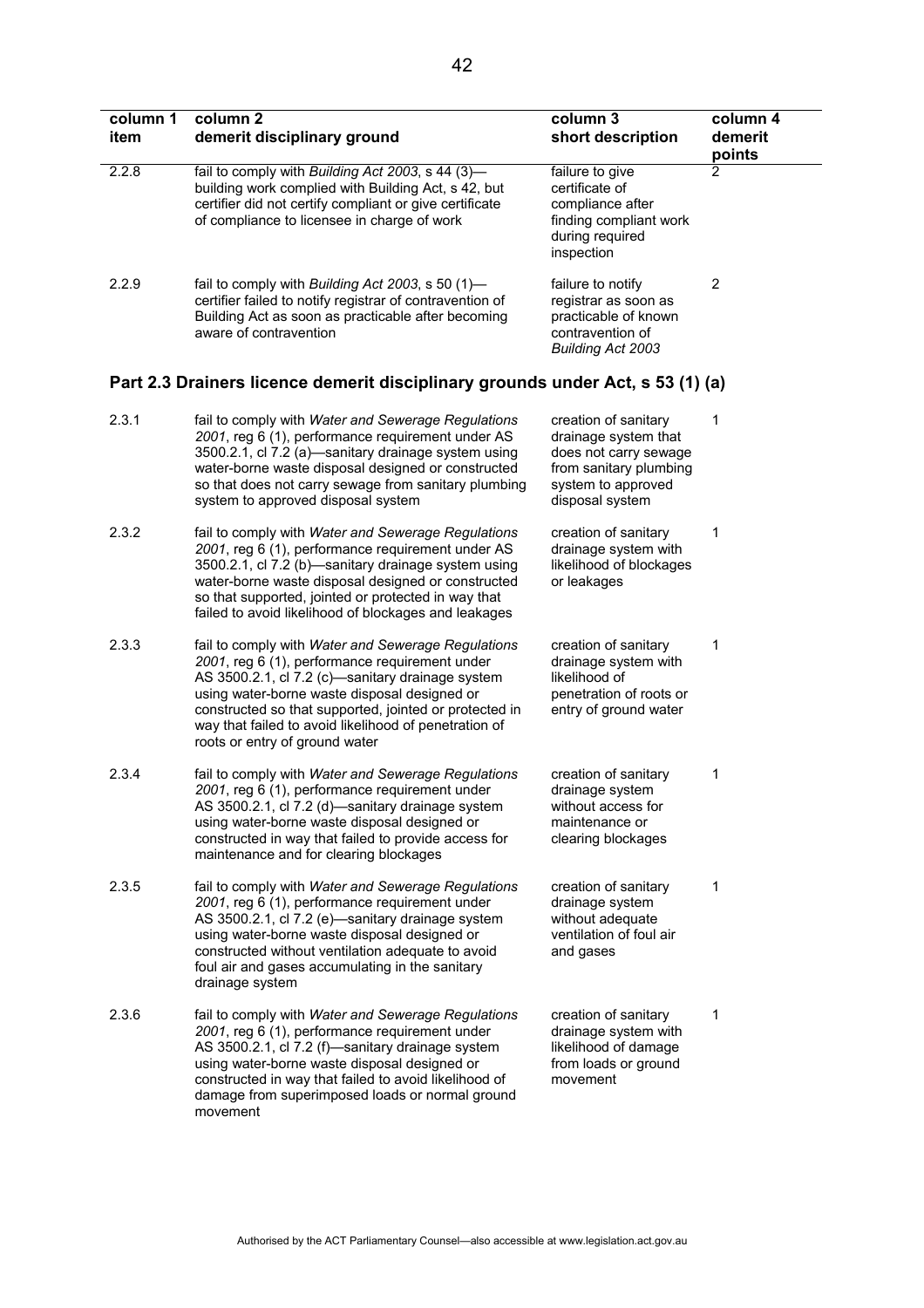| column 1<br>item | column <sub>2</sub><br>demerit disciplinary ground                                                                                                                                                                                                                                                                                        | column 3<br>short description                                                                                                  | column 4<br>demerit<br>points |
|------------------|-------------------------------------------------------------------------------------------------------------------------------------------------------------------------------------------------------------------------------------------------------------------------------------------------------------------------------------------|--------------------------------------------------------------------------------------------------------------------------------|-------------------------------|
| 2.3.7            | fail to comply with Water and Sewerage Regulations<br>2001, reg 6 (1), performance requirement under<br>AS 3500.2.1, cl 7.2 (g)-sanitary drainage system<br>using water-borne waste disposal designed or<br>constructed in way that failed to protect system from<br>entry of contaminants                                                | creation of sanitary<br>drainage system<br>without protection<br>from contamination                                            |                               |
| 2.3.8            | fail to comply with Water and Sewerage Regulations<br>2001, reg 6 (1), performance requirement under<br>AS 3500.2.1, cl 7.2 (h)-sanitary drainage system<br>using water-borne waste disposal designed or<br>constructed in way that failed to prevent stormwater<br>entering sewerage system                                              | creation of sanitary<br>drainage system that<br>allowed entry of<br>stormwater                                                 | 1                             |
| 2.3.9            | fail to comply with Water and Sewerage Regulations<br>2001, reg 6 (1), performance requirement under<br>AS 3500.2.1, cl 7.2 (i) or (j)-sanitary drainage<br>system using water-borne waste disposal designed or<br>constructed in way that failed to avoid likelihood of<br>damage to existing building or sitework or sewerage<br>system | creation of sanitary<br>drainage system with<br>likelihood of damaging<br>existing building,<br>sitework or sewerage<br>system | 1                             |
| 2.3.10           | fail to comply with Water and Sewerage Act 2000,<br>s 16-altered, removed or interfered with sanitary<br>drain without giving required notice                                                                                                                                                                                             | failure to give required<br>notice of intention to<br>start or complete<br>drainage work                                       | 1                             |
| 2.3.11           | fail to comply with Water and Sewerage Regulations<br>2001, reg 7 (1)-did work on sanitary drainage<br>system other than in accordance with approved plan                                                                                                                                                                                 | creation of sanitary<br>drainage work other<br>than in accordance<br>with approved plan                                        | 1                             |
| 2.3.12           | fail to comply with Water and Sewerage Regulations<br>2001, reg 8-<br>(a) did not tell registrar when sanitary drainage work<br>ready for inspection; or<br>(b) did not leave sanitary drainage work ready for<br>inspection as required                                                                                                  | failure to tell registrar<br>sanitary drainage work<br>ready for inspection or<br>to leave work<br>uncovered for test          | 1                             |
| 2.3.13           | fail to comply with Water and Sewerage Regulations<br>2001, reg 9 (1)-did not test sanitary drain in<br>accordance with AS 3500 before it was to be passed<br>by an inspector or, if the sanitary drain was altered or<br>repaired, before the alteration or repair was to be<br>passed                                                   | failure to test sanitary<br>drain before inspection                                                                            |                               |
| 2.3.14           | fail to comply with Water and Sewerage Regulations<br>2001, reg 9 (3)-did not rectify sanitary drainage<br>work found to be defective                                                                                                                                                                                                     | failure to rectify<br>defective sanitary<br>drainage work found<br>by test                                                     | $\overline{2}$                |
| 2.3.15           | fail to comply with Water and Sewerage Regulations<br>2001, reg 10-did not give registrar required<br>information, fee and plan within required time for<br>sanitary drainage work completed in accordance with<br>AS 3500                                                                                                                | failure to give required<br>information, fee and<br>plan for completed<br>sanitary drainage work                               | 1                             |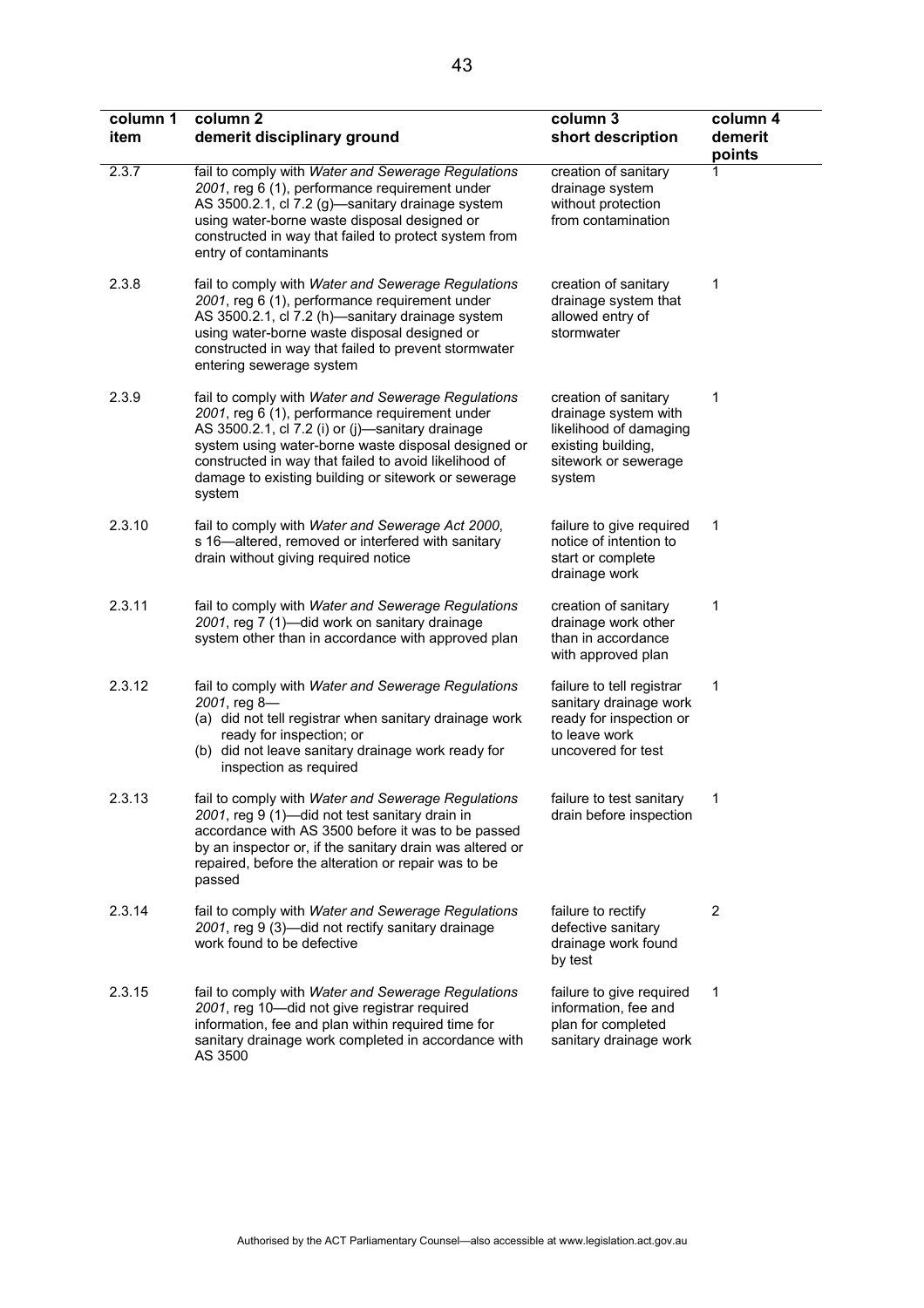| column 1<br>item | column <sub>2</sub><br>demerit disciplinary ground                                                                                                                                                                                                                                                                              | column 3<br>short description                                                                  | column 4<br>demerit<br>points |
|------------------|---------------------------------------------------------------------------------------------------------------------------------------------------------------------------------------------------------------------------------------------------------------------------------------------------------------------------------|------------------------------------------------------------------------------------------------|-------------------------------|
|                  | Part 2.4 Electricians licence demerit disciplinary grounds under Act, s 53 (1) (a)                                                                                                                                                                                                                                              |                                                                                                |                               |
| 2.4.1            | fail to comply with Electricity Safety Act 1971, s 33,<br>compliance with AS 3000, as indicated by testing<br>under AS 3017, cl 2.2 (a) (i)—inadequate or no<br>protection (eg insulation and enclosure) against direct<br>contact with live parts                                                                              | inadequate or no<br>protection against<br>direct contact with live<br>parts                    | 3                             |
| 2.4.2            | fail to comply with Electricity Safety Act 1971, s 33,<br>compliance with AS 3000, as indicated by testing<br>under AS 3017, cl 2.2 (a) (ii)-inadequate or no<br>protection (eg double insulation or isolating<br>transformers) against indirect contact with exposed<br>conductive parts                                       | inadequate or no<br>protection against<br>indirect contact with<br>exposed conductive<br>parts | $\overline{2}$                |
| 2.4.3            | fail to comply with Electricity Safety Act 1971, s 33,<br>compliance with AS 3000, as indicated by testing<br>under AS 3017, cl 2.2 (a) (iii)-inadequate or no<br>protection (eg enclosure, guarding or screening)<br>against hazardous parts (eg flammable materials, hot<br>surfaces or parts that may cause physical injury) | inadequate or no<br>protection against<br>hazardous parts                                      | 3                             |
| 2.4.4            | fail to comply with Electricity Safety Act 1971, s 33,<br>compliance with AS 3000, as indicated by testing<br>under AS 3017, cl 2.2 (a) (iv)—inadequate or no<br>protection (eg unimpaired fire barriers) against<br>spread of fire                                                                                             | inadequate or no<br>protection against fire<br>spread                                          | 1                             |
| 2.4.5            | fail to comply with Electricity Safety Act 1971, s 33,<br>compliance with AS 3000, as indicated by testing<br>under AS 3017, cl 2.2 (a) (v)—electrical equipment<br>in poor general condition (eg signs of damage that<br>could impair safe operation, failure to disconnect<br>unused electrical equipment)                    | creation of electrical<br>equipment in poor<br>general condition                               | 1                             |
| 2.4.6            | fail to comply with Electricity Safety Act 1971, s 33,<br>compliance with AS 3000, as indicated by testing<br>under AS 3017, cl 2.2 (b) (i)-noncompliant<br>consumer mains current carrying capacity                                                                                                                            | creation of consumer<br>mains with<br>noncompliant current<br>carrying capacity                | 2                             |
| 2.4.7            | fail to comply with Electricity Safety Act 1971, s 33,<br>compliance with AS 3000, as indicated by testing<br>under AS 3017, cl 2.2 (b) (ii)-noncompliant<br>consumer mains voltage drop                                                                                                                                        | creation of consumer<br>mains with<br>noncompliant voltage<br>drop                             | 1                             |
| 2.4.8            | fail to comply with Electricity Safety Act 1971, s 33,<br>compliance with AS 3000, as indicated by testing<br>under AS 3017, cl 2.2 (b) (iii)-noncompliant<br>consumer mains underground installation condition                                                                                                                 | creation of consumer<br>mains with<br>noncompliant<br>underground<br>installation condition    | 3                             |
| 2.4.9            | fail to comply with Electricity Safety Act 1971, s 33,<br>compliance with AS 3000, as indicated by testing<br>under AS 3017, cl 2.2 (b) (iv)-noncompliant<br>consumer mains aerial installation condition                                                                                                                       | creation of consumer<br>mains with<br>noncompliant aerial<br>installation condition            | 3                             |
| 2.4.10           | fail to comply with Electricity Safety Act 1971, s 33,<br>compliance with AS 3000, as indicated by testing<br>under AS 3017, cl 2.2 (b) (v)-noncompliant<br>consumer mains wiring connection                                                                                                                                    | creation of consumer<br>mains with<br>noncompliant wiring<br>connection                        | 3                             |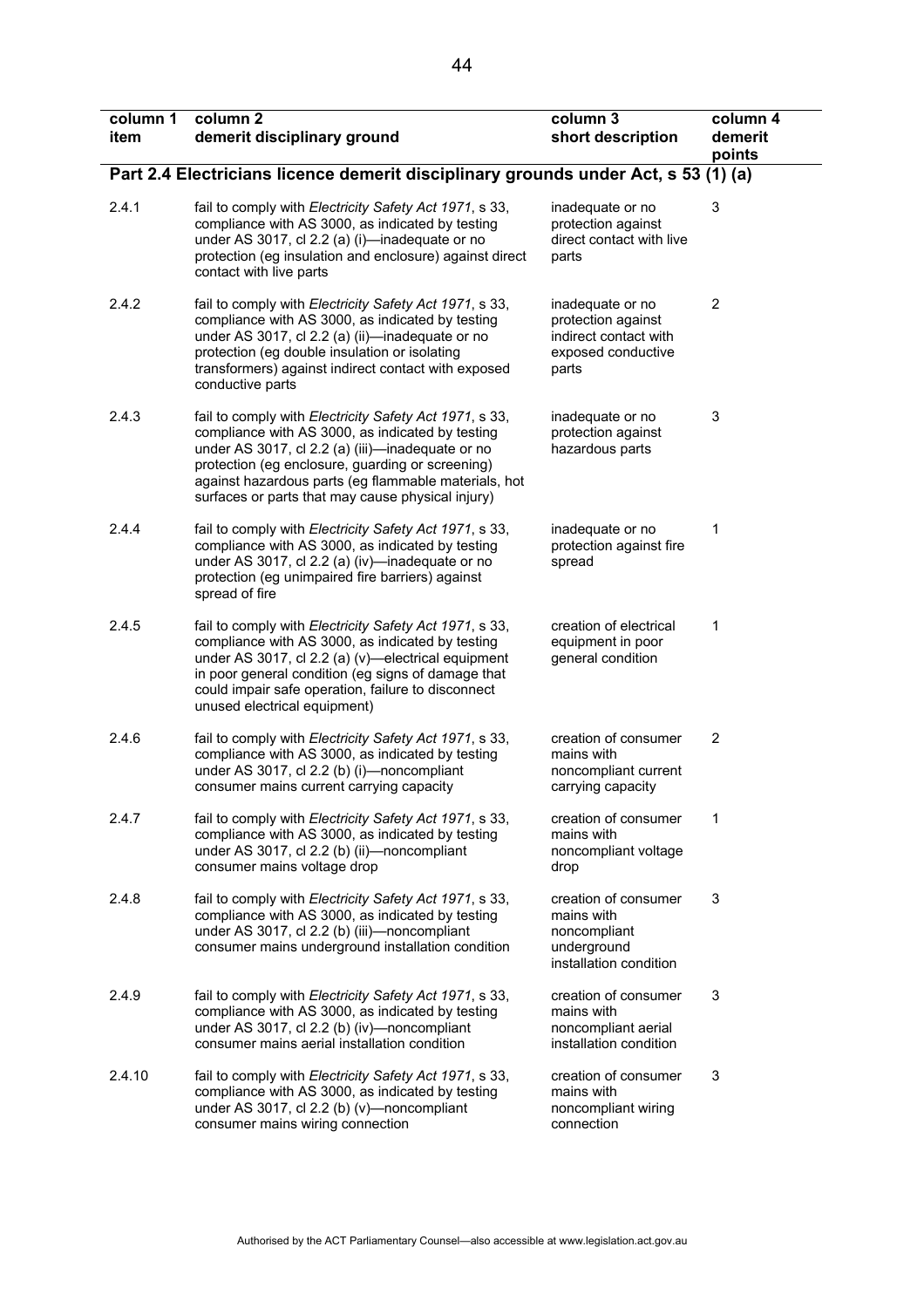| column 1<br>item | column 2<br>demerit disciplinary ground                                                                                                                                                                                                                 | column 3<br>short description                                                                                     | column 4<br>demerit<br>points |
|------------------|---------------------------------------------------------------------------------------------------------------------------------------------------------------------------------------------------------------------------------------------------------|-------------------------------------------------------------------------------------------------------------------|-------------------------------|
| 2.4.11           | fail to comply with Electricity Safety Act 1971, s 33,<br>compliance with AS 3000, as indicated by testing<br>under AS 3017, cl 2.2 (b) (vi)-inadequate or no<br>protection of consumer mains against external<br>influences                            | failure to protect<br>consumer mains<br>against external<br>influence                                             |                               |
| 2.4.12           | fail to comply with Electricity Safety Act 1971, s 33,<br>compliance with AS 3000, as indicated by testing<br>under AS 3017, cl 2.2 (c) (i)-noncompliant<br>switchboard location (eg access or egress)                                                  | creation of switchboard<br>in noncompliant<br>location                                                            | 2                             |
| 2.4.13           | fail to comply with Electricity Safety Act 1971, s 33,<br>compliance with AS 3000, as indicated by testing<br>under AS 3017, cl 2.2 (c) (ii)-switchboard<br>protective device defect (eg overload and residual<br>current rating, fault current rating) | creation of switchboard<br>with protective device<br>defect                                                       | 3                             |
| 2.4.14           | fail to comply with Electricity Safety Act 1971, s 33,<br>compliance with AS 3000, as indicated by testing<br>under AS 3017, cl 2.2 (c) (iii)—switchboard isolating<br>device defect (eg main switch)                                                   | creation of switchboard<br>with isolating device<br>defect                                                        | 3                             |
| 2.4.15           | fail to comply with Electricity Safety Act 1971, s 33,<br>compliance with AS 3000, as indicated by testing<br>under AS 3017, cl 2.2 (c) (iv)-switchboard<br>connecting device defect (eg neutral bars, earth bars<br>or active link)                    | creation of switchboard<br>with connective device<br>defect                                                       | 3                             |
| 2.4.16           | fail to comply with Electricity Safety Act 1971, s 33,<br>compliance with AS 3000, as indicated by testing<br>under AS 3017, cl 2.2 (c) (v)-switchboard<br>connection defect or fixing of switchboard wiring<br>and switchgear defect                   | creation of switchboard<br>with connection defect<br>or fixing of wiring or<br>switchgear defect                  | 3                             |
| 2.4.17           | fail to comply with Electricity Safety Act 1971, s 33,<br>compliance with AS 3000, as indicated by testing<br>under AS 3017, cl 2.2 (c) (vi)-switchboard<br>identification defect or labelling of switchboard<br>electrical equipment defect            | creation of switchboard<br>with labelling<br>identification defect or<br>labelling electrical<br>equipment defect | 1                             |
| 2.4.18           | fail to comply with Electricity Safety Act 1971, s 33,<br>compliance with AS 3000, as indicated by testing<br>under AS 3017, cl 2.2 (c) (vii)-inadequate or no<br>protection of switchboard against external influences                                 | failure to protect<br>switchboard against<br>external influences                                                  | 3                             |
| 2.4.19           | fail to comply with Electricity Safety Act 1971, s 33,<br>compliance with AS 3000, as indicated by testing<br>under AS 3017, cl 2.2 (d) (i)-conductor size of<br>wiring systems defect (eg current-carrying capacity<br>or voltage drop)                | creation of wiring<br>system with conductor<br>size defect                                                        | 3                             |
| 2.4.20           | fail to comply with Electricity Safety Act 1971, s 33,<br>compliance with AS 3000, as indicated by testing<br>under AS 3017, cl 2.2 (d) (ii)-inadequate or no<br>identification of cable core                                                           | creation of wiring<br>system with cable core<br>identification defect                                             | 1                             |
| 2.4.21           | fail to comply with Electricity Safety Act 1971, s 33,<br>compliance with AS 3000, as indicated by testing<br>under AS 3017, cl 2.2 (d) (iii)-inadequate or no<br>support or fixing of wiring systems                                                   | creation of wiring<br>system with<br>inadequate<br>or no support or fixing                                        | 1                             |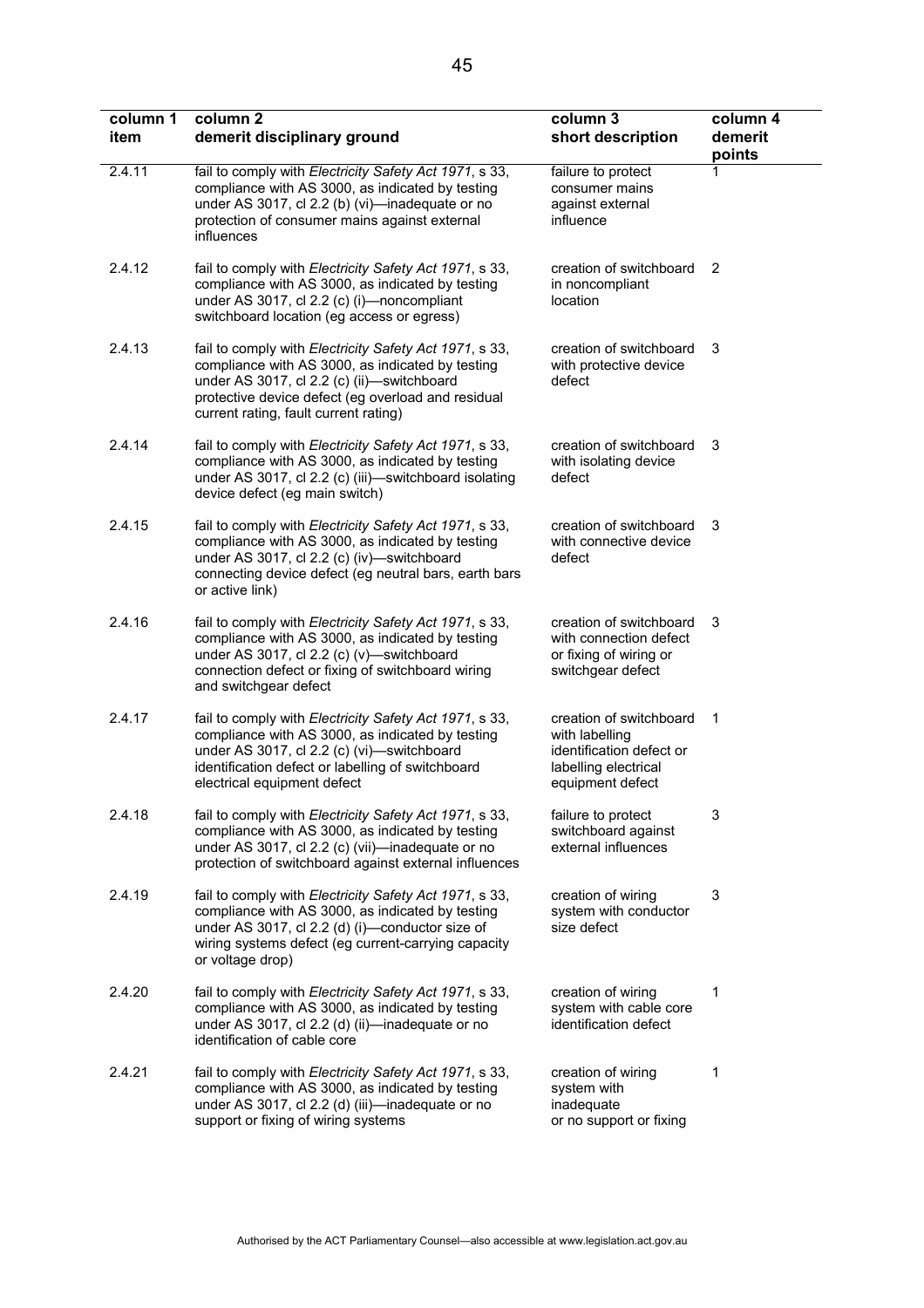| column 1<br>item | column 2<br>demerit disciplinary ground                                                                                                                                                                                                                                                                                                   | column 3<br>short description                                                                                                                                             | column 4<br>demerit<br>points |
|------------------|-------------------------------------------------------------------------------------------------------------------------------------------------------------------------------------------------------------------------------------------------------------------------------------------------------------------------------------------|---------------------------------------------------------------------------------------------------------------------------------------------------------------------------|-------------------------------|
| 2.4.22           | fail to comply with Electricity Safety Act 1971, s 33,<br>compliance with AS 3000, as indicated by testing<br>under AS 3017, cl 2.2 (d) (iv)-connection or<br>enclosure of wiring system defective                                                                                                                                        | creation of wiring<br>system with<br>connection<br>or enclosure defect                                                                                                    | 2                             |
| 2.4.23           | fail to comply with Electricity Safety Act 1971, s 33,<br>compliance with AS 3000, as indicated by testing<br>under AS 3017, cl $2.2$ (d) (v)—noncompliant<br>installation of wiring system with installation<br>condition (eg underground, aerial, emergency<br>system)                                                                  | creation of wiring<br>system with installation<br>condition in<br>noncompliant way                                                                                        | 3                             |
| 2.4.24           | fail to comply with Electricity Safety Act 1971, s 33,<br>compliance with AS 3000, as indicated by testing<br>under AS 3017, cl 2.2 (d) (vi)-inadequate or no<br>segregation of wiring system from other services and<br>electrical installations                                                                                         | creation of wiring<br>system with defective<br>segregation from<br>another service or<br>electrical installation                                                          | 3                             |
| 2.4.25           | fail to comply with Electricity Safety Act 1971, s 33,<br>compliance with AS 3000, as indicated by testing<br>under AS 3017, cl 2.2 (d) (vii)-inadequate or no<br>protection of wiring system against external<br>influences (eg enclosure)                                                                                               | failure to protect wiring<br>system against<br>external<br>influence                                                                                                      | 1                             |
| 2.4.26           | fail to comply with Electricity Safety Act 1971, s 33,<br>compliance with AS 3000, as indicated by testing<br>under AS 3017, cl 2.2 (e) (i)—electrical equipment<br>with isolation or switching devices not protected<br>against injury from mechanical movement devices or<br>motors                                                     | creation of electrical<br>equipment with defect<br>in isolation or<br>switching device for<br>protection against<br>injury from mechanical<br>movement device or<br>motor | 3                             |
| 2.4.27           | fail to comply with Electricity Safety Act 1971, s 33,<br>compliance with AS 3000, as indicated by testing<br>under AS 3017, cl 2.2 (e) (ii)-electrical equipment<br>with isolation or switching devices not protected<br>against thermal effects (eg motors, room heaters,<br>water heaters)                                             | creation of electrical<br>equipment with defect<br>in isolation or<br>switching device for<br>protection against<br>injury from thermal<br>effect                         | $\overline{2}$                |
| 2.4.28           | fail to comply with Electricity Safety Act 1971, s 33,<br>compliance with AS 3000, as indicated by testing<br>under AS 3017, cl 2.2 (e) (iii)-particular electrical<br>equipment switching devices noncompliant (eg<br>socket-outlets, cooking appliances)                                                                                | creation of electrical<br>equipment switching<br>device noncompliant<br>for particular electrical<br>equipment                                                            | 2                             |
| 2.4.29           | fail to comply with Electricity Safety Act 1971, s 33,<br>compliance with AS 3000, as indicated by testing<br>under AS 3017, cl 2.2 (e) (iv)-electrical equipment<br>switching devices noncompliant for use in<br>installation conditions (eg locations affected by<br>water, explosive atmospheres, extra- low voltage,<br>high voltage) | creation of electrical<br>equipment switching<br>device noncompliant in<br>conditions                                                                                     | 3                             |
| 2.4.30           | fail to comply with Electricity Safety Act 1971, s 33,<br>compliance with AS 3000, as indicated by testing<br>under AS 3017, cl 2.2 (e) (v)-electrical equipment<br>noncompliant with required Australian Standard                                                                                                                        | creation of electrical<br>equipment<br>noncompliant with<br>Australian Standard                                                                                           | 3                             |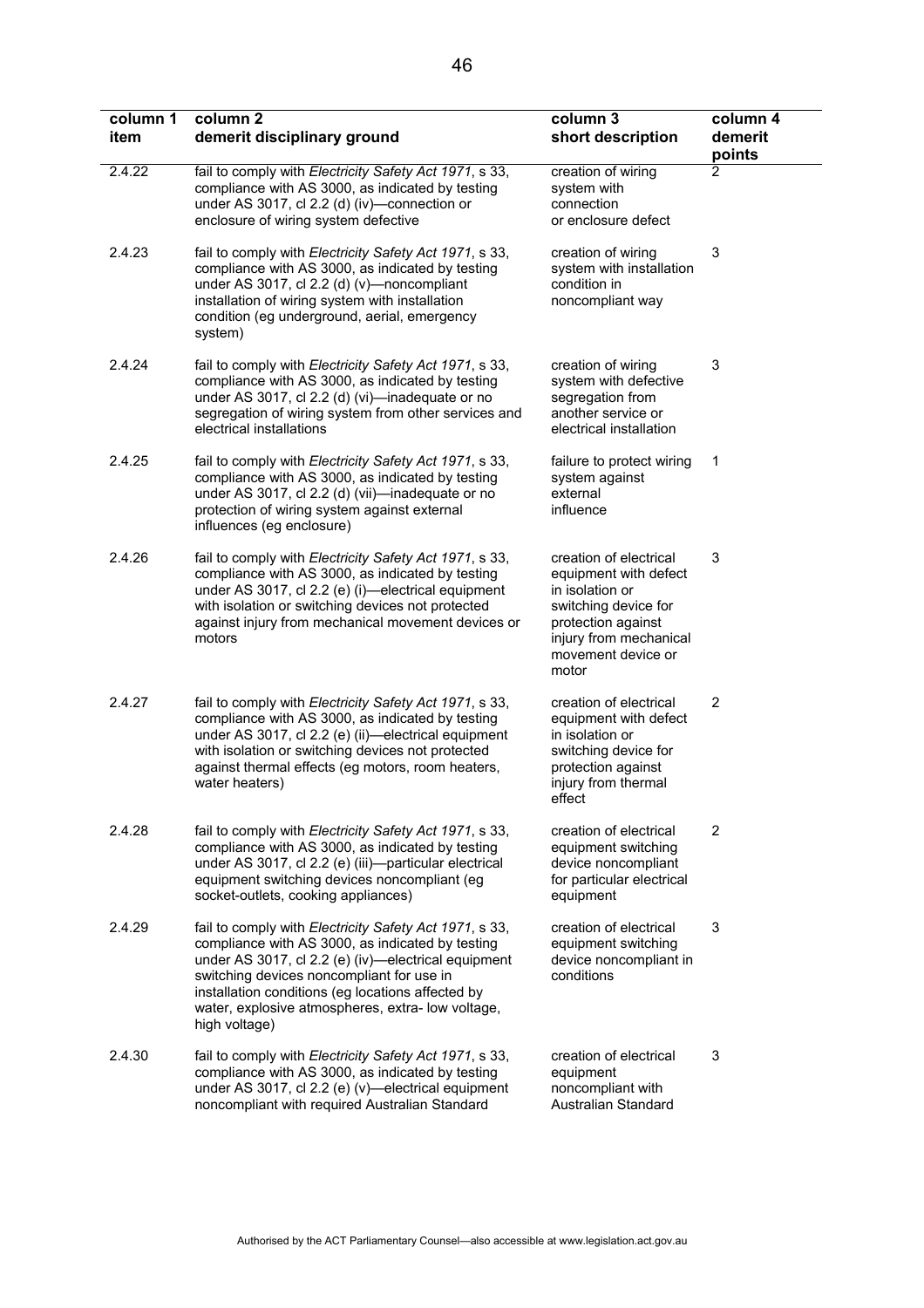| column 1<br>item | column 2<br>demerit disciplinary ground                                                                                                                                                                                             | column 3<br>short description                                                                            | column 4<br>demerit<br>points |
|------------------|-------------------------------------------------------------------------------------------------------------------------------------------------------------------------------------------------------------------------------------|----------------------------------------------------------------------------------------------------------|-------------------------------|
| 2.4.31           | fail to comply with Electricity Safety Act 1971, s 33,<br>compliance with AS 3000, as indicated by testing<br>under AS 3017, cl 2.2 (e) (vi)-electrical equipment<br>connection, support or fixing defect                           | creation of electrical<br>equipment with<br>connection, support or<br>fixing defect                      | 2                             |
| 2.4.32           | fail to comply with Electricity Safety Act 1971, s 33,<br>compliance with AS 3000, as indicated by testing<br>under AS 3017, cl 2.2 (e) (vii)-inadequate or no<br>protection of electrical equipment against external<br>influences | failure to protect<br>electrical equipment<br>against external<br>influence                              | $\overline{2}$                |
| 2.4.33           | fail to comply with Electricity Safety Act 1971, s 33,<br>compliance with AS 3000, as indicated by testing<br>under AS 3017, cl 2.2 (f) (i)-MEN connection<br>defect                                                                | creation of defective<br><b>MEN</b> connection                                                           | 3                             |
| 2.4.34           | fail to comply with Electricity Safety Act 1971, s 33,<br>compliance with AS 3000, as indicated by testing<br>under AS 3017, cl 2.2 (f) (ii)—earth electrode defect                                                                 | creation of defective<br>earth electrode                                                                 | 3                             |
| 2.4.35           | fail to comply with Electricity Safety Act 1971, s 33,<br>compliance with AS 3000, as indicated by testing<br>under AS 3017, cl 2.2 (f) (iii)—earthing conductor<br>defect (eg size, identification)                                | creation of defective<br>earthing conductor                                                              | 3                             |
| 2.4.36           | fail to comply with Electricity Safety Act 1971, s 33,<br>compliance with AS 3000, as indicated by testing<br>under AS 3017, cl 2.2 (f) (iv)—equipotential bonding<br>conductor defect (eg size, identification)                    | creation of defective<br>equipotential bonding<br>conductor                                              | 3                             |
| 2.4.37           | fail to comply with Electricity Safety Act 1971, s 33,<br>compliance with AS 3000, as indicated by testing<br>under AS 3017, cl 2.2 (f) (v)—earthing connection,<br>joint or termination defect                                     | creation of defective<br>earthing connection,<br>joint or termination                                    | 3                             |
| 2.4.38           | fail to comply with Electricity Safety Act 1971, s 33,<br>compliance with AS 3000, as indicated by testing<br>under AS 3017, cl 2.2 (f) (vi)-inadequate or no<br>protection of earthing connection against external<br>influences   | failure to adequately<br>protect earthing<br>connection against<br>external influence                    | $\overline{2}$                |
| 2.4.39           | fail to comply with Electricity Safety Act 1971, s 33,<br>compliance with AS 3000, as indicated by testing<br>under AS 3017, cl 2.2 (f) (vii)-noncompliant<br>connection of earthing to earthing arrangements for<br>another system | creation of earthing<br>with noncompliant<br>connection to earthing<br>arrangements of<br>another system | 3                             |
| 2.4.40           | fail to comply with Electricity Safety Act 1971, s 33,<br>compliance with AS 3000, as indicated by testing<br>under AS 3017, cl 2.2 (f) (viii)—earthing situation<br>required earthing of additional electrical equipment           | creation of<br>noncompliant earthing<br>requiring earthing of<br>additional electrical<br>equipment      | 3                             |
| 2.4.41           | fail to comply with Electricity Safety Act 1971, s 33,<br>compliance with AS 3000, as indicated by testing<br>under AS 3017, cl 3.1-earthing system failed earth<br>continuity and resistance test under AS 3017                    | creation of earthing<br>system that failed<br>earth continuity and<br>resistance test under<br>AS 3017   | 3                             |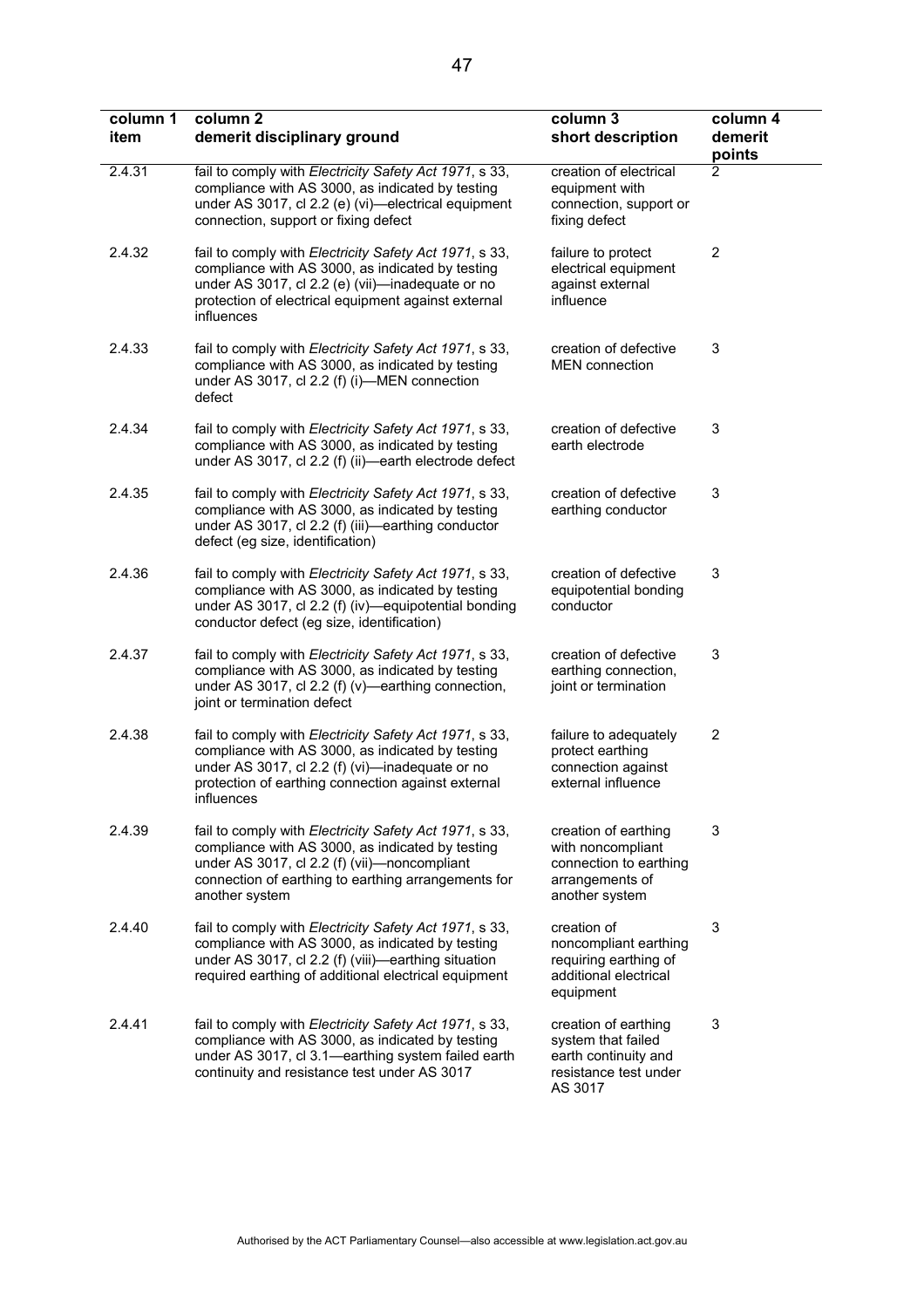| column 1<br>item | column <sub>2</sub><br>demerit disciplinary ground                                                                                                                                                                                                                                                                                                                 | column 3<br>short description                                                                             | column 4<br>demerit<br>points |
|------------------|--------------------------------------------------------------------------------------------------------------------------------------------------------------------------------------------------------------------------------------------------------------------------------------------------------------------------------------------------------------------|-----------------------------------------------------------------------------------------------------------|-------------------------------|
| 2.4.42           | fail to comply with Electricity Safety Act 1971, s 33,<br>compliance with AS 3000, as indicated by testing<br>under AS 3017, cl 3.2-wiring or installation with<br>inadequate or no insulation resistance between all<br>live parts, including live conductors and the electrical<br>installation earth, and each live conductor of<br>consumer mains and submains | creation of wiring or<br>installation that failed<br>insulation resistance<br>test under AS 3017          | 3                             |
| 2.4.43           | fail to comply with Electricity Safety Act 1971, s 33,<br>compliance with AS 3000, as indicated by testing<br>under AS 3017, cl 3.3-wiring or installation with<br>defective polarity of active, neutral or earthing<br>conductors                                                                                                                                 | creation of wiring or<br>installation that failed<br>polarity test under<br>AS 3017                       | 3                             |
| 2.4.44           | fail to comply with Electricity Safety Act 1971, s 33,<br>compliance with AS 3000, as indicated by testing<br>under AS 3017, cl 3.4-wiring or installation with<br>defective circuit connections                                                                                                                                                                   | creation of wiring or<br>installation that failed<br>correct circuit<br>connections test under<br>AS 3017 | 3                             |
| 2.4.45           | fail to comply with Electricity Safety Act 1971, s 33,<br>compliance with AS 3000, as indicated by testing<br>under AS 3017, cl 3.5-wiring or installation with<br>defective fault-loop impedance                                                                                                                                                                  | creation of wiring or<br>installation that failed<br>fault-loop impedance<br>test under AS 3017           | 3                             |
| 2.4.46           | fail to comply with Electricity Safety Act 1971, s 33,<br>compliance with AS 3000, as indicated by testing<br>under AS 3017, cl 3.6-wiring or installation with<br>defective residual current device (RCD) operation                                                                                                                                               | creation of wiring or<br>installation that failed<br>RCD test under<br>AS 3017                            | 3                             |
| 2.4.47           | fail to comply with Electricity Safety Act 1971,<br>s 34-did not ensure electrical wiring work tested<br>under AS 3017 or did not give registrar or owner of<br>installation required report about test                                                                                                                                                            | failure to test<br>installation or give<br>required test report                                           | $\overline{2}$                |
| 2.4.48           | fail to comply with Electricity Safety Act 1971,<br>s 36 (4)-contravention of direction under Electricity<br>Safety Act, s 36 (2) to take stated action to make<br>installation or work safe and compliant                                                                                                                                                         | failure to comply with<br>direction to make<br>installation or work<br>safe                               | 3                             |
| 2.4.49           | fail to comply with Electricity Safety Act 1971, s 66<br>or s 67-prescribed article of electrical equipment<br>installed in, or connected to, electrical installation in<br>stated circumstances                                                                                                                                                                   | creation of connection<br>to unapproved<br>electrical appliance                                           | 3                             |
|                  | Part 2.5 Gasfitters licence demerit disciplinary grounds under Act, s 53 (1) (a)                                                                                                                                                                                                                                                                                   |                                                                                                           |                               |
| 2.5.1            | fail to comply with Gas Safety Act 2000, s 8<br>requiring work to be done under AS 5601, cl 2.5.2-<br>provided outlet not connected to appliance and not<br>sealed with plug, cap or blank flange                                                                                                                                                                  | failure to appropriately<br>seal surplus gas outlet                                                       | 3                             |

2.5.2 fail to comply with *Gas Safety Act 2000*, s 8, requiring work to be done under AS 5601, cls 3.2.1 and 3.3.6—material used to join components of consumer piping system, or to connect to consumer piping system, with incompatible mating screw threads or non-compliant joint creation of noncompliant joint in, or connection to, consumer piping system

1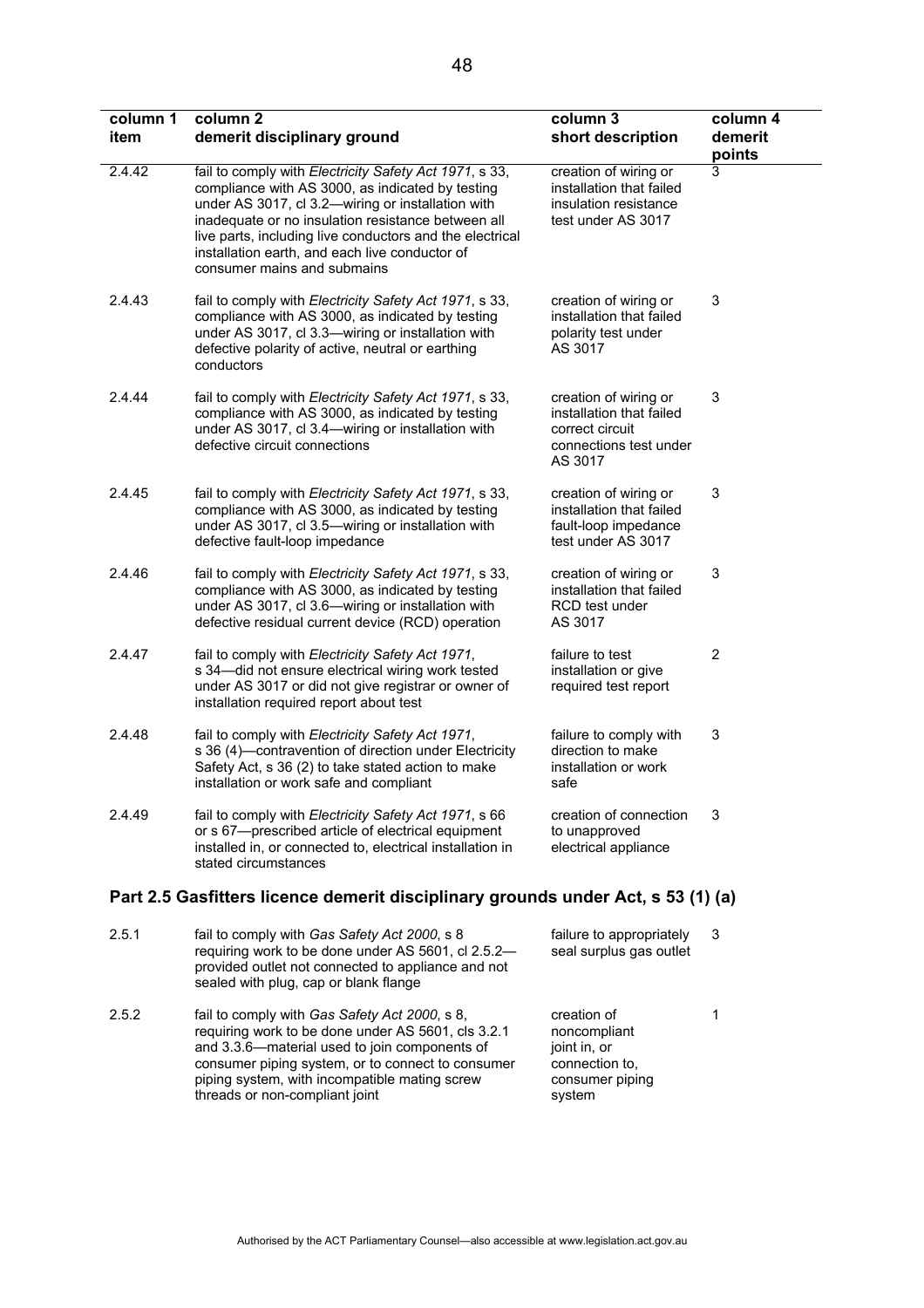| column 1<br>item | column <sub>2</sub><br>demerit disciplinary ground                                                                                                                                                                                                                                                                              | column 3<br>short description                                                                                                                                        | column 4<br>demerit<br>points |
|------------------|---------------------------------------------------------------------------------------------------------------------------------------------------------------------------------------------------------------------------------------------------------------------------------------------------------------------------------|----------------------------------------------------------------------------------------------------------------------------------------------------------------------|-------------------------------|
| 2.5.3            | fail to comply with Gas Safety Act 2000, s 8,<br>requiring work to be done under AS 5601, cls 4.1.3,<br>4.3.1 (c) and 4.4—material of consumer piping<br>system, or connecting to consumer piping system, not<br>adequately protected from corrosion or isolated from<br>incompatible material                                  | creation of part of<br>consumer piping<br>system, or connection<br>to it, without compliant<br>corrosion protection or<br>isolation between<br>incompatible material | $\overline{2}$                |
| 2.5.4            | fail to comply with Gas Safety Act 2000, s 8,<br>requiring work to be done under AS 5601,<br>cl 4.1.12-pipework forming part of consumer<br>piping system required to have compliant markings<br>and did not have them                                                                                                          | failure to adequately<br>identify gas pipework                                                                                                                       | 1                             |
| 2.5.5            | fail to comply with Gas Safety Act 2000, s 8,<br>requiring work to be done under AS 5601, cl 4.2.4-<br>pipework forming part of consumer piping system<br>with diameter too small to achieve required available<br>gas pressure                                                                                                 | creation of part of<br>consumer piping<br>system with<br>noncompliant pipework<br>size                                                                               | 3                             |
| 2.5.6            | fail to comply with Gas Safety Act 2000, s 8,<br>requiring work to be done under AS 5601, cl 4.3-<br>inadequate spacing or strength of devices supporting<br>or restraining, or intended to support or restrain,<br>consumer piping system                                                                                      | failure to adequately<br>support or restrain gas<br>pipework                                                                                                         | 1                             |
| 2.5.7            | fail to comply with Gas Safety Act 2000, s 8,<br>requiring work to be done under AS 5601, cl 4.6-<br>part of piping system required to have adequate<br>pressure protection device                                                                                                                                              | creation of consumer<br>piping system with<br>defective gas pressure<br>protection                                                                                   | 3                             |
| 2.5.8            | fail to comply with Gas Safety Act 2000, s 8,<br>requiring work to be done under AS 5601, cl 4.7-<br>gas vent located in noncompliant position, or so<br>could discharge gas in prohibited way, or no required<br>gas vent provided                                                                                             | creation of<br>noncompliant gas vent<br>discharge point or<br>failure to provide<br>required gas vent                                                                | 2                             |
| 2.5.9            | fail to comply with Gas Safety Act 2000, s 8,<br>requiring work to be done under AS 5601, cls 4.8.2<br>and 4.8.3-gas hose assembly connection point<br>located-<br>(a) in bedroom, bathroom, sauna, toilet or hallway; or<br>(b) in place where traffic across hose; or<br>(c) if used for space heater-1m or less from doorway | creation of gas hose<br>assembly connection<br>in noncompliant<br>location                                                                                           | 1                             |
| 2.5.10           | fail to comply with Gas Safety Act 2000, s 8,<br>requiring work to be done under AS 5601, cl 4.9.2-<br>quick-connect type gas connection point installed<br>outside in way that possible for rainwater and debris<br>to enter it                                                                                                | creation of quick-<br>connect<br>gas device<br>outside with likelihood<br>of entry of water or<br>debris                                                             | 1                             |
| 2.5.11           | fail to comply with Gas Safety Act 2000, s 8,<br>requiring work to be done under AS 5601,<br>cl 4.11.3-part of consumer piping system located<br>less than 25mm from metal electrical conduit, metal-<br>armoured or metal-sheathed electrical wire or cable,                                                                   | creation of part of gas<br>pipework less than<br>25mm from electrical<br>installation                                                                                | 1                             |

or electrical earthing electrode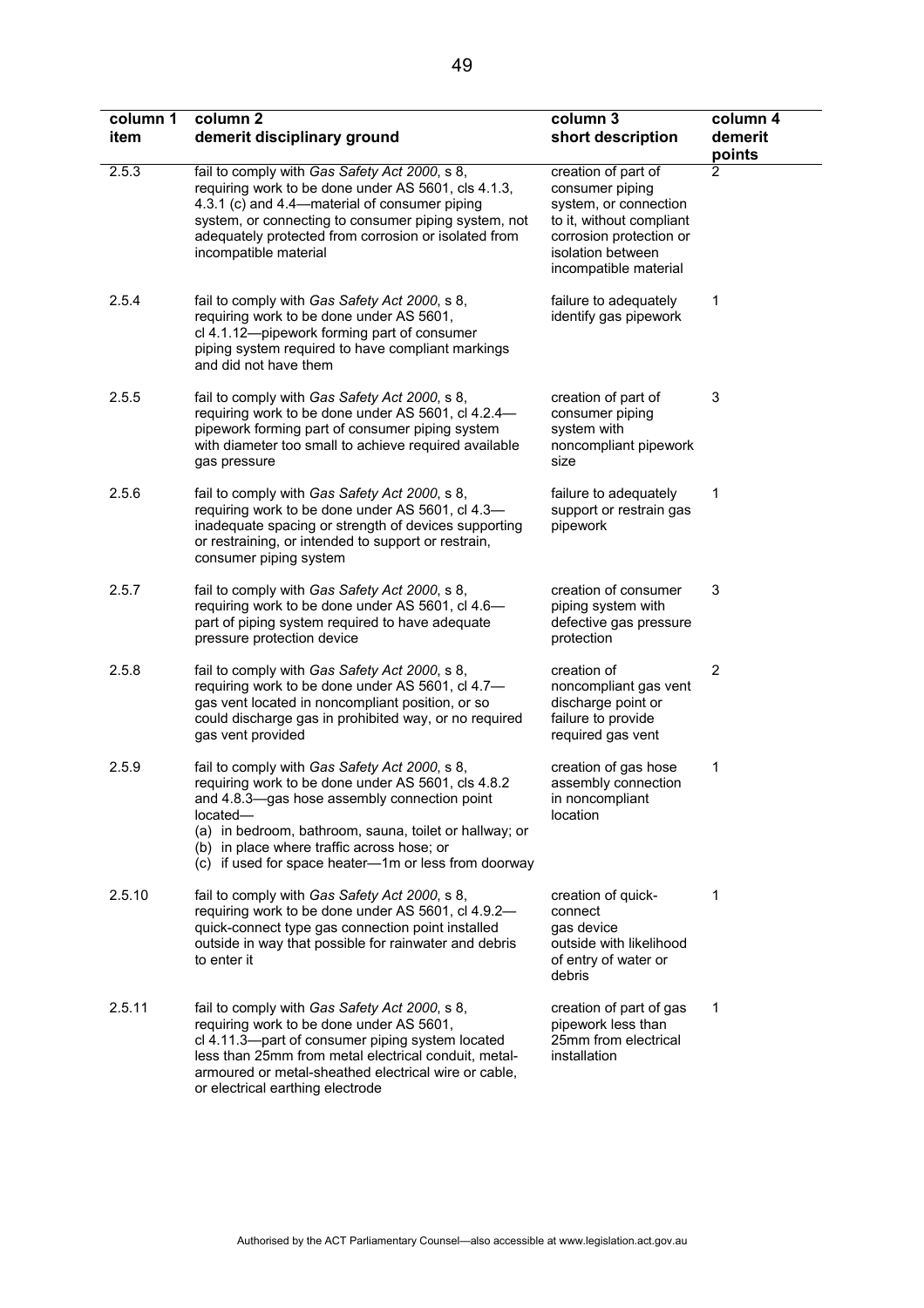| column 1<br>item | column <sub>2</sub><br>demerit disciplinary ground                                                                                                                                                                                                                                                                                                                                                                                                                                                                                                                                                                                                                                                                                                                                                                                                                                                                                                                                                                                                                                                                                                                                                | column 3<br>short description                                                                                 | column 4<br>demerit<br>points |
|------------------|---------------------------------------------------------------------------------------------------------------------------------------------------------------------------------------------------------------------------------------------------------------------------------------------------------------------------------------------------------------------------------------------------------------------------------------------------------------------------------------------------------------------------------------------------------------------------------------------------------------------------------------------------------------------------------------------------------------------------------------------------------------------------------------------------------------------------------------------------------------------------------------------------------------------------------------------------------------------------------------------------------------------------------------------------------------------------------------------------------------------------------------------------------------------------------------------------|---------------------------------------------------------------------------------------------------------------|-------------------------------|
| 2.5.12           | fail to comply with Gas Safety Act 2000, s 8,<br>requiring work to be done under AS 5601,<br>cl 4.11.11-part of consumer piping system exposed<br>to potential liquid discharge (eg from water heater<br>relief valve or condensate drain)                                                                                                                                                                                                                                                                                                                                                                                                                                                                                                                                                                                                                                                                                                                                                                                                                                                                                                                                                        | creation of part of gas<br>pipework exposed to<br>liquid discharge                                            | 1                             |
| 2.5.13           | fail to comply with Gas Safety Act 2000, s 8,<br>requiring work to be done under AS 5601, cls 5.2.4,<br>5.3.1 and $5.4-$<br>(a) gas appliance's ventilation inadequate to ensure<br>appliance's safe operation; or<br>(b) possibility that operation of ventilation system, air<br>distribution system or air blower could deprive gas<br>appliance of air required for than atmospheric<br>pressure at appliance or otherwise adversely<br>affected appliance's operation; or<br>(c) gas appliance installed at location without<br>adequate ventilation for complete combustion of<br>gas, proper fluing or maintenance of ambient<br>temperature of immediate surrounds at safe level,<br>under normal operating conditions; or<br>(d) air supply to gas appliance contaminated with<br>gases produced by fuel combustion, or contained<br>chemicals or flammable vapours that could have<br>affected combustion; or<br>(e) gas appliance in room or enclosure required to<br>have 1 or more of following, but did not:<br>(i) natural ventilation direct from outside the<br>room or enclosure;<br>(ii) natural ventilation from nearby room or<br>enclosure;<br>(iii) mechanical ventilation | failure to provide gas<br>appliance with<br>compliant air<br>ventilation or adequate<br>combustion air supply | 2                             |
| 2.5.14           | fail to comply with Gas Safety Act 2000, s 8,<br>requiring work to be done under AS 5601, cl 5.2.5-<br>gas appliance installed other than in accordance with<br>manufacturer's instructions                                                                                                                                                                                                                                                                                                                                                                                                                                                                                                                                                                                                                                                                                                                                                                                                                                                                                                                                                                                                       | creation of gas<br>appliance installation<br>not in accordance with<br>manufacturer's<br>instructions         | $\overline{2}$                |
| 2.5.15           | fail to comply with Gas Safety Act 2000, s 8,<br>requiring work to be done under AS 5601, cl 5.2.6-<br>gas appliance installed but failure to install<br>component or install in compliant way may have<br>affected safe operation                                                                                                                                                                                                                                                                                                                                                                                                                                                                                                                                                                                                                                                                                                                                                                                                                                                                                                                                                                | creation of potentially<br>unsafe gas appliance<br>installation                                               | 3                             |
| 2.5.16           | fail to comply with Gas Safety Act 2000, s 8,<br>requiring work to be done under AS 5601, cls 5.2.7,<br>5.3.4 and 5.12-gas appliance installed so that-<br>(a) surface temperature of nearby combustible<br>surface could exceed 65°C above ambient<br>temperature because of use of appliance; or<br>(b) appliance is hazard to walls, nearby surfaces,<br>curtains, furniture or opened door; or<br>(c) clearance from appliance, including any flue, to<br>anything else less than required                                                                                                                                                                                                                                                                                                                                                                                                                                                                                                                                                                                                                                                                                                    | creation of gas<br>appliance installation<br>too close to<br>combustible surface or<br>other hazardous thing  | 3                             |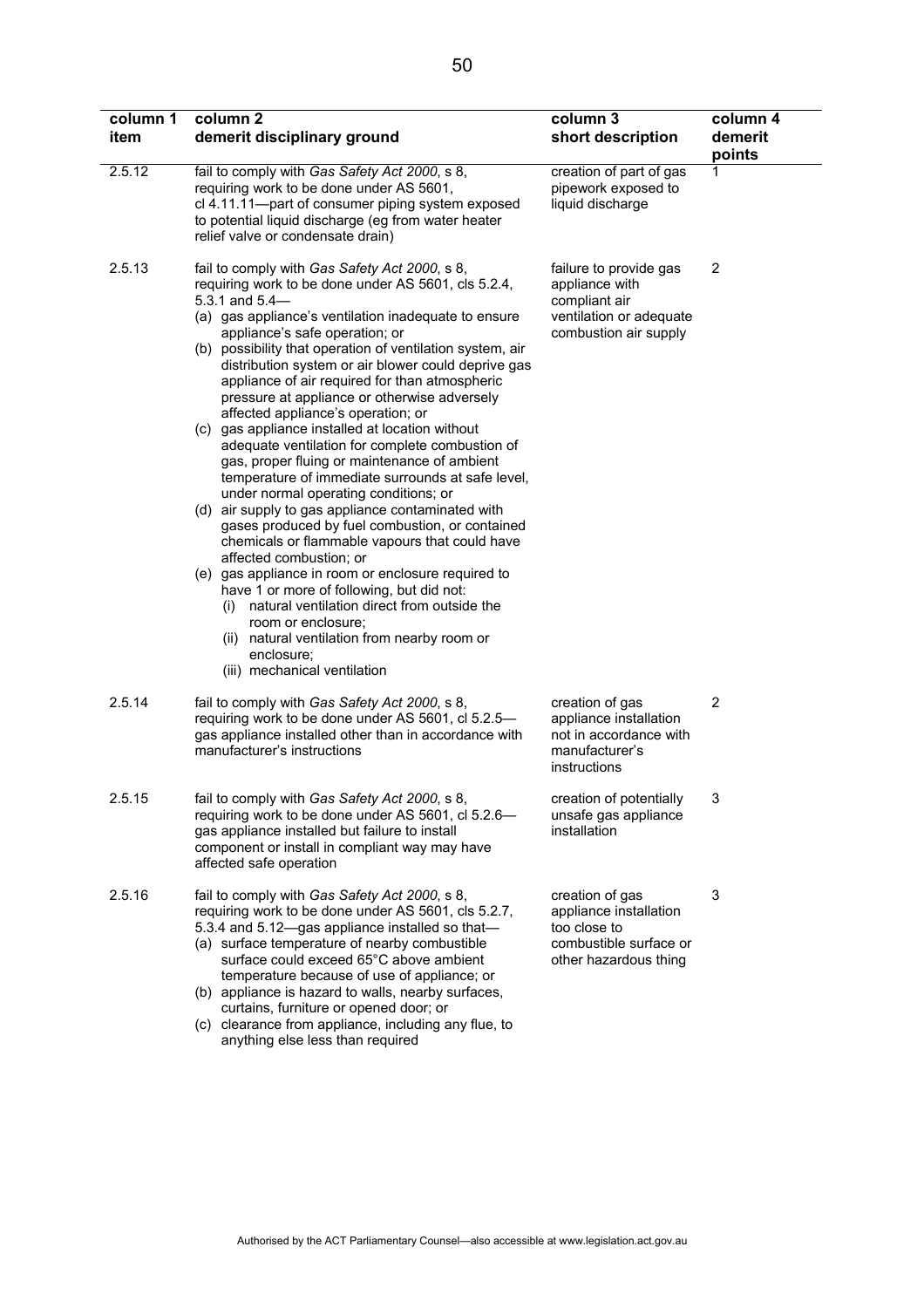| column 1<br>item | column <sub>2</sub><br>demerit disciplinary ground                                                                                                                                                                                                                                                                                                                                                                                                                                                                                                                                                                                                                                                                                                                        | column 3<br>short description                                                                                                    | column 4<br>demerit<br>points |
|------------------|---------------------------------------------------------------------------------------------------------------------------------------------------------------------------------------------------------------------------------------------------------------------------------------------------------------------------------------------------------------------------------------------------------------------------------------------------------------------------------------------------------------------------------------------------------------------------------------------------------------------------------------------------------------------------------------------------------------------------------------------------------------------------|----------------------------------------------------------------------------------------------------------------------------------|-------------------------------|
| 2.5.17           | fail to comply with Gas Safety Act 2000, s 8,<br>requiring work to be done under AS 5601, cls 5.2.13,<br>5.2.15, 5.2.18, 5.2.19 and 5.12-gas appliance<br>installed-<br>(a) so that supported on, or secured to, structure that<br>not durable, or otherwise inappropriate; or<br>(b) so that supported or secured in way that does not<br>minimise strain on any gas pipe connection; or<br>(c) so that not secured or stabilised in way suitable<br>for its conditions of use or in accordance with<br>manufacturer's instruction (eg upright stove not<br>prevented from tilting when oven door open and<br>lent on; or<br>(d) but not restrained, or restrained in non-compliant<br>way if required to be restrained against rolling on<br>wheels, rollers or castors | creation of gas<br>appliance with<br>noncompliant support,<br>security, restraint or<br>stability                                | 2                             |
| 2.5.18           | fail to comply with Gas Safety Act 2000, s 8,<br>requiring work to be done under AS 5601, cl 5.3.11<br>(c) and (d)—gas appliance in roof space not provided<br>with compliant access walkway-<br>(a) of required dimensions from point of access into<br>roof space to gas appliance and around<br>appliance; and<br>(b) with no duct intruding on it; and<br>(c) capable of supporting person's weight; and<br>(d) permanently fixed to building                                                                                                                                                                                                                                                                                                                         | failure to provide<br>compliant walkway to<br>roof space gas<br>appliance                                                        | 3                             |
| 2.5.19           | fail to comply with Gas Safety Act 2000, s 8,<br>requiring work to be done under AS 5601,<br>cl 5.3.11 (f)—gas appliance in roof space without<br>required artificial lighting or lighting switch located<br>adjacent to, and within 600mm from closest edge of,<br>access opening into roof space                                                                                                                                                                                                                                                                                                                                                                                                                                                                        | failure to provide<br>required compliant<br>artificial light to roof-<br>space<br>gas appliance                                  | 2                             |
| 2.5.20           | fail to comply with Gas Safety Act 2000, s 8,<br>requiring work to be done under AS 5601, cl 5.3.11<br>(c) and (g)—roof-space gas appliance located so that<br>cannot be readily lit or serviced, or so that<br>components cannot be removed                                                                                                                                                                                                                                                                                                                                                                                                                                                                                                                              | creation of defective<br>roof-space gas<br>appliance installation-<br>not readily lit or<br>serviced, parts cannot<br>be removed | 2                             |
| 2.5.21           | fail to comply with Gas Safety Act 2000, s 8,<br>requiring work to be done under AS 5601,<br>cl 5.3.11 (e)—roof-space gas appliance required to be<br>installed in stated way on non-combustible platform<br>or on combustible platform with compliant heat<br>shielding was not installed that way                                                                                                                                                                                                                                                                                                                                                                                                                                                                       | creation of roof-space<br>gas appliance with<br>platform inadequately<br>protected from<br>combustion                            | 3                             |
| 2.5.22           | fail to comply with Gas Safety Act 2000, s 8,<br>requiring work to be done under AS 5601, cl 5.6-<br>thing connected to consumer piping system did not<br>have required compliant device to allow thing to be<br>isolated or disconnected from gas supply                                                                                                                                                                                                                                                                                                                                                                                                                                                                                                                 | failure to provide<br>required compliant way<br>to disconnect or isolate<br>gas supply                                           | 1                             |
| 2.5.23           | fail to comply with Gas Safety Act 2000, s 8,<br>requiring work to be done under AS 5601, cl 5.11-<br>gas appliance installed without required automatic<br>gas shut-off if operation of overhead automatic fire<br>extinguishing equipment might extinguish<br>appliance's flame                                                                                                                                                                                                                                                                                                                                                                                                                                                                                         | creation of gas<br>appliance installation<br>without automatic gas<br>shut-off on automatic<br>fire extinguishing                | 3                             |

 $\overline{\phantom{0}}$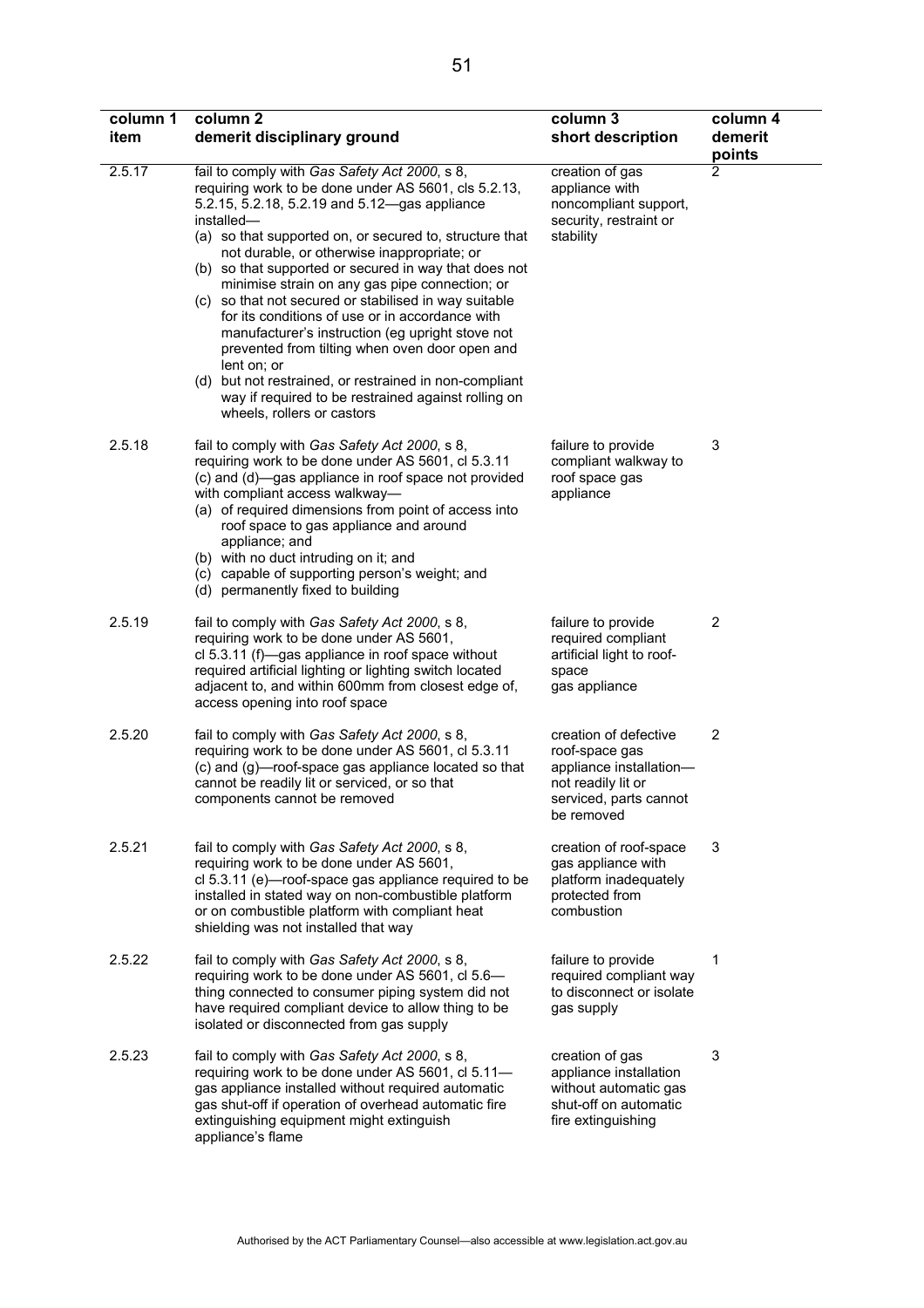| column 1<br>item | column <sub>2</sub><br>demerit disciplinary ground                                                                                                                                                                                                                                                                                   | column 3<br>short description                                                                                                                     | column 4<br>demerit<br>points |
|------------------|--------------------------------------------------------------------------------------------------------------------------------------------------------------------------------------------------------------------------------------------------------------------------------------------------------------------------------------|---------------------------------------------------------------------------------------------------------------------------------------------------|-------------------------------|
| 2.5.24           | fail to comply with Gas Safety Act 2000, s 8,<br>requiring work to be done under AS 5601, cl 5.13-<br>gas appliance with flue made of noncompliant<br>material or configured, located or supported in<br>noncompliant way                                                                                                            | creation of gas<br>appliance installation<br>with noncompliant flue                                                                               | 3                             |
| 2.5.25           | fail to comply with Gas Safety Act 2000, s 8,<br>requiring work to be done under AS 5601,<br>cl E3.2.1-consumer piping system gas pressure<br>dropped or gas leaked more than allowed                                                                                                                                                | creation of consumer<br>piping system or<br>connection that leaked<br>gas or dropped gas<br>pressure                                              | 3                             |
| 2.5.26           | fail to comply with Gas Safety Act 2000, s 9 (1)-<br>gasfitting work completed in accordance with Gas<br>Safety Act, s 9, but-<br>(a) compliance indicator not attached to the consumer<br>piping in accordance with Gas Safety Act; or<br>(b) certificate of compliance for work not given in<br>accordance with Gas Safety Act     | failure to attach<br>appropriate indicator to<br>completed gas<br>pipework or to give<br>appropriate certificate<br>of compliance for<br>pipework | 3                             |
| 2.5.27           | fail to comply with Gas Safety Act 2000, s 24 (2)-<br>gas appliance that not approved connected to<br>consumer piping system                                                                                                                                                                                                         | connection of<br>unapproved appliance<br>to consumer piping<br>system                                                                             | 3                             |
|                  | Part 2.6 Plumbers licence demerit disciplinary grounds under Act, s 53 (1) (a)                                                                                                                                                                                                                                                       |                                                                                                                                                   |                               |
| 2.6.1            | fail to comply with Water and Sewerage Regulations<br>2001, reg 6 (1), performance requirement under<br>AS 3500.2.1, cl 7.1 (b)-sanitary plumbing system<br>using water-borne waste disposal designed or<br>constructed in a way that failed to avoid likelihood of<br>blockage or leakage                                           | creation of sanitary<br>plumbing system with<br>likelihood of blockage<br>or leakage                                                              | 2                             |
| 2.6.2            | fail to comply with Water and Sewerage Regulations<br>2001, reg 6 (1), performance requirement under<br>AS 3500.2.1, cl 7.1 (c)-sanitary plumbing system<br>using water-borne waste disposal designed or<br>constructed in way that failed to avoid the likelihood<br>of water, foul air or gases entering a building                | creation of sanitary<br>plumbing system with<br>likelihood of water,<br>foul air or gas entering<br>a building                                    | 2                             |
| 2.6.3            | fail to comply with Water and Sewerage Regulations<br>2001, reg 6 (1), performance requirement under<br>AS 3500.2.1, cl 7.1 (d)-sanitary plumbing system<br>using water-borne waste disposal designed or<br>constructed in a way that failed to provide access for<br>maintenance and clearing blockages                             | creation of sanitary<br>plumbing system<br>without access for<br>maintenance and<br>clearing blockages                                            | 1                             |
| 2.6.4            | fail to comply with Water and Sewerage Regulations<br>2001, reg 6 (1), performance requirement under<br>AS 3500.2.1, cl 7.1 (e)-sanitary plumbing system<br>using water-borne waste disposal designed or<br>constructed in a way that failed to avoid likelihood of<br>damage from superimposed loads or normal building<br>movement | creation of sanitary<br>plumbing system with<br>likelihood of damage<br>from loads or building<br>movement                                        | 1                             |
| 2.6.5            | fail to comply with Water and Sewerage Regulations<br>2001, reg 6 (1), performance requirement under<br>AS 3500.1.1, cl 5 (a) and (e)-did not safeguard<br>people from illness because of consumption of, or<br>contact with, contaminated water, throughout design<br>life of cold water supply installation                        | failure to safeguard<br>people from illness<br>because of<br>consumption of, or<br>contact with,<br>contaminated water                            | $\overline{2}$                |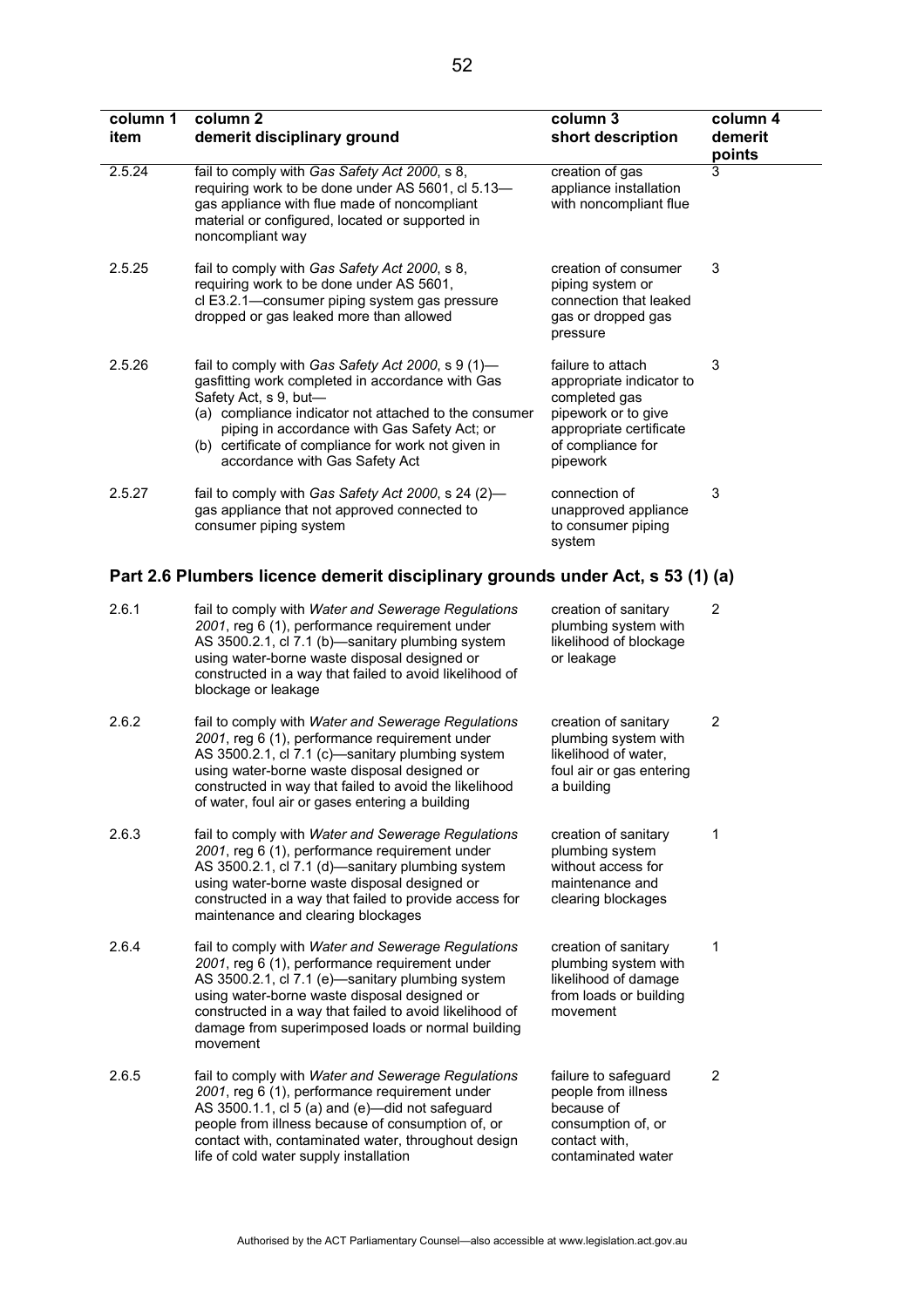| column 1<br>item | column <sub>2</sub><br>demerit disciplinary ground                                                                                                                                                                                                                                                                                                                                                                                                                                                | column 3<br>short description                                                                                                                                     | column 4<br>demerit<br>points |
|------------------|---------------------------------------------------------------------------------------------------------------------------------------------------------------------------------------------------------------------------------------------------------------------------------------------------------------------------------------------------------------------------------------------------------------------------------------------------------------------------------------------------|-------------------------------------------------------------------------------------------------------------------------------------------------------------------|-------------------------------|
| 2.6.6            | fail to comply with Water and Sewerage Regulations<br>2001, reg 6 (1), performance requirement under<br>AS 3500.1.1, cl 5 (b) and (e)-did not safeguard<br>people from injury or loss of amenity because of<br>failure of water supply installation throughout design<br>life of cold water supply installation.                                                                                                                                                                                  | failure to safeguard<br>people from injury or<br>loss of amenity<br>because<br>of failure of water<br>supply installation                                         | 2                             |
| 2.6.7            | fail to comply with Water and Sewerage Regulations<br>2001, reg 6 (1), performance requirement under<br>AS 3500.1.1, cl 5 (c) and (e)-did not safeguard<br>people from water supply that is offensive in<br>appearance, taste or odour because of failure of water<br>supply installation throughout design life of cold<br>water supply installation.                                                                                                                                            | failure to safeguard<br>people from water<br>supply with offensive<br>appearance, taste or<br>odour                                                               | 1                             |
| 2.6.8            | fail to comply with Water and Sewerage Act 2000,<br>s 11 (2) or s 15 (1) (a) and Water and Sewerage<br>Regulations 2001, reg 17-<br>(a) installed or fitted sprinkler system or part of fire<br>sprinkler service without giving required notice of<br>start to registrar; or<br>(b) altered, repaired or replaced pipe or fitting<br>communicating with water network without giving<br>required notice (including required plumbing plan)<br>of start to registrar or without required approval | failure to give required<br>notice of intention to<br>start sprinkler or fire<br>sprinkler work or<br>interfere with pipes<br>communicating with<br>water network | 1                             |
| 2.6.9            | fail to comply with Water and Sewerage Act 2000,<br>s 15 $(1)$ (b) and $(c)$ —<br>(a) contravened direction of registrar about alteration,<br>repair or replacement of pipe or fitting; or<br>(b) laid pipe communicating with water network other<br>than as authorised under MP52                                                                                                                                                                                                               | failure to do work<br>connecting to water<br>network in accordance<br>with registrar's<br>direction or MP52                                                       | $\overline{2}$                |
| 2.6.10           | fail to comply with Water and Sewerage Regulations<br>2001, reg 19-<br>(a) did not tell registrar when water supply plumbing<br>work ready for inspection; or<br>(b) did not leave water supply plumbing work ready<br>for inspection as required                                                                                                                                                                                                                                                 | failure to tell registrar<br>water supply plumbing<br>work ready for<br>inspection or to leave<br>work uncovered for<br>test                                      | 1                             |
| 2.6.11           | fail to comply with Water and Sewerage Regulations<br>2001, reg 20 (1)—did not test water supply plumbing<br>in accordance with AS 3500 before it was to be<br>passed by an inspector or, if the water supply<br>plumbing was altered or repaired, before the<br>alteration or repair was to be passed                                                                                                                                                                                            | failure to test water<br>supply plumbing<br>before inspection                                                                                                     | 1                             |
| 2.6.12           | fail to comply with Water and Sewerage Regulations<br>2001, reg 20 (3)—did not rectify water supply<br>plumbing work found to be defective                                                                                                                                                                                                                                                                                                                                                        | failure to rectify<br>defective water supply<br>plumbing work found<br>by test                                                                                    | 2                             |
| 2.6.13           | fail to comply with Water and Sewerage Regulations<br>2001, reg 21-did not give registrar required<br>information, fee and plan within required time for<br>water supply plumbing work completed in<br>accordance with AS 3500                                                                                                                                                                                                                                                                    | failure to give required<br>information, fee and<br>plan for completed<br>water supply plumbing<br>work                                                           | 1                             |
| 2.6.14           | fail to comply with Water and Sewerage Regulations<br>2001, reg 22 (5)-installed testable backflow<br>prevention device but did not tell registrar about<br>installation or ensure device tested as required as<br>soon as practicable                                                                                                                                                                                                                                                            | installation of testable<br>backflow prevention<br>device without<br>notifying or testing                                                                         | 1                             |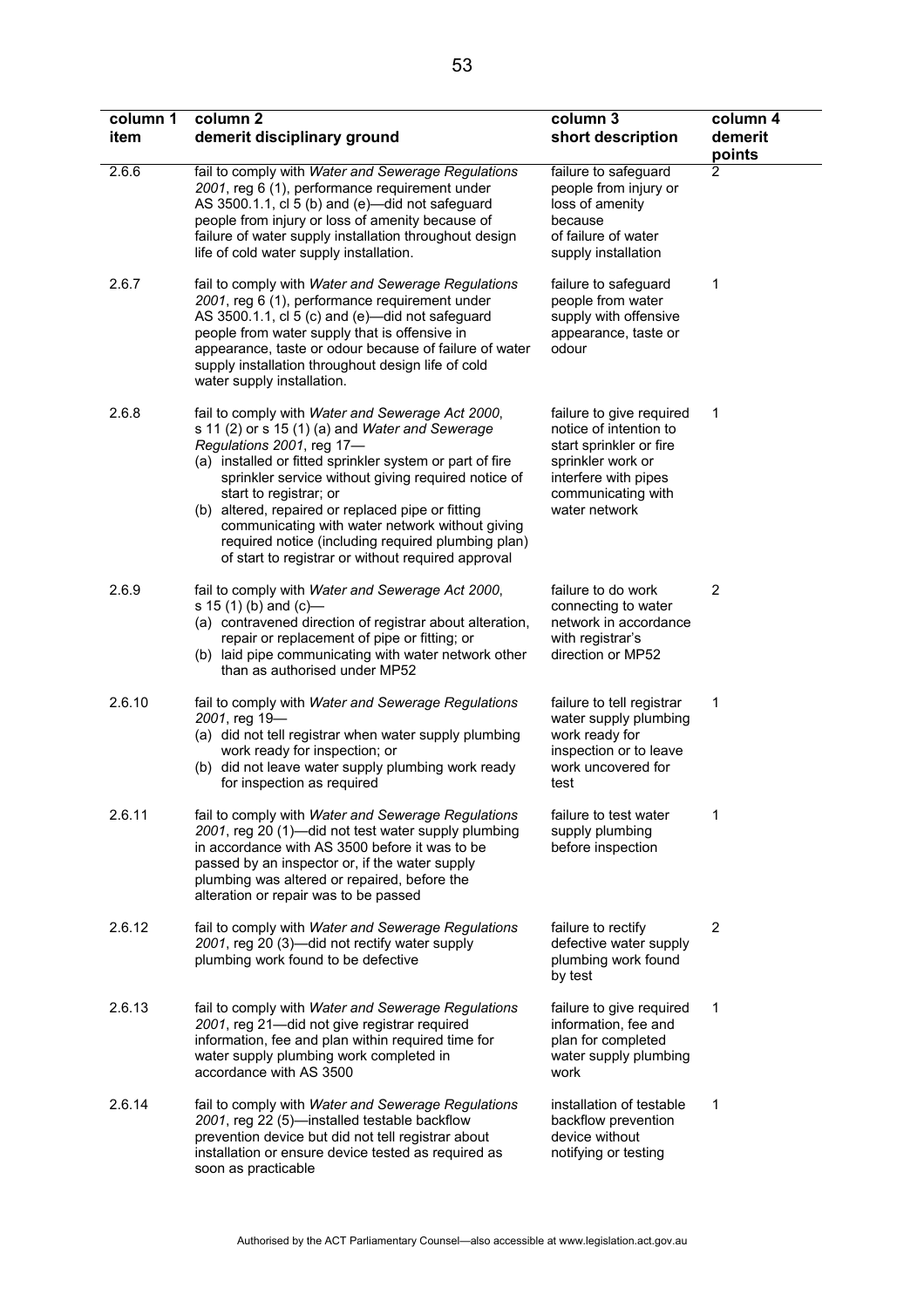| column 1<br>item | column <sub>2</sub><br>demerit disciplinary ground                                                                                                                                                                                                                                            | column 3<br>short description                                                                                            | column 4<br>demerit<br>points |
|------------------|-----------------------------------------------------------------------------------------------------------------------------------------------------------------------------------------------------------------------------------------------------------------------------------------------|--------------------------------------------------------------------------------------------------------------------------|-------------------------------|
| 2.6.15           | fail to comply with Water and Sewerage Act 2000,<br>s 16-altered, removed or interfered with sanitary<br>plumbing without giving required notice                                                                                                                                              | failure to give required<br>notice of intention to<br>start or complete<br>sanitary plumbing<br>work                     | 1                             |
| 2.6.16           | fail to comply with Water and Sewerage Regulations<br>2001, reg 7 (1)-did work on sanitary plumbing<br>system other than in accordance with approved plan                                                                                                                                     | creation of sanitary<br>plumbing work other<br>than in accordance<br>with approved plan                                  | 1                             |
| 2.6.17           | fail to comply with Water and Sewerage Regulations<br>2001, reg 8-<br>(a) did not tell registrar when sanitary plumbing work<br>ready for inspection; or<br>(b) did not leave sanitary plumbing work ready for<br>inspection as required                                                      | failure to tell registrar<br>sanitary plumbing<br>work ready for<br>inspection or to leave<br>work uncovered for<br>test | 1                             |
| 2.6.18           | fail to comply with Water and Sewerage Regulations<br>2001, reg 9 (1)-did not test sanitary plumbing in<br>accordance with AS 3500 before it was to be passed<br>by an inspector or, if the sanitary plumbing was<br>altered or repaired, before the alteration or repair was<br>to be passed | failure to test sanitary<br>plumbing before<br>inspection                                                                | 1                             |
| 2.6.19           | fail to comply with Water and Sewerage Regulations<br>2001, reg 9 (3)-did not rectify sanitary plumbing<br>work found to be defective                                                                                                                                                         | failure to rectify<br>defective sanitary<br>plumbing work found<br>by test                                               | $\overline{2}$                |
| 2.6.20           | fail to comply with Water and Sewerage Regulations<br>2001, reg 10-did not give registrar required<br>information, fee and plan within required time for<br>sanitary plumbing work completed in accordance<br>with AS 3500                                                                    | failure to give required<br>information, fee and<br>plan for completed<br>sanitary plumbing<br>work                      | 1                             |
|                  | Part 2.7 Plumbing plan certifiers licence demerit disciplinary grounds under Act, s 53                                                                                                                                                                                                        |                                                                                                                          |                               |

# **(1) (a)**

| 2.7.1 | fail to comply with Water and Sewerage Act 2000,<br>s 8 (1)—approved plumbing or sanitary drainage<br>work plan without required approvals                                                                                            | failure to obtain<br>required approval<br>before approving<br>plumbing or drainage<br>plan       | 3 |
|-------|---------------------------------------------------------------------------------------------------------------------------------------------------------------------------------------------------------------------------------------|--------------------------------------------------------------------------------------------------|---|
| 2.7.2 | fail to comply with Water and Sewerage Act 2000,<br>s 8 (2) (d)—certifier issued plan approval for<br>proposed plumbing or sanitary drainage work, or<br>approved amendment plan, where design of work did<br>not comply with AS 3500 | creation of plan<br>approval or<br>amendment<br>for noncompliant<br>plumbing or drainage<br>work |   |
| 2.7.3 | fail to comply with <i>Water and Sewerage Act 2000</i> ,<br>s 9 (2)—certifier approved amendment to plan<br>approval for proposed plumbing or sanitary drainage<br>work where reconsideration required                                | approved amended<br>plan that required<br>reconsideration                                        |   |
| 2.7.4 | fail to comply with <i>Water and Sewerage Act 2000</i> ,<br>s 9 (3)—certifier did not keep all documents relating<br>to approved plumbing or drainage plan for at least<br>1 year                                                     | failure to keep plan<br>approval records for<br>1 year                                           |   |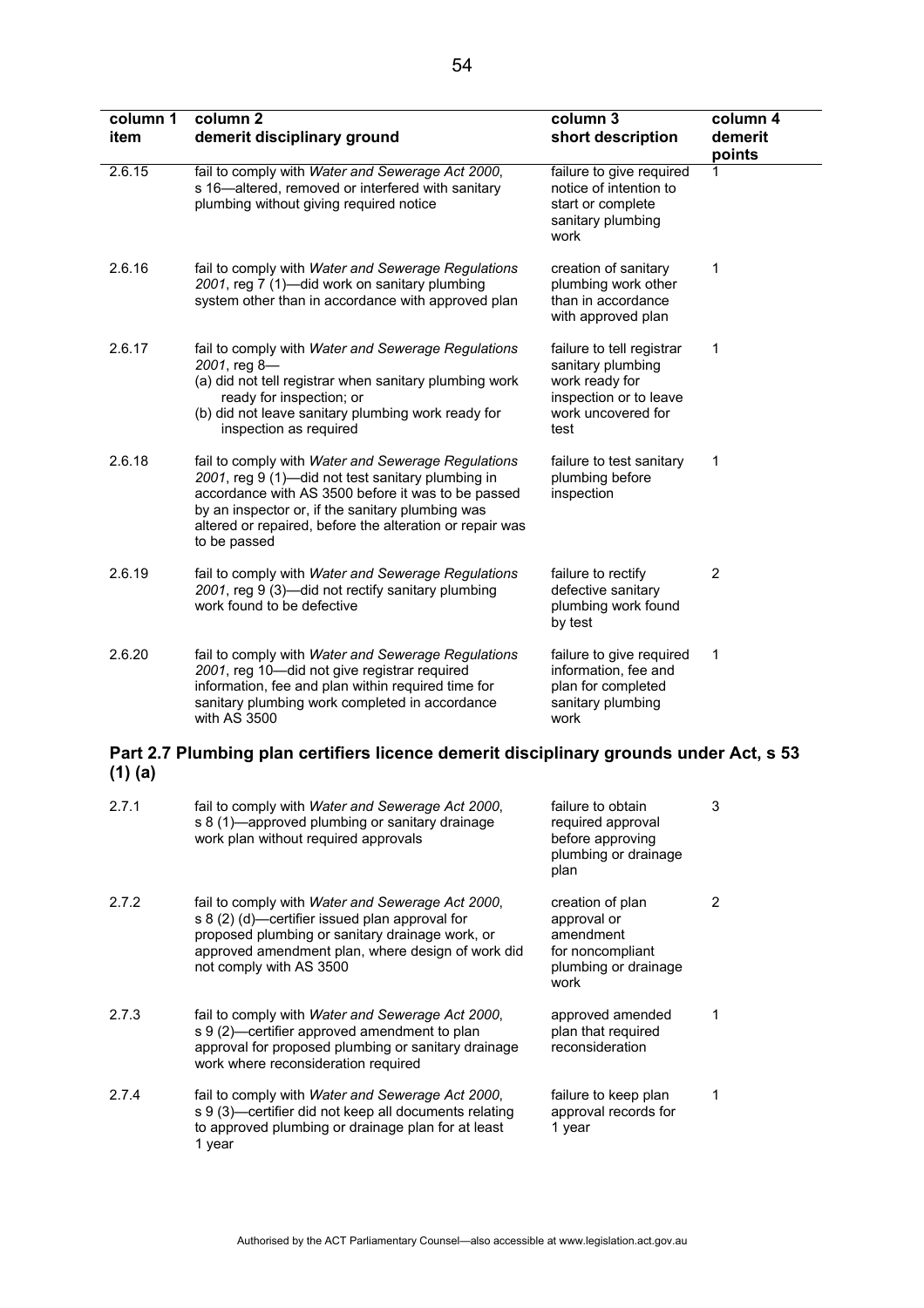| column 1<br>item                                                           | column <sub>2</sub><br>demerit disciplinary ground                                                                                                                                                                                                                                             | column 3<br>short description                                                        | column 4<br>demerit<br>points |  |  |
|----------------------------------------------------------------------------|------------------------------------------------------------------------------------------------------------------------------------------------------------------------------------------------------------------------------------------------------------------------------------------------|--------------------------------------------------------------------------------------|-------------------------------|--|--|
| 2.7.5                                                                      | fail to comply with Water and Sewerage Act 2000,<br>s 10-certifier did not notify registrar within 7 days<br>after end of appointment under Water and Sewerage<br>Act, $s 5(3)$ or $(4)$                                                                                                       | failure to notify loss of<br>appointment as<br>certifier<br>within 7 days after loss | 1                             |  |  |
| Part 2.8 All licences demerit disciplinary grounds under Act, s 53 (1) (a) |                                                                                                                                                                                                                                                                                                |                                                                                      |                               |  |  |
| 2.8.1                                                                      | fail to comply with Act, s 40—contravention of<br>rectification order other than emergency rectification<br>order                                                                                                                                                                              | contravention of non-<br>emergency<br>rectification<br>order                         | 2                             |  |  |
| 2.8.2                                                                      | fail to comply with Act, s 40—contravention of<br>emergency rectification order                                                                                                                                                                                                                | contravention of<br>emergency rectification<br>order                                 | 4                             |  |  |
| 2.8.3                                                                      | fail to comply with Act, s 46-did not give client<br>evidence of relevant insurance before providing<br>construction service                                                                                                                                                                   | failure to give client<br>insurance evidence                                         | 1                             |  |  |
| 2.8.4                                                                      | fail to comply with Act, s 87 (1)—contravention of<br>licence condition that-<br>(a) limited number or cost of construction services<br>provided under licence; or<br>(b) required licensee to do something in a stated way<br>in connection with the performance of a<br>construction service | failure to comply with<br>licence condition                                          | $\overline{2}$                |  |  |
| 2.8.5                                                                      | fail to comply with Act, s 87 (3)—contravention of<br>applicable code of practice                                                                                                                                                                                                              | failure to comply with<br>applicable code of<br>practice                             | 1                             |  |  |

## **Schedule 3 Licence demerit disciplinary grounds under Act, s 53 (1) (other than par (a))**

Schedule 3 to the Regulations, as provided for in regulation 42, lists each demerit disciplinary ground for each construction occupation that is covered by the disciplinary grounds other than those mentioned in section 53 (1)(a) of the Act. Column 1 gives an item number to each demerit, column 2 provides a detailed description of the demerit disciplinary ground, column 3 provides a short description and column 4 specifies the number of demerit points that attach to the item.

| column 1<br>item | column 2<br>demerit disciplinary ground | column 3<br>short description             | column 4<br>demerit<br>points |
|------------------|-----------------------------------------|-------------------------------------------|-------------------------------|
| 3.1              | s 53 (1) (b)                            | giving false or<br>misleading information |                               |

## **Dictionary - Regulations**

The dictionary, as provided for in regulation 2, forms part of the Regulations and defines terms in the Regulations. Notes explain that the Legislation Act and the Construction Occupations (Licensing) Bill 2003 contain other definitions and provisions that apply to the Regulations.